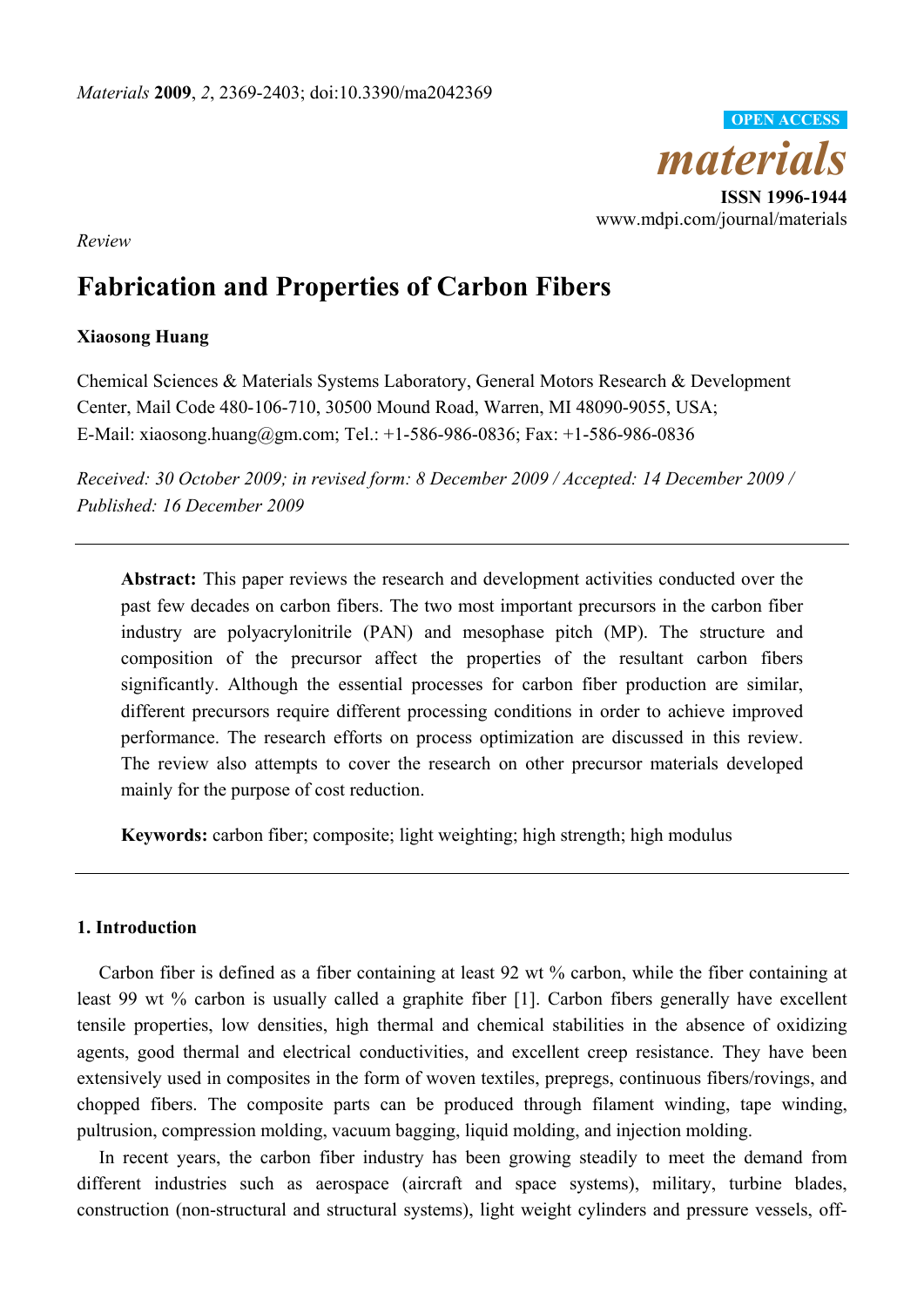shore tethers and drilling risers, medical, automobile, sporting goods, *etc*. [2–7]. For the automotive industry, fiber reinforced polymeric composites offer reduced weight and superior styling. Carbon fibers can find applications in body parts (doors, hoods, deck lids, front end, bumpers, *etc*.), chassis and suspension systems (e.g., leaf springs), drive shafts and so on.

The estimated global carbon fiber consumption is shown in Table 1 [2,3]. Table 2 shows the major carbon fiber manufacturers around the globe and their estimated name plate capacities [2]. A steady increase in both production and consumption in the future can be predicted. In fact, most of the carbon fiber manufacturers have plans for expansion to meet the market demand. However, the large-volume application of carbon fiber in automotive industry has been hindered due to the high fiber cost and the lack of high-speed composite fabrication techniques [4].

| <b>Twore</b> 1. Estimated grown early from consumption $\vert z, z \vert$ . |             |             |                    |                    |                    |
|-----------------------------------------------------------------------------|-------------|-------------|--------------------|--------------------|--------------------|
|                                                                             | 1999 (tons) | 2004 (tons) | <b>2006 (tons)</b> | <b>2008</b> (tons) | <b>2010 (tons)</b> |
| Aerospace                                                                   | 4,000       | 5,600       | 6,500              | 7,500              | 9,800              |
| Industrial                                                                  | 8,100       | 11,400      | 12,800             | 15,600             | 17,500             |
| <b>Sporting Goods</b>                                                       | 4,500       | 4,900       | 5,900              | 6,700              | 6,900              |
| Total                                                                       | 16,600      | 21,900      | 25,200             | 29,800             | 34,200             |

**Table 1.** Estimated global carbon fiber consumption [2,3].

|                                               | PAN (tons) | Pitch (tons) |
|-----------------------------------------------|------------|--------------|
| Toray Industries (small tow)                  | 9,100      |              |
| Toho Tenax (Teijin) (small/large tow)         | 8,200      |              |
| Mitsubishi Rayon/Grafil (small tow)           | 4,700      |              |
| Zoltek (large tow)                            | 3,500      |              |
| Hexcel (small tow)                            | 2,300      |              |
| Formosa Plastics (small tow)                  | 1,750      |              |
| Cytec Engineered Materials (small tow)        | 1,500      | 360          |
| SGL Carbon Group/SGL Technologies (large tow) | 1,500      |              |
| Mitsubishi Chemical                           |            | 750          |
| Nippon Graphite Fiber                         |            | 120          |

**Table 2.** Estimated name plate carbon fiber capacity in 2005 [2].

The current carbon fiber market is dominated by polyacrylonitrile (PAN) carbon fibers, while the rest is pitch carbon fibers and a very small amount of rayon carbon fiber textiles. Different precursors produce carbon fibers with different properties. Although producing carbon fibers from different precursors requires different processing conditions, the essential features are very similar. Generally, carbon fibers are manufactured by a controlled pyrolysis of stabilized precursor fibers. Precursor fibers are first stabilized at about 200–400 °C in air by an oxidization process. The infusible, stabilized fibers are then subjected to a high temperature treatment at around 1,000 °C in an inert atmosphere to remove hydrogen, oxygen, nitrogen, and other non-carbon elements. This step is often called carbonization. Carbonized fibers can be further graphitized at an even higher temperature up to around 3,000 °C to achieve higher carbon content and higher Young's modulus in the fiber direction. The properties of the resultant carbon/graphite fibers are affected by many factors such as crystallinity, crystalline distribution, molecular orientation, carbon content, and the amount of defects. Before packaging, the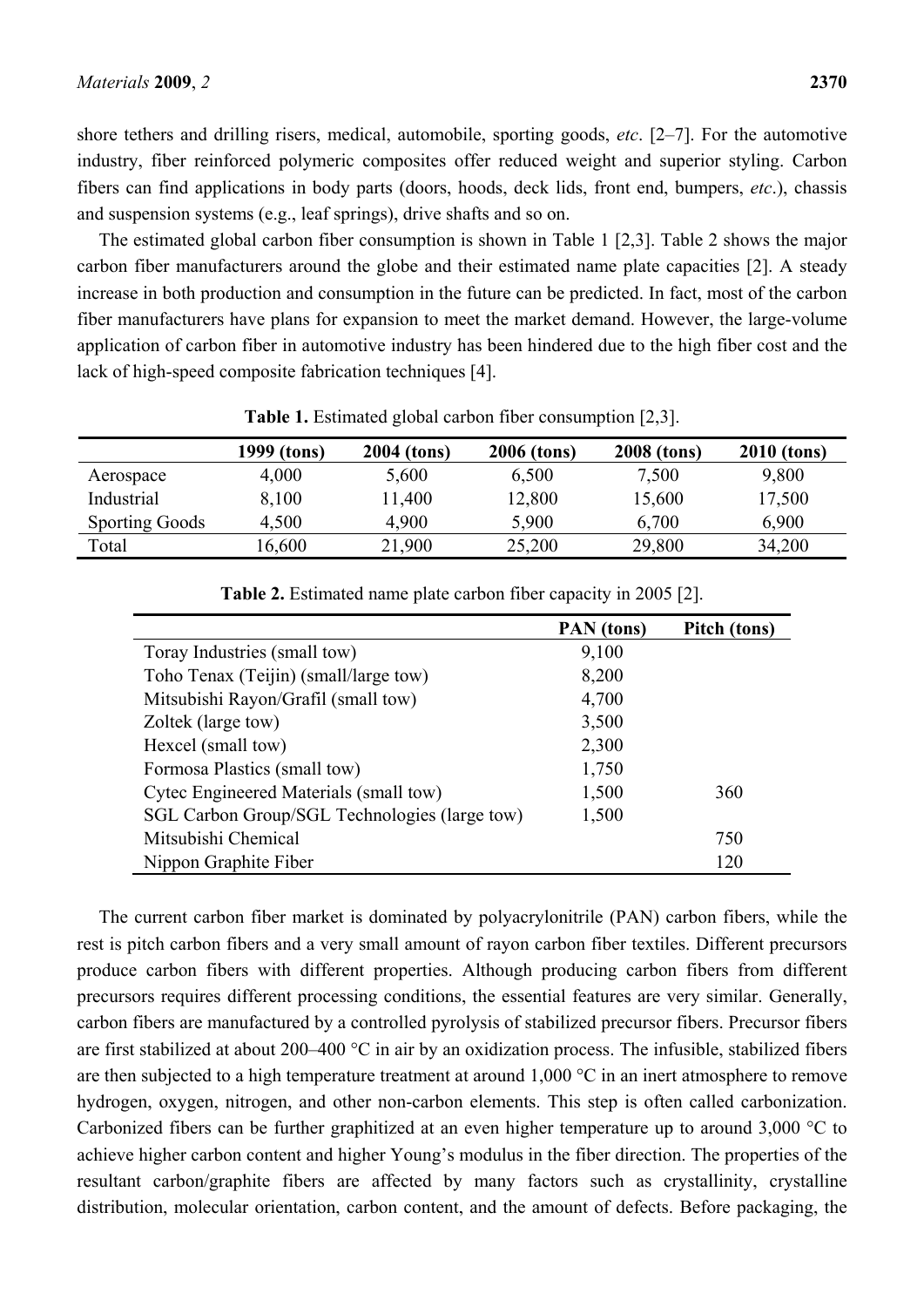relatively inert surfaces of the carbon/graphite fibers are post treated to improve their adhesion to composite matrices.

In terms of final mechanical properties, carbon fibers can be roughly classified into ultra high modulus (>500 GPa), high modulus (>300 GPa), intermediate modulus (>200 GPa), low modulus (100 GPa), and high strength (>4 GPa) carbon fibers [5,6]. Carbon fibers can also be classified, based on final heat treatment temperatures, into type I (2,000 °C heat treatment), type II (1,500 °C heat treatment), and type III (1,000  $\degree$ C heat treatment) [5,6]. Type II PAN carbon fibers are usually high strength carbon fibers, while most of the high modulus carbon fibers belong to type I.

Activated carbon fibers contain a large amount of open pores and are mainly used for gas absorption applications. This topic will not be covered in this review.

### **2. Structures and Properties**

The atomic structure of a carbon fiber is similar to that of graphite, consisting of carbon atom layers (graphene sheets) arranged in a regular hexagonal pattern, as shown in Figure 1. Depending upon the precursors and manufacturing processes, layer planes in carbon fibers may be either turbostratic, graphitic, or a hybrid structure. In graphitic crystalline regions, the layer planes are stacked parallel to one another in a regular fashion. The atoms in a plane are covalently bonded through  $sp^2$  bonding while the interaction between the sheets is relatively weak Van der Waals forces. In a single graphitic crystal, *d*-spacing between two graphene layers  $(d_{002})$  is about 0.335 nm. Elastic constants of these single crystals have been calculated [1].  $C_{11}$  and  $C_{33}$  are 1,060 GPa and 36.5 GPa, respectively, but  $C_{44}$ for shearing is as low as 4.5 GPa. However, the basic structural unit of many carbon fibers consists of a stack of turbostratic layers. In a turbostratic structure, the parallel graphene sheets are stacked irregularly or haphazardly folded, tilted, or split. It has been reported that the irregular stacking and the presence of  $sp^3$  bonding can increase *d*-spacing to 0.344 nm [5,8]. Johnson and Watt [9] investigated the crystallite structure of a PAN carbon fiber treated to 2,500 °C and reported that the turbostratic crystallites had Lc (crystallite height) of at least 12 layer planes and La (crystallite width) of 6–12 nm. Both Lc and La tend to increase with the heat treatment temperature.



**Figure 1.** Structure of graphitic crystals and crystal directions.

Generally, a well stacked graphitic crystalline structure can only be observed in mesophase pitch (MP) and vapor grown carbon fibers, while the turbostratic structure can be observed in carbon fibers from other precursors such as PAN. In the graphitization of stabilized PAN fibers, crystallites grow either by coalescing with adjacent crystallites or by incorporating surrounding disorganized carbons.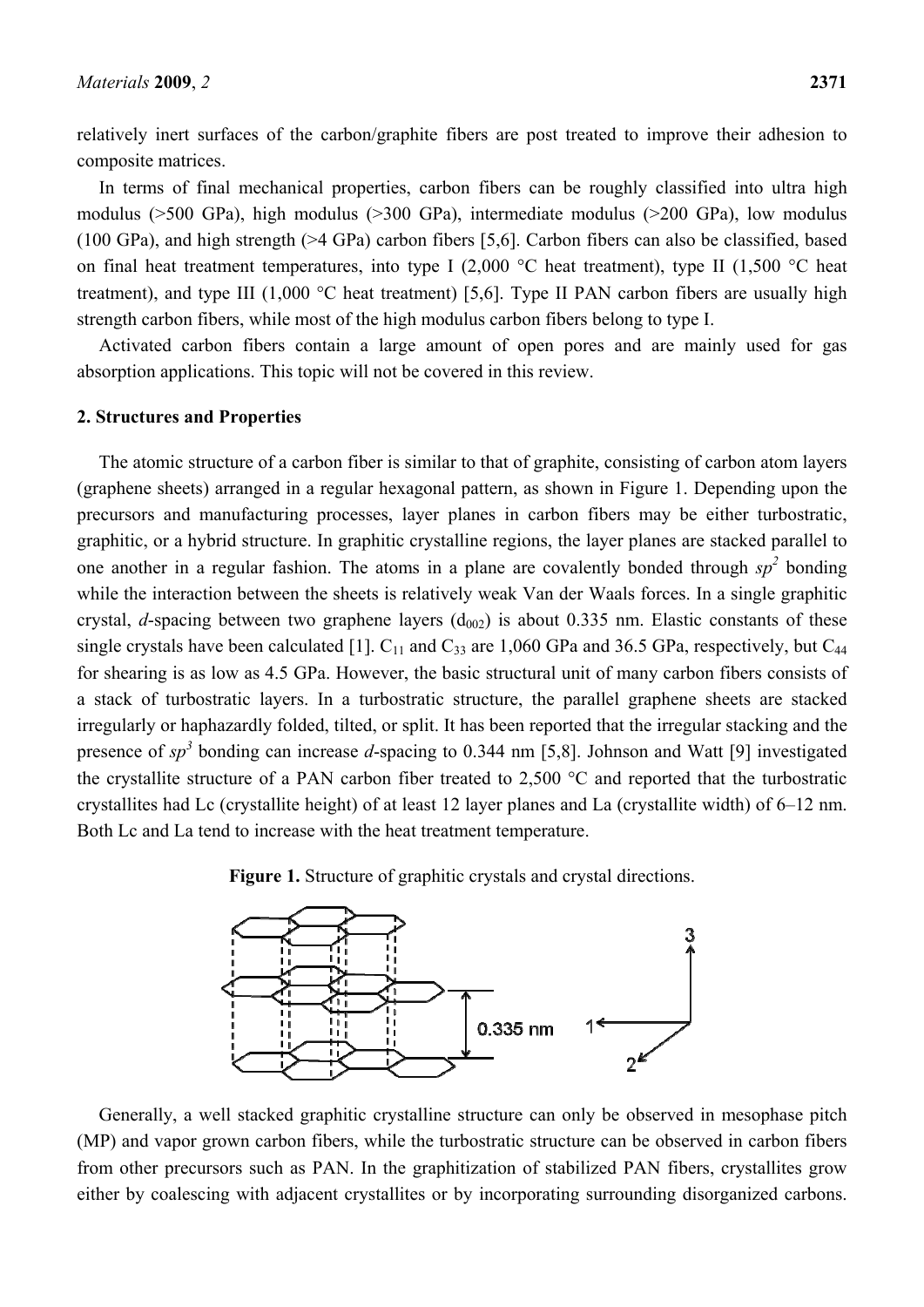In addition, the layer planes within the crystallites rearrange through rotating and shifting. However, the degree of these organizations is small and the graphite fibers are still turbostratic with the existence of extensive rotational misalignment of layer planes.

**Figure 2.** Microstructure of PAN carbon fibers [13] (Reproduced with permission from International Union of Crystallography (http://journals.iucr.org/), © 1970).



The carbon fiber microstructure depends on the precursors and processing conditions. Different models to depict the microstructures have been proposed. In Wick's model [8,10], the graphite layers are aligned parallel to the fiber direction while stacked randomly in the transverse direction. In the transverse direction, the crystal regions (microdomains) are separated by microvoids while in the longitudinal direction, regions are separated by zones of extensive bending and twisting of the basal layers (dislocations). Watt and Johnson [11] studied PAN carbon fibers and reported a branched microfibrillar structure with most of the fibrils aligned in the fiber axial direction. The width of these fibrils is about 10 nm. Fourdeux, Ruland and Perret [12] proposed a similar wrinkled ribbon model for rayon carbon fibers. The ribbon shaped monatomic layer has an average width of 6 nm and length in the order of several hundred nm. The ribbons with different contours are stacked in parallel to form wrinkled microfibrils. Needle shaped microvoids with a diameter of about 1–2 nm are enclosed in the stacked layer planes. The sharp density transition from voids to microfibrils indicates that the wall of voids is the carbon layer surface. Pores could be formed due to the elimination of heteroatoms in heat treatment. Perret and Ruland [13] have reported that the voids have a preferred orientation in the fiber axial direction. They studied the relationship between the orientation of crystallites and Lc in PAN and rayon carbon fibers and found that the crystallites with an orientation closer to the fiber axis showed larger Lc. They also observed that ribbon like layers stacked to form microfibrils and the thickness of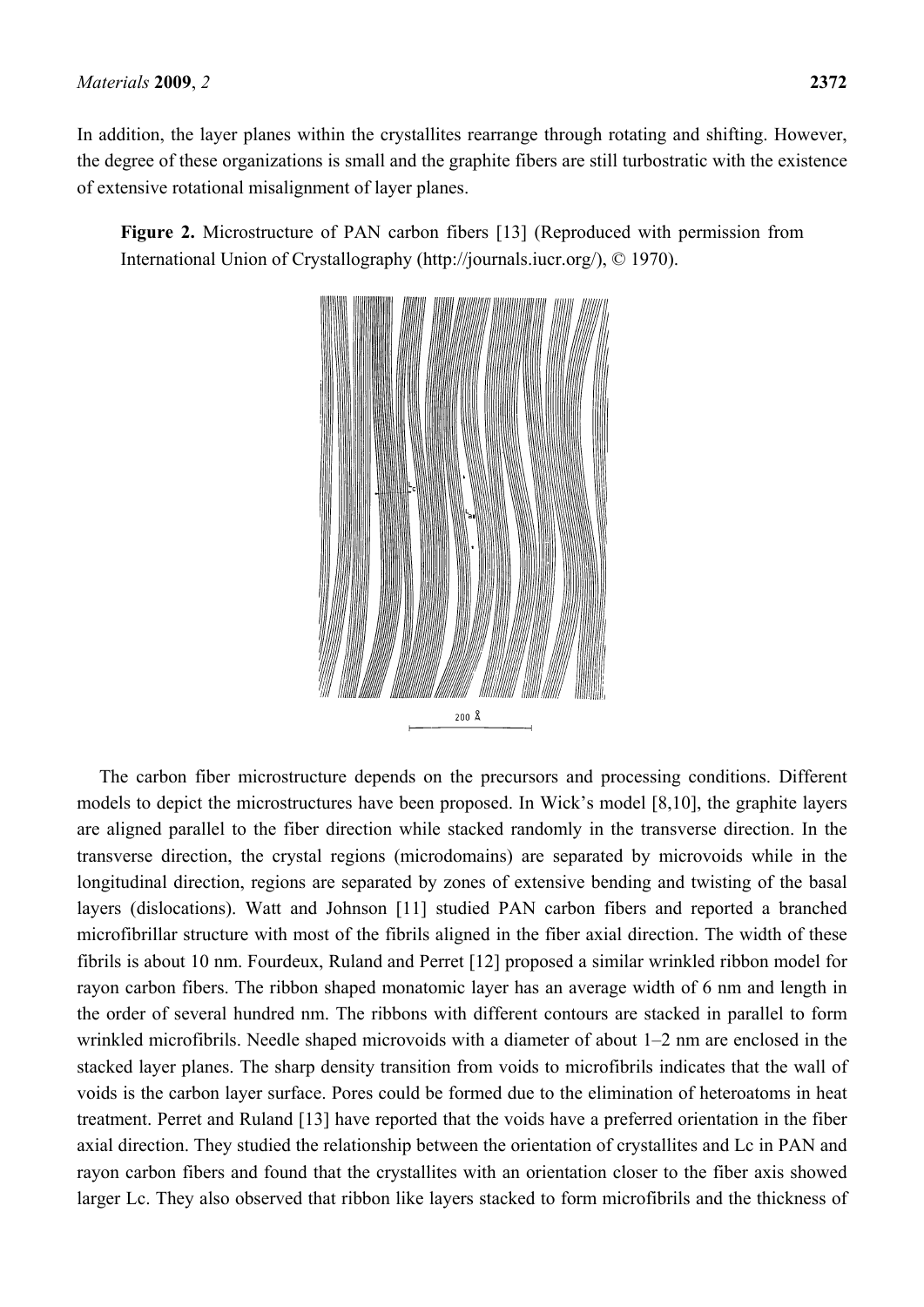the microfibril parallel to the fiber axis was the largest. The proposed model is shown in Figure 2. The research by Diefendorf and Tokarsky [14] using TEM also supported the existence of a wrinkled ribbon structure in PAN carbon fibers and they proposed a 3-D model to demonstrate the microdomains.

Edie *et al*. [15] reported that the transverse texture of early commercial MP carbon fibers was either radial or flat-layer as shown in Figure 3. Molecular orientation in the axial direction has been created by shear when the liquid crystalline precursor flows through a capillary. Guigon and Oberlin [16] studied MP carbon fibers and observed three structures including graphite, a microporous turbostratic phase, and a phase similar to high modulus PAN carbon fibers. The three phases were distributed randomly. Fitz Gerald *et al*. [17] proposed that only two domains of a dense structure and a microporous phase existed. The microdomains were formed during spinning and the organization occurred within domains during the subsequent heat treatment.

**Figure 3.** Microstructure of MP carbon fibers [15] (Reproduced with permission from Elsevier, © 1998).



Some carbon fibers also exhibit a sheath-core structure. Diefendorf and Tokarsky [14] reported that ribbons in fiber core had preferred radial distribution and the layers in the surface tended to be circumferential forming an onion like skin. Huang and Young [18] confirmed the existence of the sheath-core structure in PAN carbon fibers using Raman spectroscopy. The two regions in the precursor fibers are responsible for the formation of the sheath-core structure in the resultant carbon fibers.

Kobets and Deev [19] observed different PAN and hydrated cellulose carbon fibers and their research supported a microcomposite structure. The conclusion was obtained based on SEM observations and the fiber behaviors at high temperatures. In this model, quasi-amorphous carbon matrix is reinforced by orientated carbon fibrils of about 150–400 nm. The fibrils are composed of microfibrils of 50–100 nm and crystallite packets of up to 20 nm. The shear and compressive strength, and thermal stability depend on the micromatrix surrounding the fibrils. An isotropic carbon layer up to 10 nm was also observed in the fibers investigated. Based upon the model and the mechanical tests,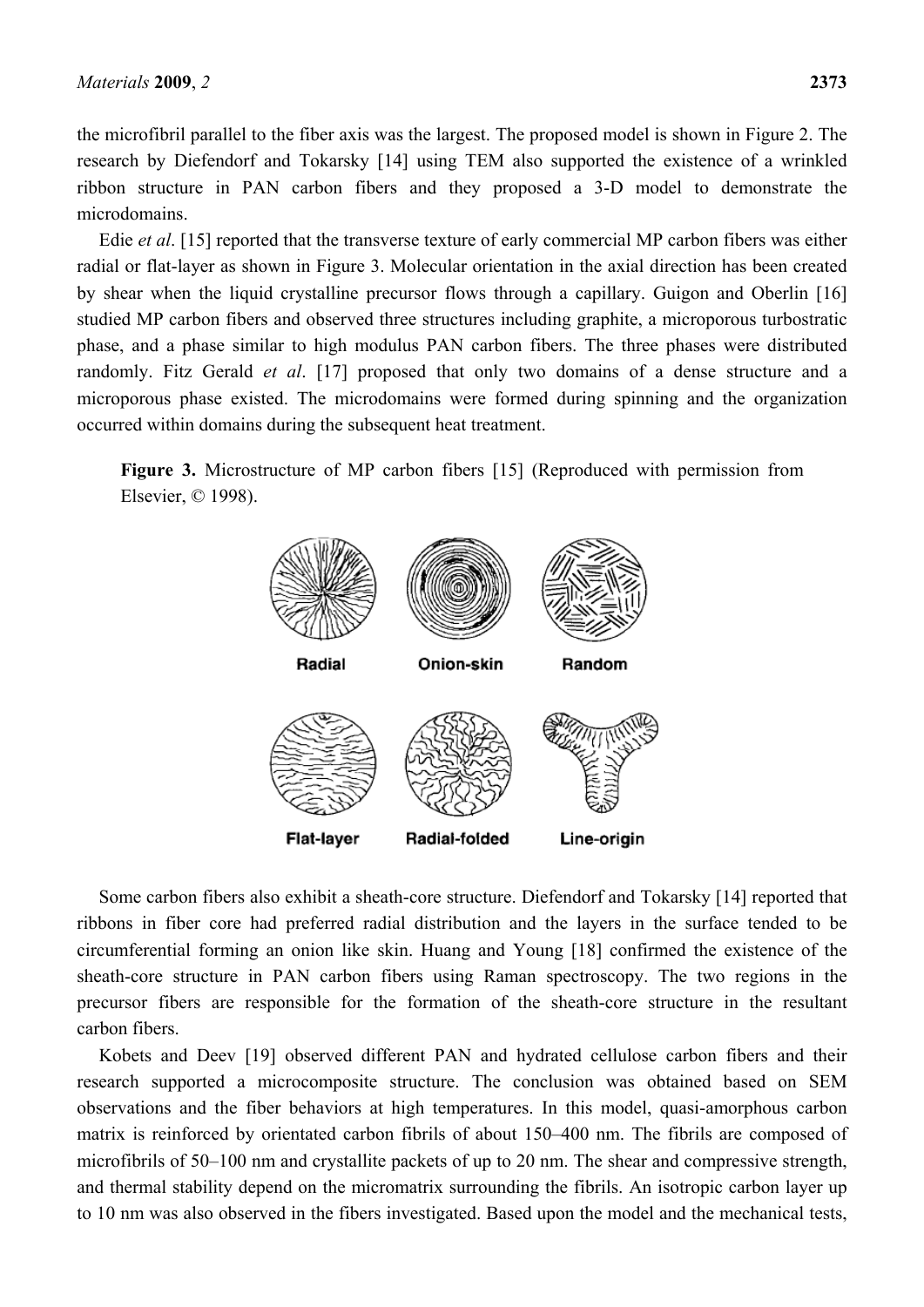they proposed that the fiber strength could be increased by decreasing the size of reinforcing elements and decreasing stress concentration on the fiber surface and at stochastic defects.

It is well known that microstructure affects fiber properties. Due to the high content of delocalized  $\pi$  electrons and the parallel alignment of graphene layers along the fiber axis, carbon fibers show good thermal and electric conductivities in the fiber direction. Their coefficient of thermal conductivity is in the range of 21–125 W/mK, which is close to that of metals [20]. In the case of high modulus MP carbon fibers, thermal conductivity can be more than 500 W/mK at room temperature. The electric conductivity of graphitized carbon fibers is also close to that of metals [20]. High modulus MP carbon fibers with a high crystal orientation generally show a higher electric conductivity than PAN carbon fibers.

One thing to be noted is that carbon fibers have a small but negative coefficient of linear thermal expansion (CLTE) of  $-0.5\sim 2.0 \times 10^{-6}$ /K in the fiber axial direction. The negative CLTE is due to the high crystalline alignment in carbon fibers. It has been reported that with the increase of Young's modulus in the fiber direction, the absolute value of CLTE increased [21]. The negative CLTE can cause residual stresses at the interface when the composites are subject to temperature change.

The high modulus of carbon fibers comes from the high crystallinity and the well alignment of crystals in the fiber direction, while the strength of carbon fibers is primarily affected by the defects and crystalline morphologies in fibers [5]. MP carbon fibers usually show higher elastic modulus but lower tensile strength than PAN carbon fibers [22]. The mesophase (liquid crystalline) spinning dopes for MP carbon fibers contain both anisotropic and isotropic phases. The shear force in the spinning process aligns the anisotropic phase to form a well orientated structure with a relatively large crystal size. In contrast, amorphous PAN dope is spun into precursor fibers through solution spinning and the molecular alignment is achieved by the shear in spinning as well as the fiber drawdown in the following processes. Due to the structural difference in precursors, the crystallites in MP carbon fibers are larger in size and tend to be more graphitic with inter lamellar spacing in the range of 0.337–0.340 nm, compared to PAN carbon fibers which contain mainly turbostratic crystals [1,22]. Therefore, MP carbon fibers usually have higher Young's modulus and better thermal and electrical conductivity in the fiber direction [5]. However, larger crystallites also result in higher stress concentrations on grain boundaries. In addition, the extended graphitic structure in MP carbon fibers makes the fiber more sensitive to defects [4]. Thus, PAN carbon fibers with smaller turbostratic crystallites generally offer higher tensile strength [22,23]. Increasing heat treatment temperature to develop a larger and better aligned graphitic structure can improve fiber Young's modulus while removing flaws has the potential to improve fiber strength. Reynolds and Sharp [23] proposed that instead of flaws, tensile failure started from disoriented crystals by a localized shear mode since crystallites were weakest in shear on basal planes. Johnson and Thorne [24] have tried using oxidation to remove surface flaws for improved fiber strength. After treating carbon fiber in air for about 10 min, they observed an 80% increase. Thorne [25] improved the fiber tensile strength by about 70% by heat treating carbon fibers in a mixture of carbon dioxide and acetylene at about 700 °C. The deposition of carbon on the fiber surface healed flaws contributing to the improved properties. Endo [26] observed that the MP carbon fibers with higher tensile strength showed more turbostratic structure. The folded turbostratic structure has more tortuosity, which hinders crack propagation.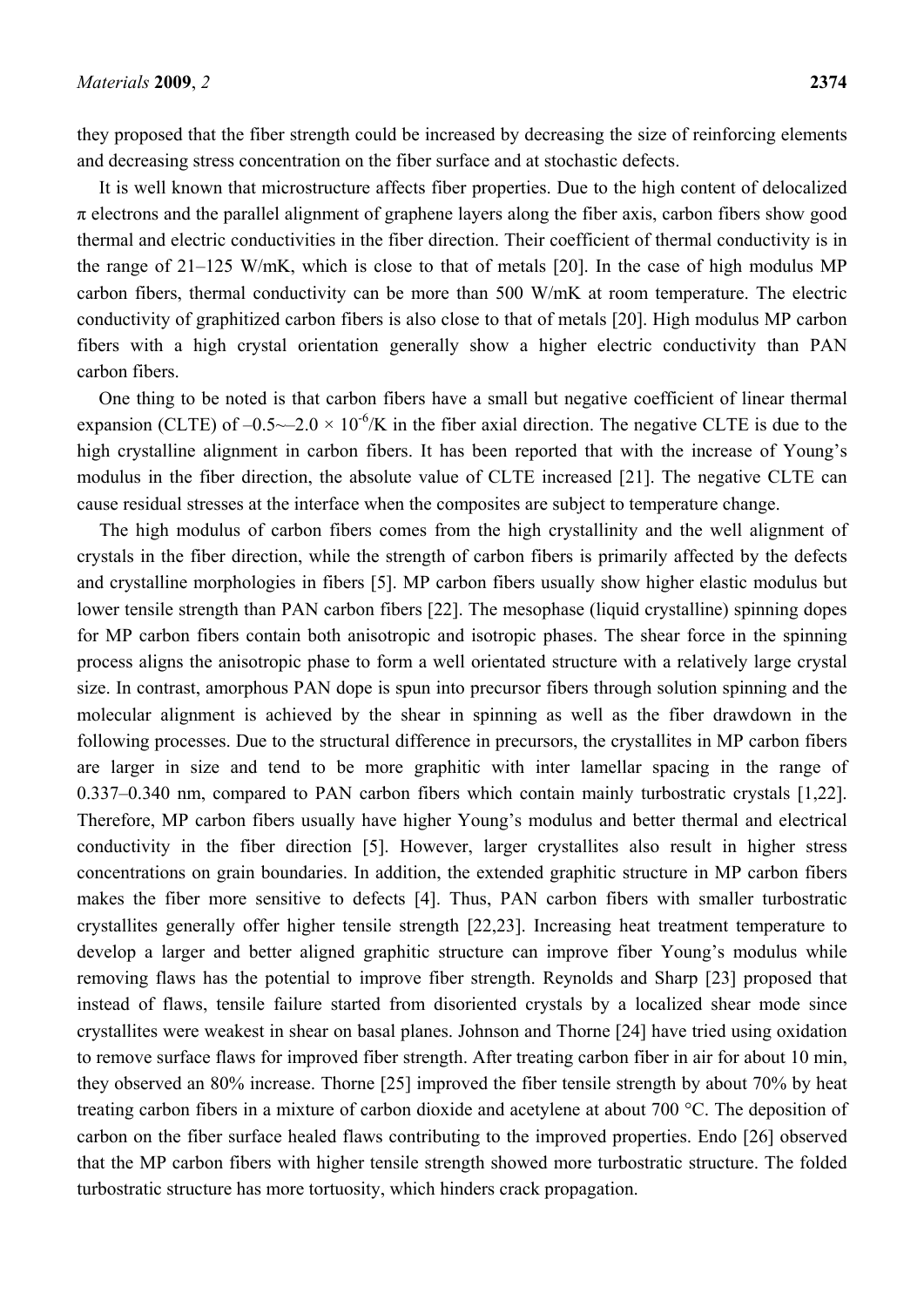Carbon fibers have low compressive strength, partially due to the weak Van der Waals force between graphene layers and their fibrillar structure. MP carbon fibers usually have lower compressive strength than PAN carbon fibers [5]. Dobb *et al*. [1,27] investigated the compressive failure of carbon fibers by examining the SEM images after the recoil test. They observed that high modulus PAN carbon fibers buckled on compression. The failure initiated from the side on tension while the other side on compression formed kink bands. For high modulus MP carbon fibers, due to the better orientation of the carbon layers, the compressive failure was through a shear mechanism and a kink band at 45° to the fiber axis [5]. Hahn and Sohi [28] prepared unidirectional composites using T-300 and T-700 PAN carbon fibers from Toray, and P-75 MP carbon fiber from Amoco. They concluded that the PAN fibers failed by microbuckling while MP carbon fiber formed a shear band.

Fiber torsional behaviors are also related to the microstructure. Compared with PAN carbon fibers, MP carbon fibers show lower torsional modulus because their radial structure facilitates shear between layers. The highly random distribution of layers in the fiber cross-section contributes to the higher torsional modulus of PAN carbon fibers.

# **3. PAN Carbon Fibers**

Polyacrylonitrile (PAN), containing 68% carbon, is currently the most widely used precursor for carbon fibers.

# *3.1. Precursor Fiber Preparation*

PAN can be polymerized from acrylonitrile (AN) by commonly used initiators, such as peroxides and azo compounds, through the addition polymerization process. The process can be either solution polymerization or suspension polymerization. The solution polymerization is preferred to be conducted in a PAN solvent so that the produced PAN solution can be used as a fiber spinning dope directly, once the unreacted monomers are removed. This eliminates the PAN drying and redissolving processes. The solvent needs to have a low chain transfer coefficient in order to produce PAN with increased molecular weights. The most commonly used solvents are dimethyl sulfoxide,  $ZnCl<sub>2</sub>$  and NaSCN [29]. But the molecular weight of the PAN/PAN copolymer produced by this process is usually low. An alternative process is suspension polymerization in which linear polymers with higher molecular weights can be obtained. The molecular weight of PAN/PAN copolymer for spinning is usually in the range of 70 k–260 k and the polydispersity index is preferred to be 1.5–3.0 [5]. Either a batch or a continuous process is used for PAN polymerization. Reproducible PAN polymer can be obtained with a batch process, but the produced PAN usually has a relatively wide molecular weight distribution [29]. A continuous process is suitable for large scale production but it is difficult to control the product quality [29].

Linear PAN has polar nitrile groups in the molecules, resulting in strong intermolecular interactions. Because of this strong intermolecular interaction, PAN has a high melting point and, therefore, it tends to degrade before the temperature reaches its melting point. Solution spinning appears to be the only proper choice for PAN precursor fiber spinning. PAN copolymers are usually used as precursors in various industries. Typically, an approximate 5 mol % of comonomers (such as methyl acrylate and vinyl acetate) is incorporated as internal plasticizers to reduce the intermolecular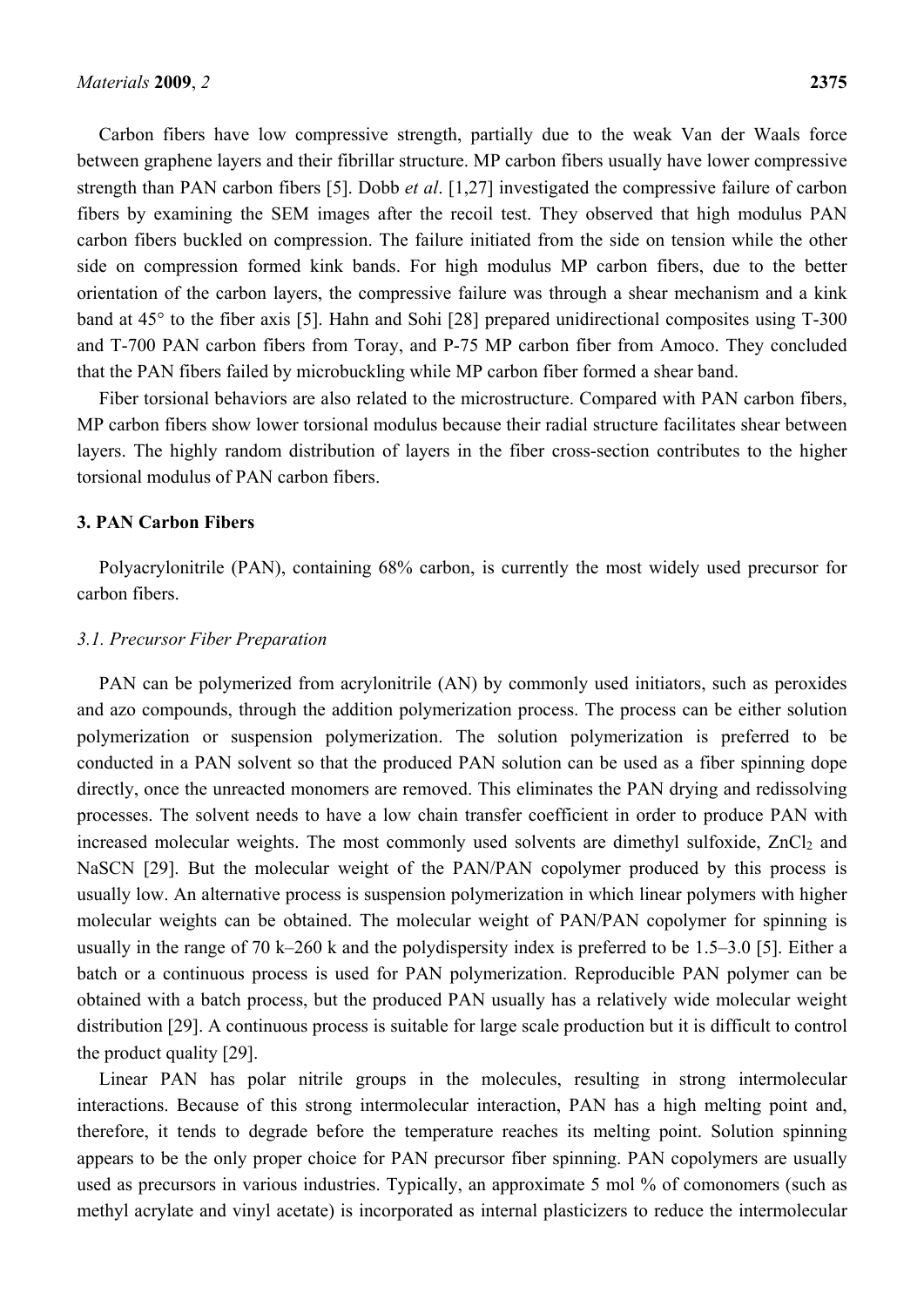interaction to improve the solubility of PAN polymer and the processibility of PAN precursor fibers [5]. The incorporation of a comonomer can also improve the carbon fiber mechanical properties due to the increased molecular orientation in precursor fibers and the resultant carbon fibers. Some comonomers, especially those with acidic groups (like acrylic acid or itaconic acid) or acrylamide, facilitate the cyclization reaction in the stabilization step and, for that purpose, 0.4–1 mol % is usually incorporated in the copolymer [5,6,30]. Henrici-Olive and Olive [31] used vinyl bromide as the comonomer. They reported that the dehydrobromination would readily occur and the released HBr acted as an initiator for stabilization reactions.

Traditional wet spinning has been widely used to produce PAN precursor fibers, although newly developed dry jet wet spinning has shown to be able to spin a dope with higher polymer concentrations and produce carbon fibers with better mechanical properties. In wet spinning, PAN is first dissolved into a highly polar solvent, such as dimethyl formamide, dimethyl acetamide, sodium thiocyanate or their mixtures, to form a solution of 10–30 wt % [5]. PAN solution is then filtered and extruded. The extruded PAN goes through a coagulation bath consisting of a PAN solvent and a non-solvent and fibers are consolidated when the solvent diffuses away from the precursor. Fiber bundles are under stress in the coagulation bath to achieve the molecular alignment. The higher concentration of the nonsolvent and the higher temperature of the coagulation bath, the higher is the coagulation rate. In wet spinning process, a low coagulation rate is preferred to avoid defects both inside of the fibers and on the fiber surfaces. A low coagulation rate can also suppress the formation of the unpreferred skin-core structure [5]. With a high concentration of solvent in the coagulation bath, fibers in a gel state is formed. Orientation can be easily achieved in this state. The PAN precursors pass though several baths with different temperatures and compositions to allow better molecular orientation in the precursor fibers. The residence time in the bath can be as short as around 10 sec [5]. Mitsubishi Rayon Co. [32] reported that an ultrasonic wave assisted coagulation process improved the tensile strength of the obtained PAN precursor fibers. The coagulated fibers are then washed and further stretched in steam to remove the excess solvent in the fibers and increase the molecular orientation. Fibers can be drawn at a higher temperature of 130–150 °C by using glycerol as a drawing medium [5]. Further increase in tensile properties is observed as the orientation increases through the high temperature drawing. Wet spun precursor fibers usually show a microfibrillar structure with the fibrils orienting along the fiber axis. Fibers coming out of the orifice are round due to the slow and uniform diffusion of solvent from precursor fibers, but collapsing in the coagulation bath leads to different fiber cross-sectional shapes and the effect is pronounced if the concentration of the spinning solution is low. Knudsen [33] has reported that spin bath temperature was one of the most important factors that affected the crosssectional shape of a precursor fiber. The temperature of 10 °C produced bean shaped fibers, while the temperature of 50 °C produced round fibers. The amount of voids, existing between microfibrils, was reported to decrease when lowering the coagulation temperature to 10 °C [33].

The drawback of solution spinning (including wet, dry, and dry jet wet spinning) is the added cost for solution recovery. A melt-assisted spinning process has then been developed to reduce the processing cost [34–36]. In the melt-assisted spinning process, a diluent, functioning as a plasticizer, is used to reduce the interaction between PAN molecules by decoupling the nitrile-nitrile association. Thus, the melting point of plasticized PAN is reduced to an appropriate range for melt spinning [34–36]. Grove *et al*. [37] have obtained melt spun PAN fibers using water as a plasticizer.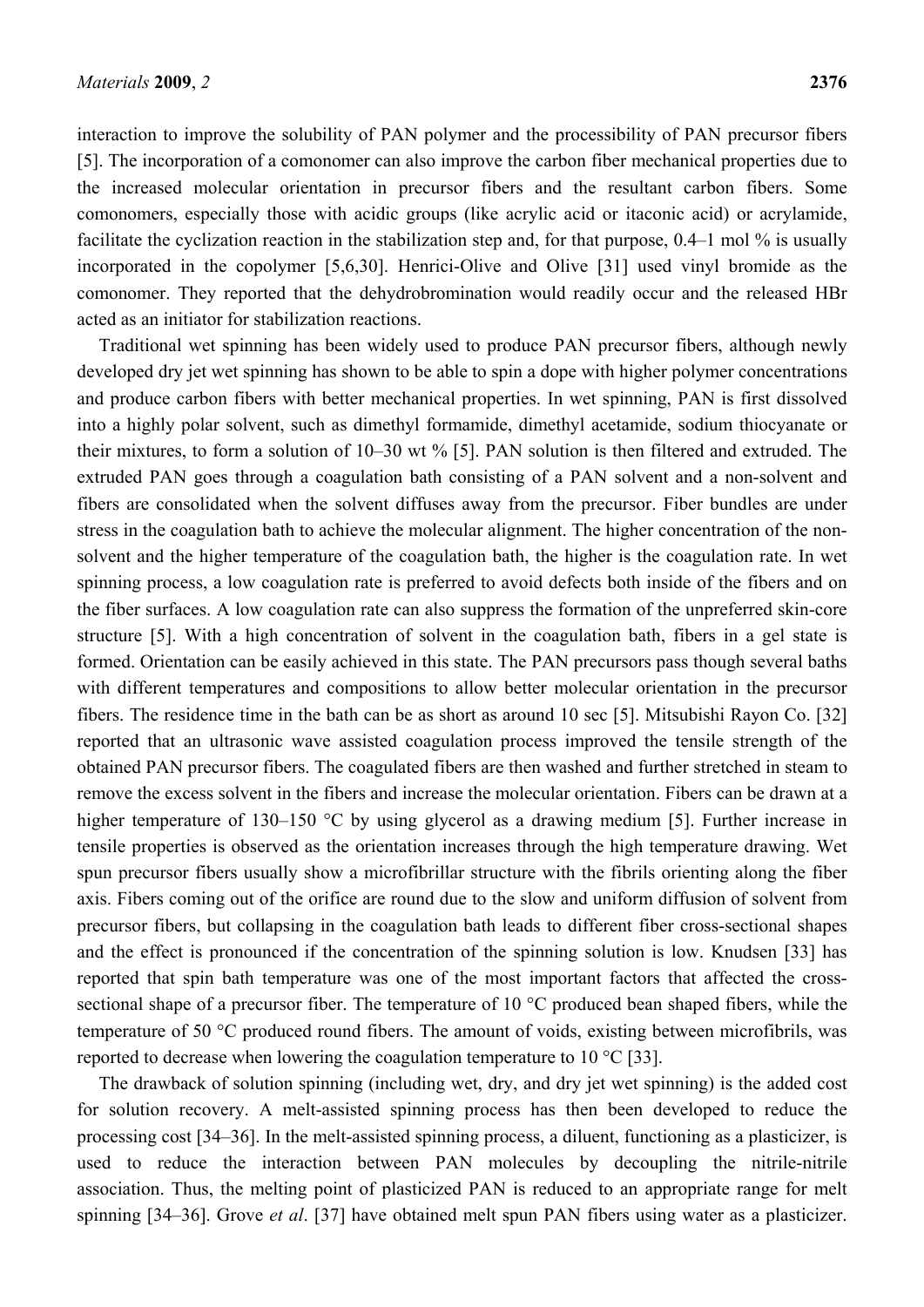They observed the existence of surface defects and internal voids and concluded these defects resulted in the relatively low mechanical properties of 2.5 GPa tensile strength and 173–214 GPa tensile modulus. BASF Structural Materials, Inc. [34–36] patented a process for melt assisted spinning of PAN fibers. The precursor was a PAN solution with a mixture of water, acetonitrile and an optional monohydroxy alkanol/nitroalkane as the diluent. Fibers were extruded into a pressure vessel to avoid the instant release of volatiles which can cause defects. The initially stretched precursor fibers passed through a heat treatment zone to release residual acetonitrile and water. Further stretching and high temperature carbonization were followed. The carbonized fibers showed higher tensile strength of about 3.6 GPa and modulus of about 233 GPa with elongation of 1.54%. This process significantly reduces the amount of hazardous solvents used for the spinning dope.

Researchers have also been putting efforts on developing solvent free melt-spinnable PAN precursors to reduce carbon fiber cost caused by the solvent recovery and to achieve higher spinning rate/output. It has been noticed by some researchers [38,39] that copolymers containing 85–90 mol % AN melt below their degradation temperature and have melt viscosity in the processible range of 100–1,000 Pa·s at 220 °C. However, the incorporation of a high content of comonomer may hinder the cyclization of the nitrile groups in the stabilization process, which lowers the properties of precursor fibers and the resultant carbon fibers. In addition, the reduced melt temperatures of PAN copolymers or terpolymers may require a reduced stabilization temperature resulting in a prolonged stabilization process.

To accelerate fiber stabilization, fibers can be crosslinked through electron beam irradiation or UV light before stabilization [38–40]. A photo-crosslinkable and melt processible PAN terpolymer precursor was prepared and investigated by McGrath *et al*. [38]. The mole ratio of AN/methyl acrylate/acryloyl benzophenone was 85/14/1. The terpolymer was UV crosslinked before stabilization for reduced processing time. With an average diameter of 7 µm, the resultant carbon fibers showed tensile strength up to 600 MPa and modulus up to 126 GPa.

Imai *et al.* [41] patented a PAN spinning dope containing ZnCl<sub>2</sub> and HCl, and a process for spinning such a dope. PAN was solution polymerized in a concentrated  $ZnCl<sub>2</sub>$  aqueous solution at a pH less than 2 adjusted by HCl. The concentrated aqueous  $ZnCl<sub>2</sub>$  is a good solvent for PAN and the low content of HCl has shown a significant effect on preventing the precursor fiber agglutination. The polymer solution in the presence of  $ZnCl<sub>2</sub>$  and HCl was spun into precursor fibers with  $ZnCl<sub>2</sub>$  aqueous solution as a coagulant. The spun fibers were rinsed to lower the Zn content, applied with an oily processing agent and dried. The carbon fiber produced from this method showed tensile strength of more than 5.4 GPa. Similarly, in a patent to Ohsaki, Imai and Miyahara [42], a high strength carbon fiber was produced from precursors produced by extruding an aqueous  $PAN/ZnCl<sub>2</sub>$  solution. The precursor fiber was prepared by extruding a  $2-7$  wt % PAN solution with aqueous ZnCl<sub>2</sub> as the solvent into a coagulating bath containing less concentrated  $ZnCl<sub>2</sub>$  at a specified draft ratio. Conventional washing and drying was followed with a total stretching ratio of 10–20 folds. The carbon fibers produced this way showed circular cross-section with circumferential ruggedness extending in the fiber axial direction. Maximum strength of more than 5 GPa has been achieved.

Some researchers have started the evaluation of isotactic PAN as a carbon fiber precursor since isotactic PAN shows different cyclization behaviors from the conventional atactic PAN [43,44]. Hirotaka and Hiroaki [43] patented a process for preparing highly isotactic PAN copolymers as carbon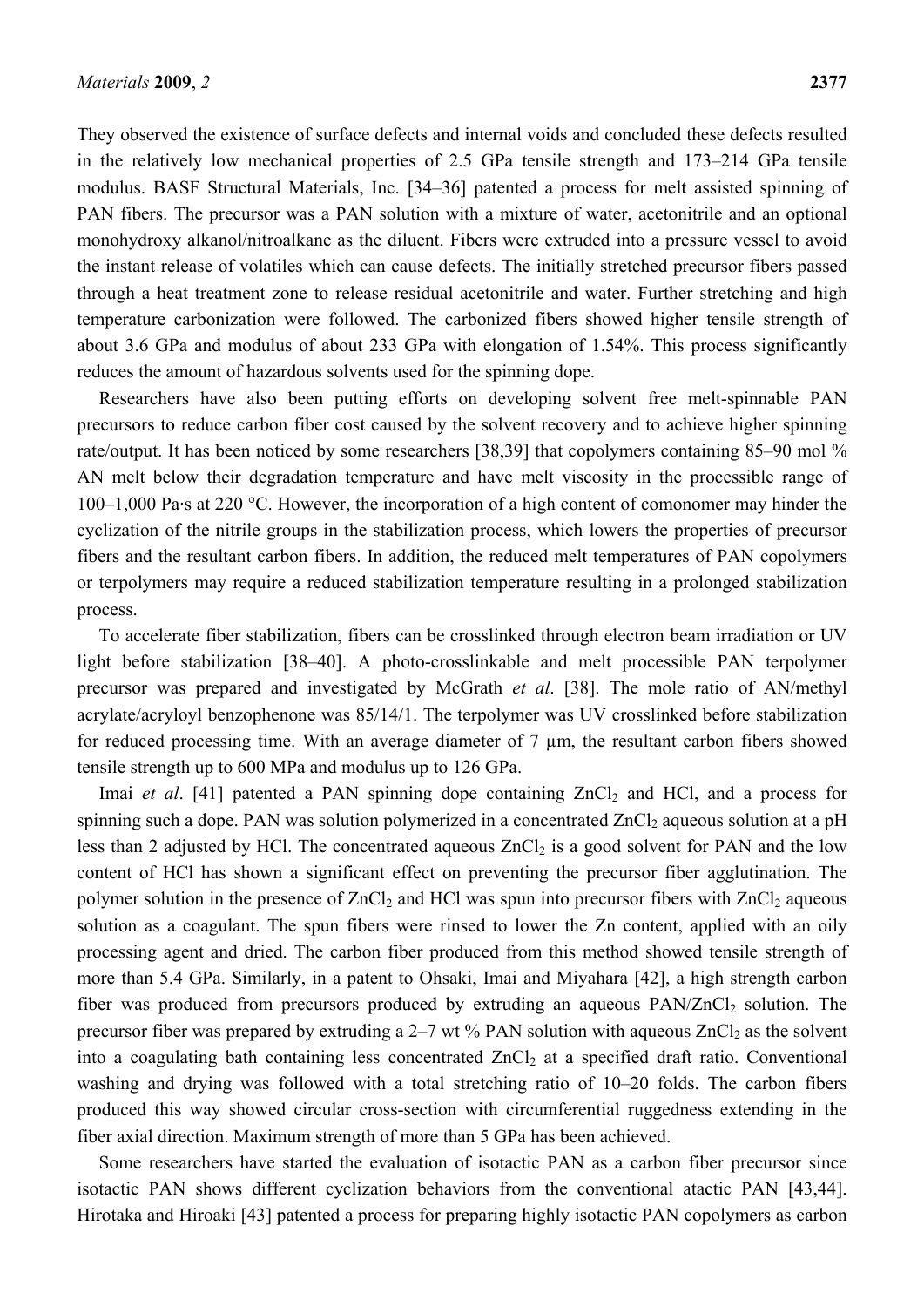fiber precursors through solid phase-polymerization. Teijin Limited [43] patented a potential PAN carbon fiber precursor that was comprised of at least 50 wt % of AN wherein the isotactic triad proportion within the AN structural chain was at least 35 mol %. This precursor polymer allowed finishing flame retarding treatment at a lower temperature, and/or in a shorter time. No data on the carbon fiber fabrication from the isotactic PAN has been reported. However, other researchers reported that the stereoregulatity of PAN was not so important since the isotope exchange could occur rapidly at elevated temperatures [45].

In seeking low cost PAN fibers, Hexcel Corp. (Sandy, UT, U.S.A.) has developed methods of using a textile-grade PAN as the precursor for automotive industry with targeted modulus and strength of 172 GPa and 2.7 GPa, respectively [46–48]. The conventional precursor grade PAN and textile grade PAN are different in several ways. Precursor PAN has smaller diameter for the ease of stabilization and heat treatment compared to textile PAN. Exothermic reactions in stabilization are controlled better with smaller sized fibers. The molecular weight and molecular weight distribution of precursor PAN are usually well controlled for the optimal spinning and heat treatment. In addition, precursor PAN has higher purity and higher AN content (normally  $>90\%$ ) for improved properties of precursor fibers and resultant carbon fibers [4]. Virgin textile PAN is not suitable for carbon fiber production due to the uncontrollable oxidation or extremely long time for stabilization, while the textile grade PAN chemically treated with hydrogen peroxide in an alkaline medium can be stabilized and carbonized using available industrial facilities and infrastructures [46–48].

To avoid adhered, fluffy, or broken fibers, precursor fibers are coated with finishing oil before heat treatment or sometimes before the drying of the precursor fibers. Traditionally, polyoxyethylene, silicon oils, and fatty acid derivatives are used as the finishing oil. Shiromoto *et al*. [49] patented an oiling agent with good heat resistance. It comprises a neopentyl alcohol derivative with an optional 10%–80% of a modified polysiloxane. In another patent [50], a finish containing the reaction product of a saturated aliphatic dicarboxylic acid and a monoalkyl ester of an alkylene oxide adduct of bisphenol A was applied. It eliminated fused or broken precursor fibers effectively.

### *3.2. Oxidization/Stabilization*

In the stabilization step, the linear PAN molecules are first converted to a cyclic structure. However, cyclization is a very complicated process and there are still differences of opinion on the reaction mechanisms. Different models have been proposed for the cyclization of PAN molecules as shown in Figure 4. Houtz [51] proposed a cyclized and dehydrated structure shown in Figure 4 (a). This structure is often cited as the product of low temperature stabilization. Schurz and co-workers [52] stated that an azomethine crosslink could be formed as shown in Figure 4 (b). Since both structures contain no oxygen, Standage and Matkowshi [53] proposed an oxidized structure as in Figure 4 (c), Watt [20] proposed a ladder structure as in Figure 4 (d), and Friedlander *et al*. [7] showed a nitrone structure as in Figure 4 (e). Some researchers have tried to include different structures in the oxidized molecules. For example, Clarke *et al*. [54,55] proposed a structure as shown in Figure 4 (f), Bailey and Clarke [56] suggested a structure as in Figure 4 (g), and Goodhew *et al*. [57] proposed a structure as in Figure 4 (h). Unreacted nitrile groups are present in (g) and (h) due to the random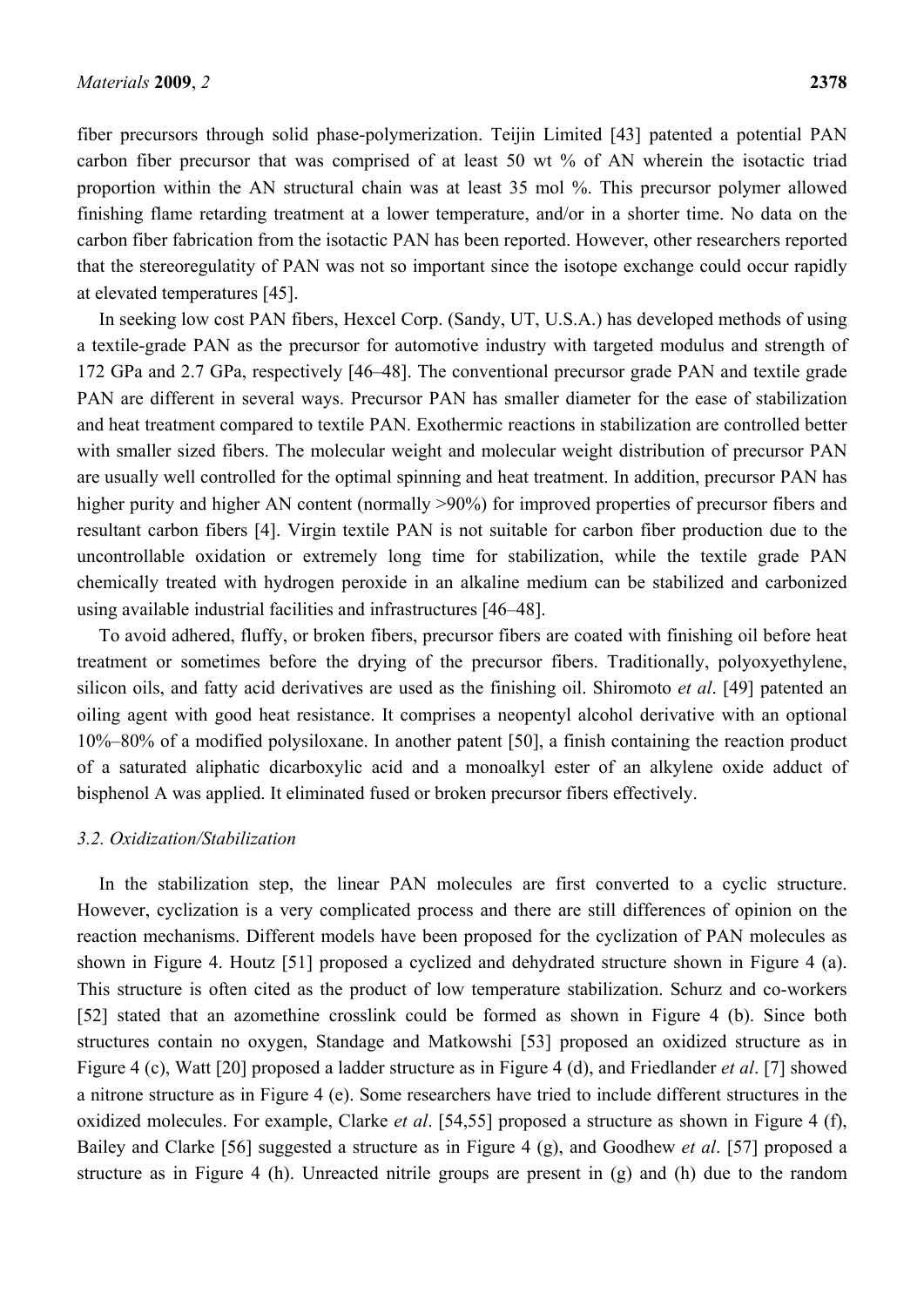

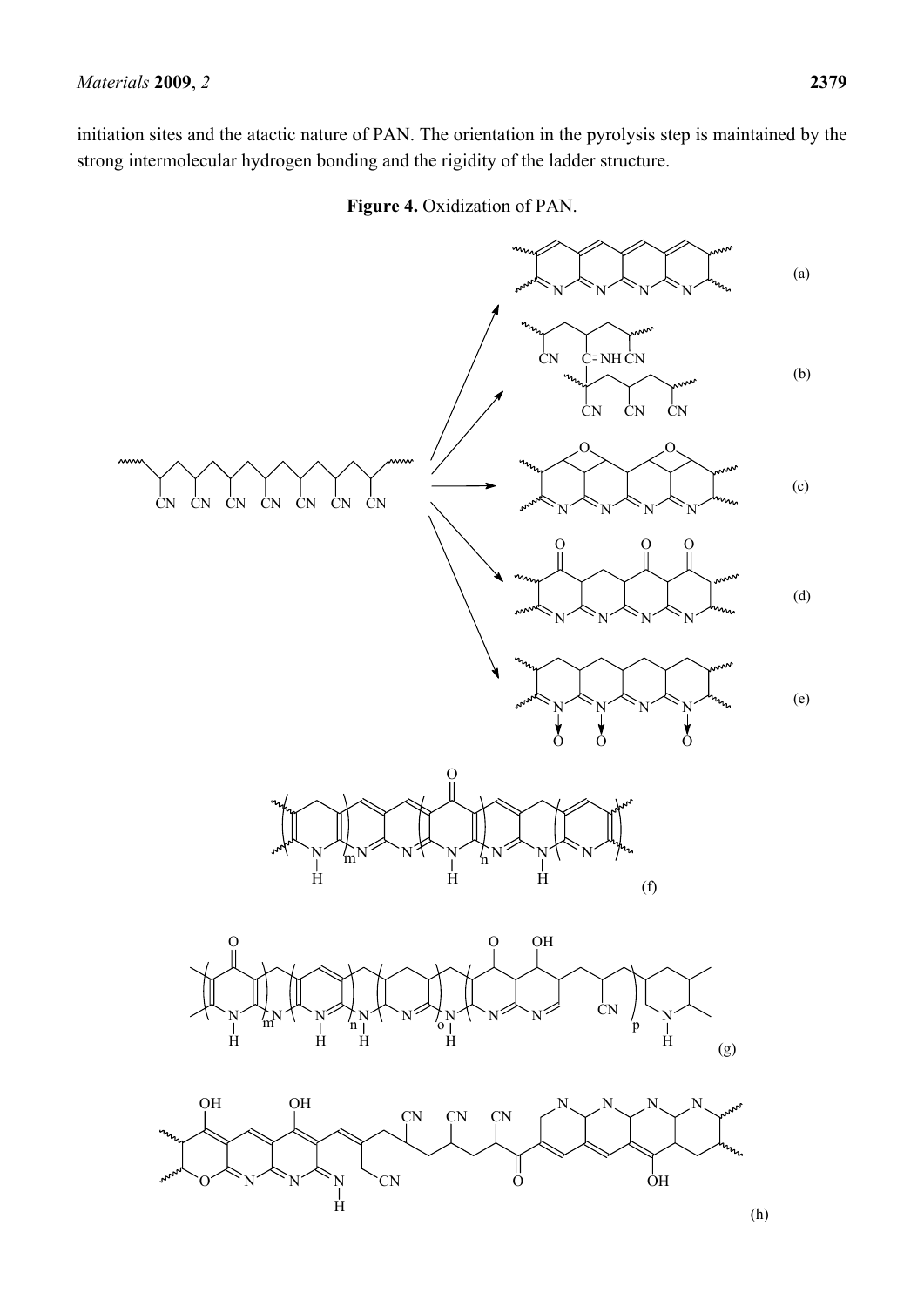FTIR results have supported an intramolecular reaction according to some researchers [6,8], but the reactions cannot be explained from the aspect of stereochemistry or elemental analysis. Intramolecular reactions are more stereospecific than intermolecular reactions. Due to the repulsion between nitrile groups, the PAN molecules are not in the form of extended chains, but a rod-like helix structure with CN groups positioning at different angles guided by the intramolecular repulsion and intermolecular attraction [58]. Thus, intermolecular reactions are preferred. However, the research conducted by Granster *et al*. [59] suggested that the adjacent nitrile groups were in attraction and the molecular structure was between planar zig-zag and helix structures. Gupta and Harrison [60] studied the PAN copolymer and concluded that intramolecular cyclization reactions within the rod-like helix dominated in the early stabilization (roughly below 300 °C), while intermolecular cross-linking took place at higher temperature and/or in the presence of oxygen. They also stated that the amorphous phase in PAN copolymer precursor fibers was initiated at about 175 °C followed by the breakdown and intramolecular cyclization of the crystalline phase at higher temperatures.

Stabilization (cyclization and oxidization) is an exothermal reaction, thus heating pattern needs to be well controlled. A high heating rate results in a large amount of heat released in a short time, which can reduce carbon yield and introduce defects in precursor fibers. Lower heating rate is preferred also because it will allow oxygen to diffuse into the core of the precursor fibers to finish the stabilization completely. The cyclization of PAN and PAN copolymers was investigated by Fitzer and Muller [61]. The amount of heat and the temperature range in which the heat was produced were heavily dependent on the composition of the polymers. It was concluded that the cyclization of the copolymers was slowly initiated by ions while the cyclization of PAN polymer was initiated mainly by free radicals [61,62]. Therefore, the incorporation of acidic groups reduces exotherm and the onset cyclization temperature. It was reported that the incorporation of 2% methacrylic acid in PAN molecules together with a treatment in an acidic solution reduced the stabilization time from hours to 25 min [63]. The treatment in acid was conducted by stretching the precursor fibers in a hot acidic aqueous solution at a pH below 3.5 and temperatures above 90 °C [63]. Fitzer *et al*. [62] has studied the stabilization of PAN with 6% methyl acrylate and 1% itaconic acid by controlling precursor fibers at constant length while heating at different heating rates with the same onset temperature of 230 °C. To achieve optimal carbon fiber properties, the recommended treating condition was a heating rate of 1 °C/min and a treating time of 40 min. After carbonization to 1,500 °C, carbon fibers with tensile strength of 3.65 GPa were obtained. Mitsubishi Rayon Co. [64] disclosed an AN-based precursor containing carboxylic acid groups and acrylamide units for increasing the stabilization rate and sulfate/sulfonic groups for controlling the denseness of the precursor fibers. Counter ions were preferred to be protons and/or ammonium ions to avoid the reduction in carbon fiber properties caused by alkali metals. The carbon fibers formed from this precursor showed a tensile strength of 5.4 GPa and a modulus of 268 GPa. Residues from the spinning solution can also behave as an initiator for nucleophilic cyclization reactions to reduce stabilization time. Potter and Scott [65] proposed that the sodium thiocyanate residue from the spinning solution accelerated the nitrile cyclization reaction.

Different media have been tried to control the exotherm and moderate the released heat to increase the stabilization rate. The presence of oxygen accelerates the initiation of cyclization and the formation of crosslinking among linear polymer chains. It has been reported that the optimum oxygen uptake for improved carbon yield and mechanical properties is 8%–10% [6,66]. There are two controlling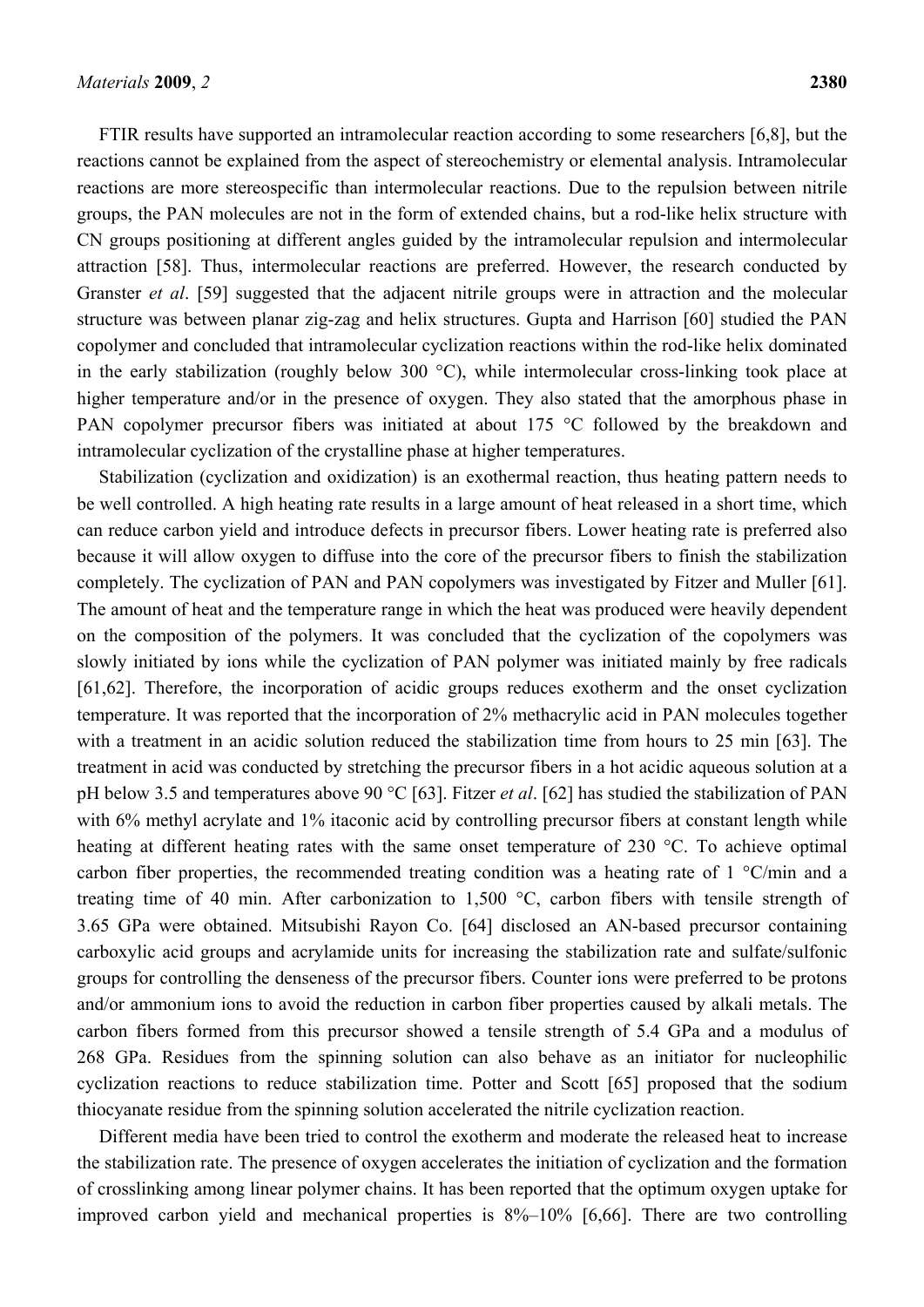processes in this step. When the rate of ladder structure formation is slower than the diffusion of oxygen into the fibers, it is chemistry controlled. Or else, it can be diffusion controlled [20]. In most cases, stabilization rate is controlled by the diffusion of oxygen into the precursor fibers. The kinetics can be changed by many factors, such as precursor compositions, fiber structures, fiber diameters, stabilizing temperature, and the environment.

Researchers have also reported that oxidization in  $SO<sub>2</sub>$ , HCl or Br<sub>2</sub> resulted in more crosslinks and thus higher carbon yield [67,68]. Hydroxylamine solution [69], aminophenoquinones [70], aminosiloxanes [71], and primary amine or quaternary ammonium salts [72] have been used as precursor fiber impregnation bath or added in the spinning dope directly for controlling exotherm and improving stabilization. The application of persulphate [73], cobalt salt [74], hydrogen peroxide [75], potassium permanganate [76], dibutyltindimethoxide [77], aqueous guanidine carbonate [78] and hydrazine hydrate [79] has also shown to be able to modify the structure of the stabilized precursor and increase the stabilization rate. Not only can they improve the stabilization reactions, some of them can also heal the fiber surface defects through the deposition on the fiber surface in the high temperature heat treatment.

Researchers at Oak Ridge National Lab (ORNL) believe that the plasma processing can enhance oxygen diffusion and oxidation reactions, and developed a low-temperature plasma oxidation process to significantly reduce the retention time. To avoid the filament adhesion and tow rigidity caused by exothermic heating, precursor fibers need to be lightly stabilized before being exposed to plasma oxidization at atmospheric pressure. They have evaluated different processes including electron-beam, thermochemical and ultraviolet treatments. The thermochemical based plasma process was reported to be able to reduce the retention time from 100–120 min in conventional process to less than 35 minutes [46,80].

## *3.3. Carbonization and Graphitization*

The stabilized fibers are then heated in an inert environment  $(N_2)$  to more than 1,500 °C under slight tension for a period of a few minutes depending on the fiber diameter, composition, and morphology. The importance of stretching in this step is still under debate. The fiber diameter is reduced with the removal of the non-carbon elements. At the early stages of carbonization, crosslinking reactions take place in the oxidized PAN. The cyclized structure starts to link up in the lateral direction by dehydration and denitrogenation. A planar structure can be formed with the basal planes oriented along the fiber axis. These fibers are generally called "high strength" fibers. The strength of a carbon fiber is observed to increase with the carbonization temperature and the maximum strength is observed at around 1,500 °C. Further increase in temperature results in increased modulus but reduced tensile strength [6]. Too fast a carbonization rate introduces defects in carbon fibers, while low carbonization rate causes the loss of too much nitrogen at the early stages of carbonization, certain amount of which is preferred to achieve high strength carbon fibers.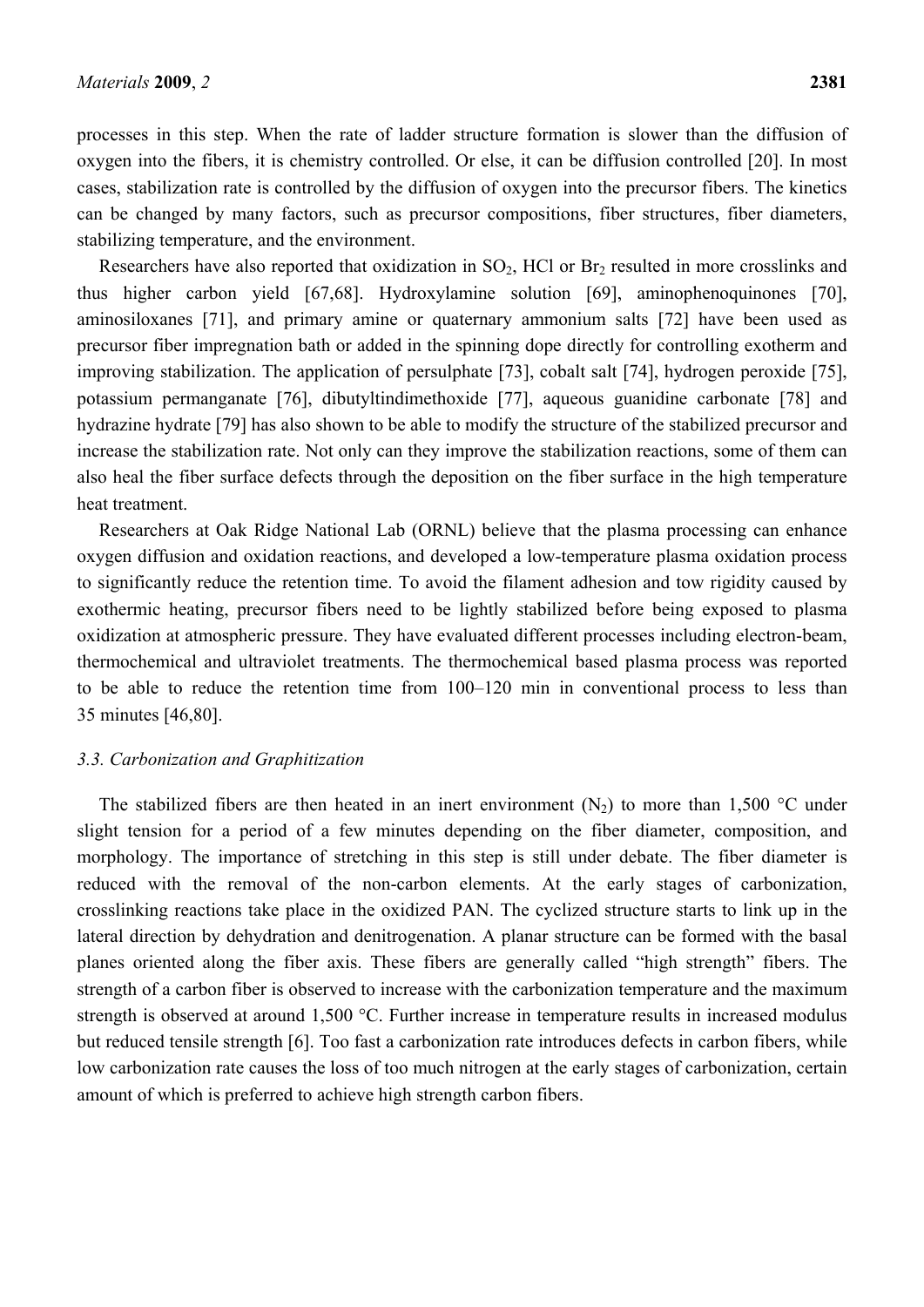**Figure 5.** Schematic formation of the graphite structure [57] (Reproduced with permission from Elsevier, © 1975).



Watt [20] studied the released gases from both stabilized and unstabilized PAN fibers in vacuo at different pyrolysis temperatures. Two release peaks were observed. The HCN and  $NH<sub>3</sub>$  evolved at temperatures up to 450 °C were from an unladdered structure while in the range of 450–900 °C were from an laddered structure resulting in polymer crosslinking. The release of  $N_2$  was observed starting from 700 °C. Goodhew *et al*. [57] suggested that intermolecular dehydrogenation took place between 400 °C and 600 °C, while denitrogenation took place at higher temperatures. The schematic of the development of the graphitic structure is shown in Figure 5. Dehydrogenation joined ladder molecules forming graphite-like ribbons, whereas, denitrogenation was responsible for the growth of ribbons to form sheet like structures. The sheets could further grow at higher temperatures with the release of N<sub>2</sub>. Deurberque and Oberlin [68] conducted research at a low pyrolysis rate of 4  $^{\circ}$ C/min. They concluded that to produce high performance carbon fibers, a high nitrogen content (large N/C ratio) should be retained when carbon skeleton was being rearranged till the later stages of carbonization. Molecular ordering is easy when molecules remain flexible in the presence of nitrogen. The nitrogen in aromatic rings can form bonding between layer planes with the release of  $N<sub>2</sub>$ , thus increasing the compactibility and resulting in improved tensile strength [56]. The graphene sheets contain defects and can fold enclosing voids that are oriented in the fiber direction. Voids and defects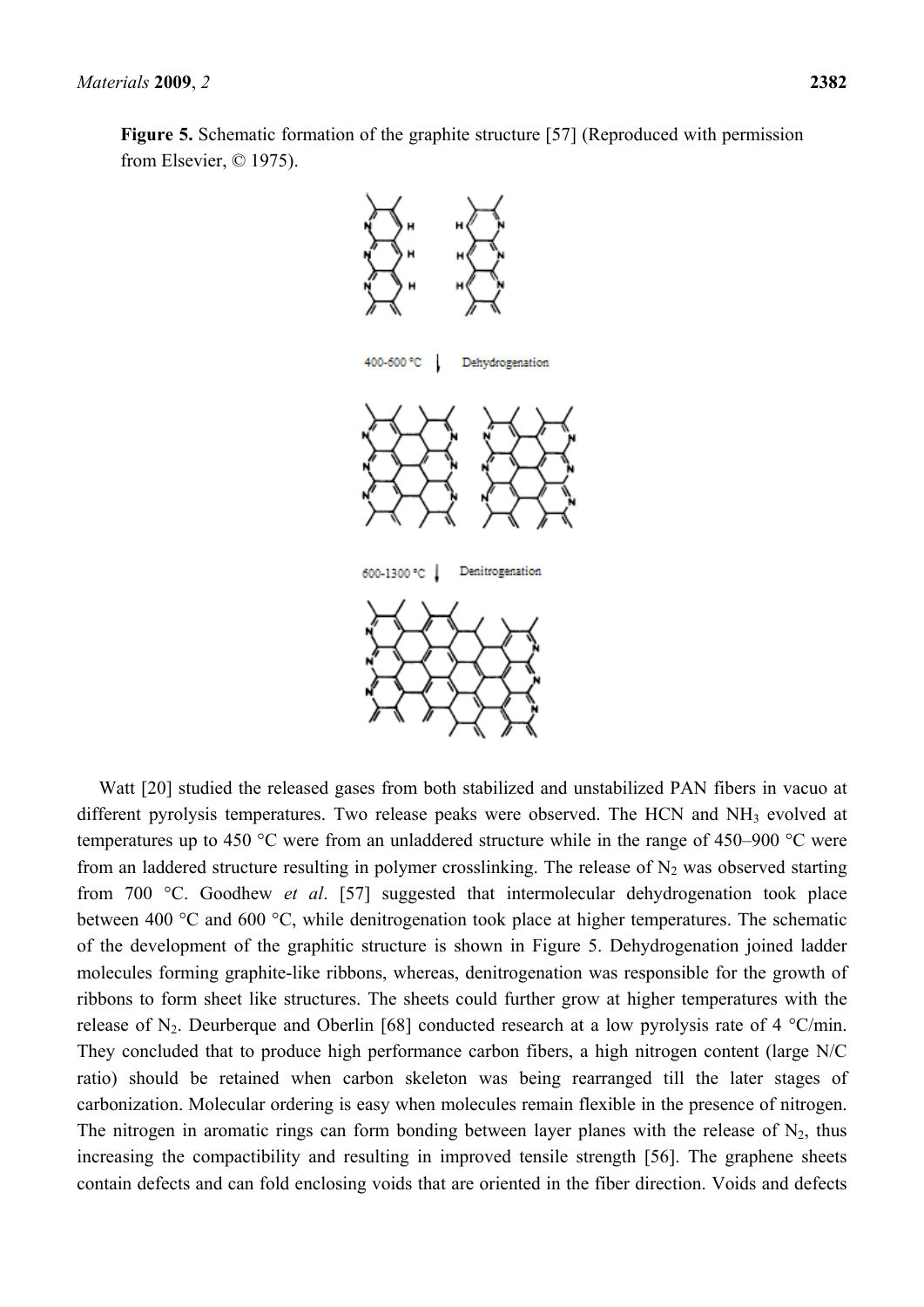tend to decrease at higher treatment temperatures by joining the adjacent graphite-like layers and further aligning them in the fiber direction.

The produced carbon fibers can be heated to even higher temperatures of more than 2,000 °C (graphitization) to achieve a higher modulus. Increasing the heat treatment temperature is responsible for the growth of the ordered structure in both thickness and area, the increased crystalline orientation in the fiber direction, and the reduction of the interlayer spacing and the void content. The decrease in tensile strength is explained by the increased local defects as discussed earlier. Argon is usually used in this step since  $N_2$  can react with carbon at such high temperatures. It has been reported that the diffusion of boron into the heat treated fibers can increase the fiber Young's modulus [8]. The fibers were treated in an atmosphere containing boron to get boron atoms infused into the fibers. Boron atom has a small radius and can fit into the graphene lattice. Boron was suggested to be able to improve the process of recrystallization and increase the shear modulus by solid solution hardening [81].

ORNL researchers evaluated a microwave generated plasma process to reduce the carbonization time and the energy consumed in this step [46,82]. The residence time was reduced to approximately 1/3 of the conventional residence time by this process while acceptable mechanical properties were still obtained. Sung *et al*. [83] applied a high magnetic field to assist the carbonization of the stabilized PAN precursor. A magnetic field of 5 T was imposed parallel to the fiber axis at 1,172 °C and the resultant carbon fibers were graphitized at 2,000 °C without the application of any magnetic field. Due to the reduced surface defects, the tensile strength of these treated fibers was increased by 14% compared with those without the magnetic treatment. Prior to winding the continuous filaments on bobbins, the surface of carbon fibers is usually electrochemically treated and sized to improve handling properties and adhesion to the matrix resin.

#### **4. Pitch Carbon Fibers**

Natural pitch is produced by the destructive distillation of petroleum and coal, while synthetic pitch is produced by the pyrolysis of synthetic polymers. Pitch can contain more than 80% carbon. The composition of a pitch varies with the source tar and the processing conditions. Coal pitch is generally more aromatic than petroleum pitch. Smith *et al*. [84] has reported that 2/3 of the compounds in coal tar pitch were aromatic and the rest were heterocyclic. However, coal pitch often has a high carbon particle content (solid content), which causes filament breakage during extrusion and thermal treatment. Therefore, petroleum pitch is preferred for carbon fiber production. The commercial pitch contains aromatic compounds with molecular weights in the range of 400–600 [85]. The use of synthetic pitch has attracted more interests recently since it has a higher purity and the stabilization can occur at a faster rate at a given temperature.

Otani [86] reported the production of carbon fibers from a polyvinyl chloride (PVC) pitch in as early as 1965. The pitch was produced by pyrolyzing PVC at about 400 °C in nitrogen. The melt spun fibers were oxidized with ozone below 70 °C or in air below 260 °C and then carbonized at temperatures up to 500–1,350 °C in nitrogen. Due to the lack of crystallite orientation, the carbon fiber had Young's modulus of about 49 GPa and tensile stress of about 1.8 GPa. Otani *et al*. [87] then reported the production of carbon fibers spun from petroleum asphalt and coal-tar pitch that were treated by bubbling nitrogen gas through them at about 380 °C and then vacuumed at the same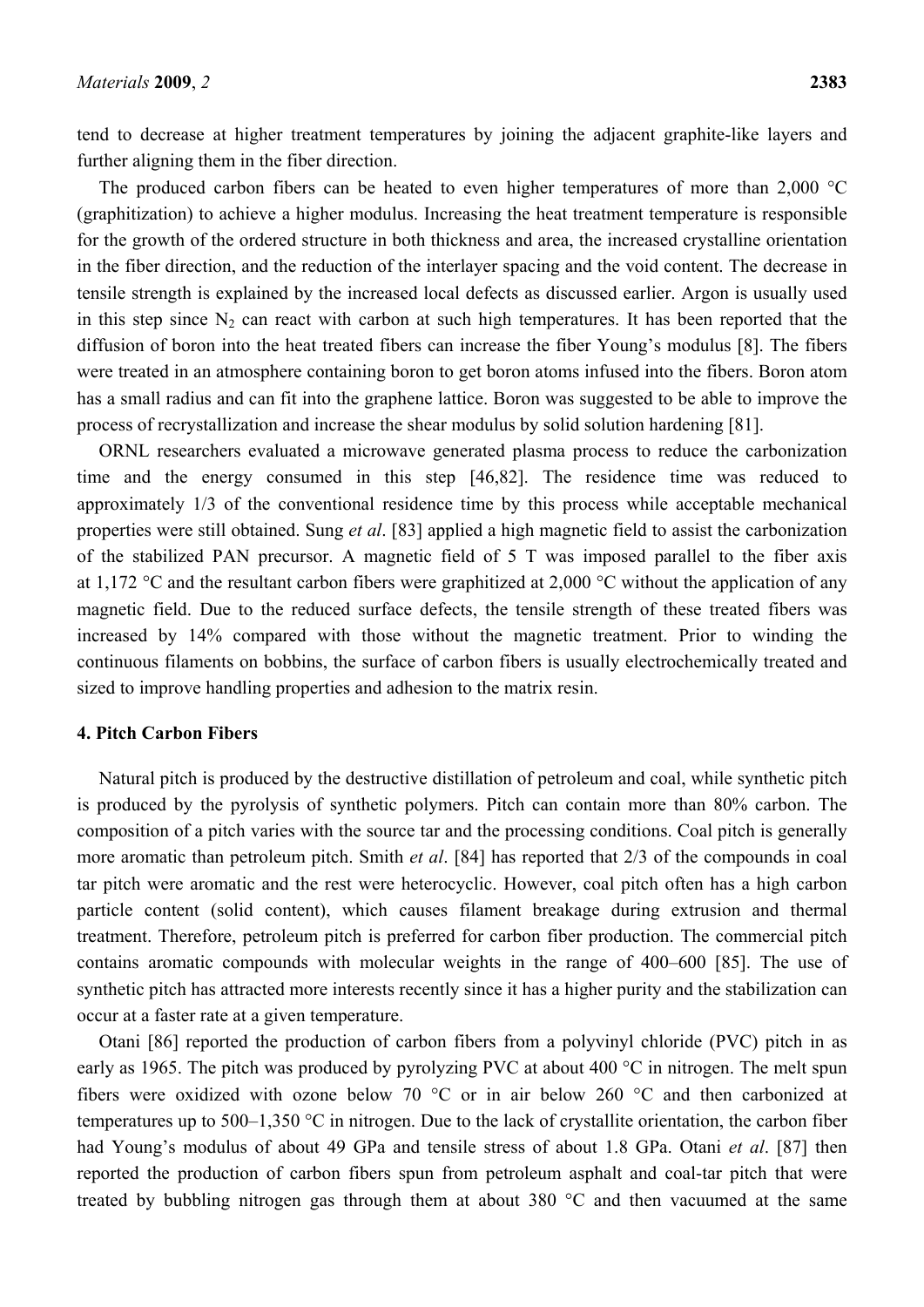temperature. The stabilized and carbonized fibers from this petroleum pitch showed similar properties as those produced from the PVC pitch.

Pitch as a precursor has the advantage of lower material cost, higher char yield, and higher degree of orientation compared with PAN. The graphitic structure also gives pitch based carbon fibers higher elastic modulus and higher thermal and electrical conductivity along the fiber direction [4]. However, the processing cost (mainly from pitch purification, mesophase formation and fiber spinning) to achieve high performance carbon fibers is higher. Pitch from petroleum and coal tar is isotropic. By evaporating low molecular weight fractions, isotropic pitch can be melt spun into low cost generalpurpose (low strength and low modulus) carbon fibers. To produce high performance fibers, an expensive hot stretching process (explained in the following section) needs to be applied. A more common way to produce high performance carbon fibers from pitch is to use an anisotropic pitch, such as mesophase pitch.

Both isotropic and mesophase pitches are melt spinnable. Prior to fiber spinning, particulates are removed from the pitch. There is no need to hold the precursor fibers under a strong tension in the process of the stabilization and carbonization. The mesophase orients itself along the fiber axis direction during the precursor fiber spinning.

### *4.1. Mesophase Preparation and Precursor Fiber Spinning*

Mesophase pitch contains an appreciable amount of anisotropic phase or liquid crystalline phase and an isotropic phase. It can be obtained by heating petroleum or coal tar pitch at 350–500 °C in an inert atmosphere. Depending on the heating temperature, it takes days to hours to obtain the desired amount of mesophase. Free radical polymerization and the evaporation of smaller molecules are responsible for the increased molecular weight at this stage [1]. The produced two phase mesophase pitch usually has a wide molecular weight distribution.

In the initial state of mesophase formation, anisotropic spheres with layers of oriented molecules aligned in the same direction are formed in the pitch when heated in an inert atmosphere. The size of the spheres grows when heat is continually applied and the spheres coalesce. The size of the domains of aligned molecules depends on the viscosity, the rate of viscosity increase, and the pitch composition. At a certain point, long range anisotropy can be achieved while the dope still has a melt spinnable viscosity (roughly 10–200 poises). A pitch with a high mesophase content requires a high spinning temperature. However, at high temperatures, mesophase can be decomposed or cross-linked in a short time in the presence of air, which significantly reduces the filament handling time. In addition, the process to improve the mesophase content or softening temperature can introduce solid particles in pitch, which reduces the pitch spinnability. On the other hand, a certain amount of mesophase is required to increase the softening temperature of the mesophase pitch, thus a higher oxidization temperature can be applied. Therefore, the molecular weight and mesophase content should be optimized for melt spinning. Pyridine or quinoline insoluble contents are usually used to characterize the mesophase content. Singer [89] has proposed that the preferred mesophase content for melt spinning is about 55% to 65%. He also concluded that homogeneous bulk mesophase with large coalesced domains in excess of two hundred microns in size, formed under quiescent conditions, were suitable for pitch fiber spinning. The infusible solids should be filtered to less than 1 wt % before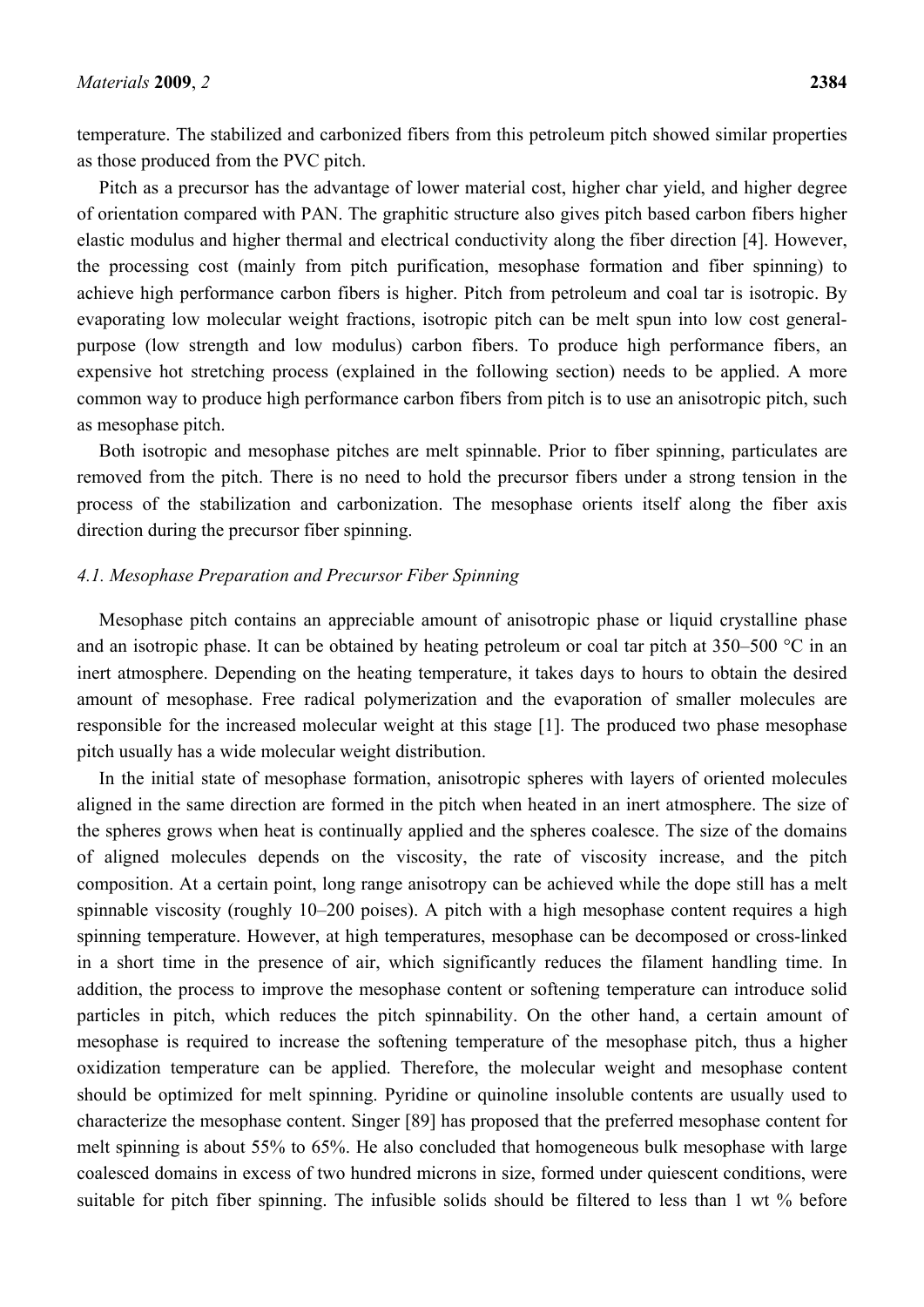producing mesophase. The existence of infusible contents hindered the formation of bulky uniform mesophase. Lewis [89] patented a faster process of producing mesophase using a reduced pressure of less than 30 mm Hg together with agitation. The reduced pressure facilitated the removal of the volatile low molecular weight fractions. Agitation has shown to produce a homogeneous emulsion of low molecular weight mesophase in an isotropic phase. As a result, a mesophase pitch having a mesophase content between 40% and 90% was prepared at a rate more than twice as fast as the above quiescent heating process.

Due to differences in viscosities and densities between the anisotropic and isotropic phases, the spinning of mesophase pitch is not very consistent. Chwastiak and Lewis [90] have reported that the process for mesophase pitch preparation could be modified by sparging an inert gas to remove volatile compounds in pitch while being agitated. The produced single-phase, low molecular weight mesophase (90% having molecular weight of less than 1,500) showed better spinnability. The conversion from isotropic pitch to mesophase pitch has also been conducted by sparging an oxidative gas through the pitch [91]. The sparging gas was nitrogen containing 0.1–2 vol % oxygen. Compared with inert gas sparging, the processing time to form 100% mesophase was reduced.

Supercritical extraction is a promising pitch-separation technique, which can remove solid impurities more efficiently and separate fractions with a narrower molecular weight distribution [4]. A process of extracting a coal tar pitch with a supercritical gas mixture of propane, toluene and benzene has been patented [92]. The obtained pitch solution, which was free of quinoline-insoluble components, was heated under a non-oxidizing atmosphere to prepare a mesophase pitch containing 40%–65% anisotrophy by volume. Further extraction of the insoluble components resulted in a mesophase pitch, which contained at least 75% anisotropy with a mean molecular weight of 900–1,200 and a melting point of 330–360 °C. Thies *et al*. [93] used a continuous-flow apparatus to fractionate a heat-soaked isotropic petroleum pitch with supercritical toluene under different conditions. 100% melt spinnable mesophase has been achieved at 340 °C and 70 bar with a solvent/feed ratio of 3:1. The carbonized fibers with a diameter of about 9 μm showed a tensile strength of around 3.3 GPa and a modulus of around 820 GPa. The mesophase yield was not reported.

Diefendorf and Riggs [94] have used solvent extraction to remove small molecules to form a neomesophase. Isotropic pitch was treated with solvents such as benzene or toluene preferably at an ambient temperature. The insoluble portion could be converted to an optically anisotropic pitch containing at least 75% of a highly oriented pseudo-crystalline neomesophase in less than 10 minutes. It is termed as neomesophase because the highly oriented, optically anisotropic pitch material has a substantial solubility in pyridine and quinoline. The mesophase formation process was significantly shortened but the removal of organic solvents added additional costs, and the final neomesophase yield was very low. The neomesophase pitch has lower softening point, thus can be processed at a lower temperature with less tendency to form coke in extrusion and stabilization. Angier and Barnum [95] patented a process of producing neomesophase with an increased yield. A typical graphitizable isotropic pitch was heated at 350–450 °C and then cooled before the spherules of liquid crystals begun to form in the isotropic pitch. The produced isotropic pitch was extracted with toluene or heptane to form a neomesophase former. The neomesophase former was then converted into neomesophase through a heating process. However, the final neomesophase yield was still relatively low, with a reported yield of about 30%–40%.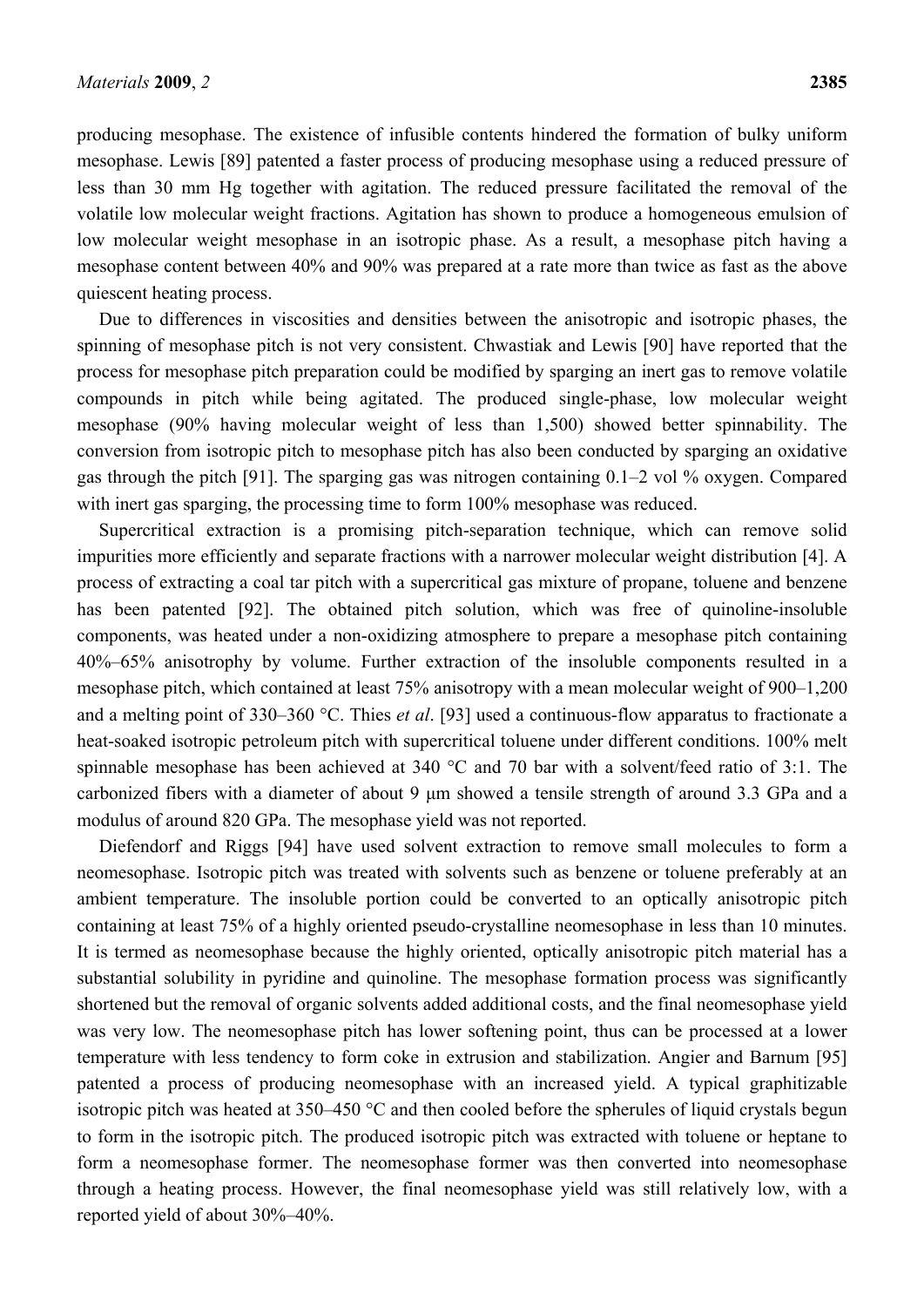Hydrogenation has been applied in mesophase preparation by reducing intermolecular interactions [96]. Pitch was first deashed, distilled, and then hydrogenated at 380–500 °C by using tetrahydroquinoline. The following heating eliminated the volatile fractions and formed a premesophase. Although the produced premesophase pitch was optically isotropic at the spinning temperature, it quickly oriented in the subsequent heating steps. For this method, coal pitches are preferred over petroleum pitches. Dormant mesophase was prepared by hydrogenating anisotropic pitch containing several percent of mesophase and heating the hydrogenated pitch below 380 °C [97]. It had large mesophase molecules, but a low softening point. The low softening point was due to the hydrogenation. Dormant mesophase oriented itself in heating after spinning. However, hydrogenation increased the production cost, and diminished the advantage of pitch as a low cost precursor.

Conoco Inc. (Ponca City, OK, U.S.A.) [98,99] has developed a solvated mesophase pitch. The solvated mesophase contains a small percentage (4–40 wt %) of solvent in the liquid crystalline structure. Therefore, it melts or fuses at a lower temperature providing the ease of spinning, while the spun fibers have much higher melting points when the solvent is removed. This high fiber melting point ensures little or no stabilization as spun. With aromatic solvents in the mesophase pitch, it has been reported that the 100% anisotropic pitch was very fluid at the 233 °C, while the residue at 650 °C when heated up at 5 °C/min showed no evidence of melting [98].

Yamada *et al*. [100] patented a process of preparing mesophase pitch from coal tar in the presence of a cracking catalyst. Coal tar pitch was first heated with an aromatic oil as the solvent, and silicaalumina or zeolite as a cracking catalyst at 350–500 °C for 10–60 min. After the removal of the insoluble materials, the pitch was heated at a temperature of 430–600 °C for less than 60 min. It was reported that the obtained pitch had good spinnability and the carbon fibers prepared from the pitch showed excellent physical properties and good mechanical properties.

Synthetic pitch prepared from the polymerization of naphthalene and its derivatives has attracted much attention recently. The synthetic pitch can be produced by polymerizing naphthalene, and/or its derivatives, with a Lewis acid as a catalyst [101]. In a patent by Seo, Oono and Murakami [102], naphthalene pitch was polymerized in the presence of AlCl<sub>3</sub> at 150–300  $^{\circ}$ C. Water was added to remove the residual catalyst in the pitch to achieve high purity. A stable water-in-oil emulsion could be formed while stirring. The optimum viscosity while water was added was 10–150 centipoise. Mochida et al. [103,104] used HF/BF<sub>3</sub> as a catalyst to polymerize naphthalene- and methylnaphthalene-derived pitches. The naphthalene heated at 260–300 °C under pressure yielded pitches having 100% anisotropy and 215–285 °C softening points. They observed that the use of HF/BF<sub>3</sub> greatly reduced the molecular weight distribution of the mesophase pitch. Spun fibers were stabilized at 270 °C in 15–30 min. The existence of methyl groups lowered the softening point and improved the spinnability and stabilization reactivity. Stabilization could be finished within 10 minutes at 270 °C. Mitsubishi Gas Chemical Co. has commercialized the production of naphthalene pitch with this  $HF/BF_3$  catalysis. Mesophase synthetic pitch can be produced following processes similar to those used for natural pitch. Compared with natural pitch, synthetic pitch has a lower softening point. Therefore, it can be extruded at a lower temperature to avoid the molecular decomposition and the formation of solid particles in spinning. Stabilization must be performed at a lower temperature, but can be at a significantly faster rate at a given temperature compared with anisotropic-isotropic mixtures of natural pitch. These could significantly reduce the processing cost. Compared with natural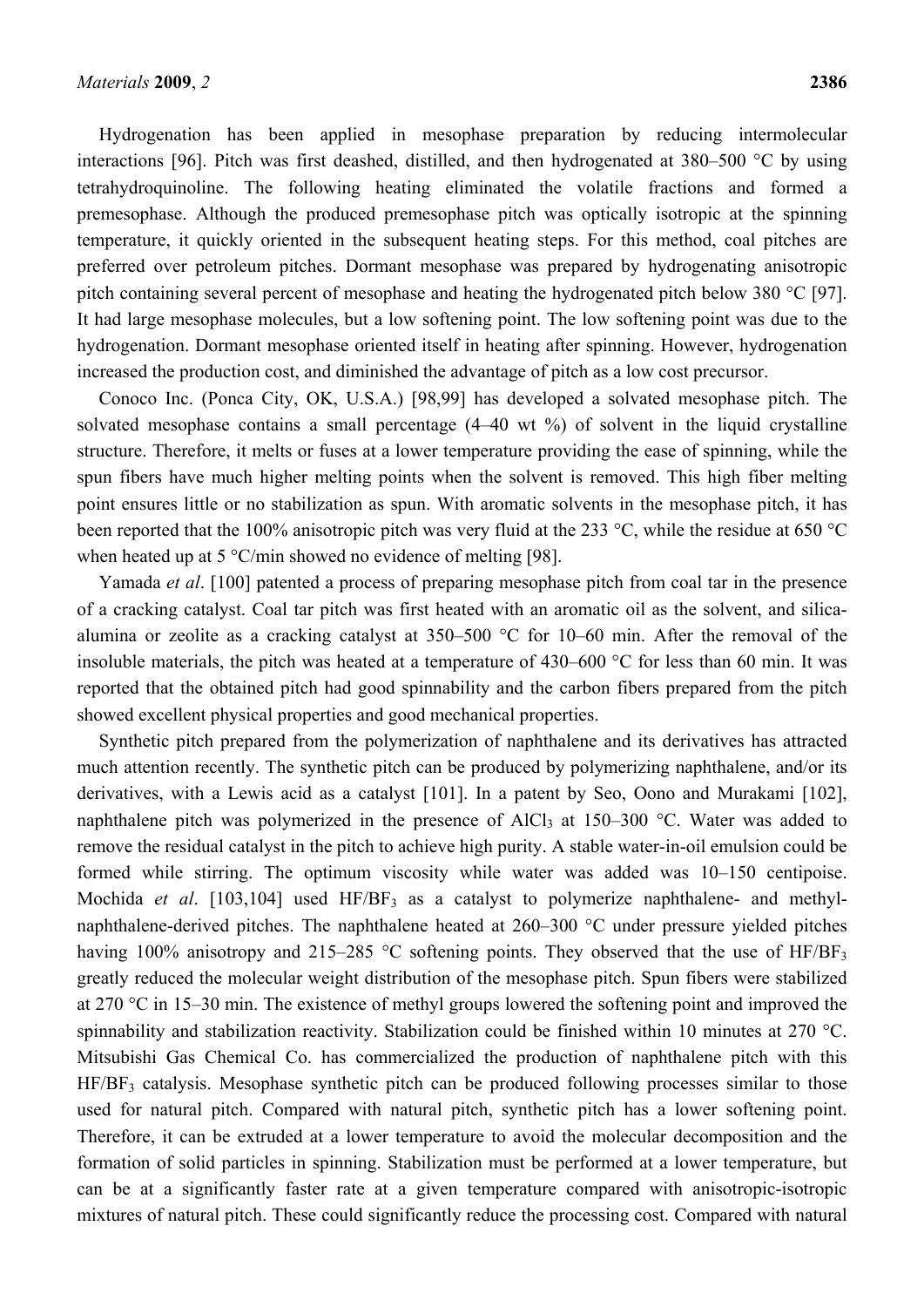mesophase pitch, synthetic naphthalene pitch shows similar molecular weight distributions for anisotropic and isotropic fractions [105,106]. Thus a stable spinning can be achieved more easily. Isotropic pitch containing smaller mesophase spheres was believed to give smaller domains of random orientation in the fiber transverse direction, which could result in higher fiber mechanical properties [105,106]. Kamatsu *et al*. [105] prepared two naphthalene pitches containing mesophase spheres with different diameters at 360 °C and 375 °C, respectively. The resulting carbon fibers from the pitch with finer spheres showed smaller microdomains and thinner fibrils, and exhibited a higher compressive strength of 710 MPa [105]. The authors did not report the fiber tensile properties. In another article by the same research group [106], naphthalene pitch with about 50 vol % anisotropic content produced from EP-184 from Mitsubishi Gas Chemical Co. was processed into carbon fibers. The fibers showed a 516 GPa Young's modulus and a 2.5 GPa tensile strength.

As mentioned earlier, mesophase pitch can be melt spun into precursor fibers. Compared with isotropic pitch spinning, this process needs a higher spinning temperature due to the higher anisotropic content and higher molecular weights. The spinneret needs to be vented to avoid gas bubble formation during spinning. The viscosities of both isotropic and mesophase pitches heavily depend on the temperature and the shear rates [1]. Compared with synthetic melt spinnable polymers, this high dependency on temperature creates a significantly higher tensile stress in spinning filaments [1]. The extruded filaments solidify in a very short distance below spinneret, which creates a large velocity gradient in the axial direction. Thus, tension can be formed on the filaments. Some variations, such as temperature gradient across the spinneret face and quenching air speed and temperature, can make the spinning more difficult. An accurate control on the spinning conditions is required to melt spin pitch precursors, which increases the processing cost. MP carbon fibers usually have a larger diameter of about 10–15 μm compared with the 5–7 μm diameter for PAN carbon fibers. This is because the MP precursor fibers with relatively large diameters are preferred to avoid fiber breakage during spinning. The other reason is pitch precursors have a higher carbon yield, thus the size reduction in carbonization/graphitization is smaller. A MP carbon fiber processing speed of up to 1,000 m/min can be achieved.

In another investigation, the spinning of mesophase pitch was modified by spinning the pitch upward [5,107]. The spinneret was embedded in a liquid (LiCl or KCl) (175–450 °C) heavier than the pitch precursor. The top layer of the liquid was at a higher temperature (500–650 °C) thus having a lower density. Due to the density difference, pitch fibers moved upward in the liquid and were dehydrogenated in the higher-temperature liquid layer. Inert atmosphere was on the top of the liquid for carbonization. This process could remove the oxidation step, but no data on extrusion speed and fiber properties has been reported. A high speed melt blown process has also been investigated to produce carbon fibers [108,109]. Airflow normal to the direction of the filaments is used to attenuate the fibers. The authors believed that this process could produce low-cost carbon fibers due to the relatively low-cost mesophase pitch, the high carbon yield of the pitch, and the high speed fiber spinning method [108,109].

In order to reduce fiber sticking or fusion and prevent fiber breakage or fluff, silicone oils or fine solid particles including graphite, carbon black, calcium carbonate, oxides, carbides *etc*., can be applied on the surface of the precursor fibers before stabilization to improve separability [5,110].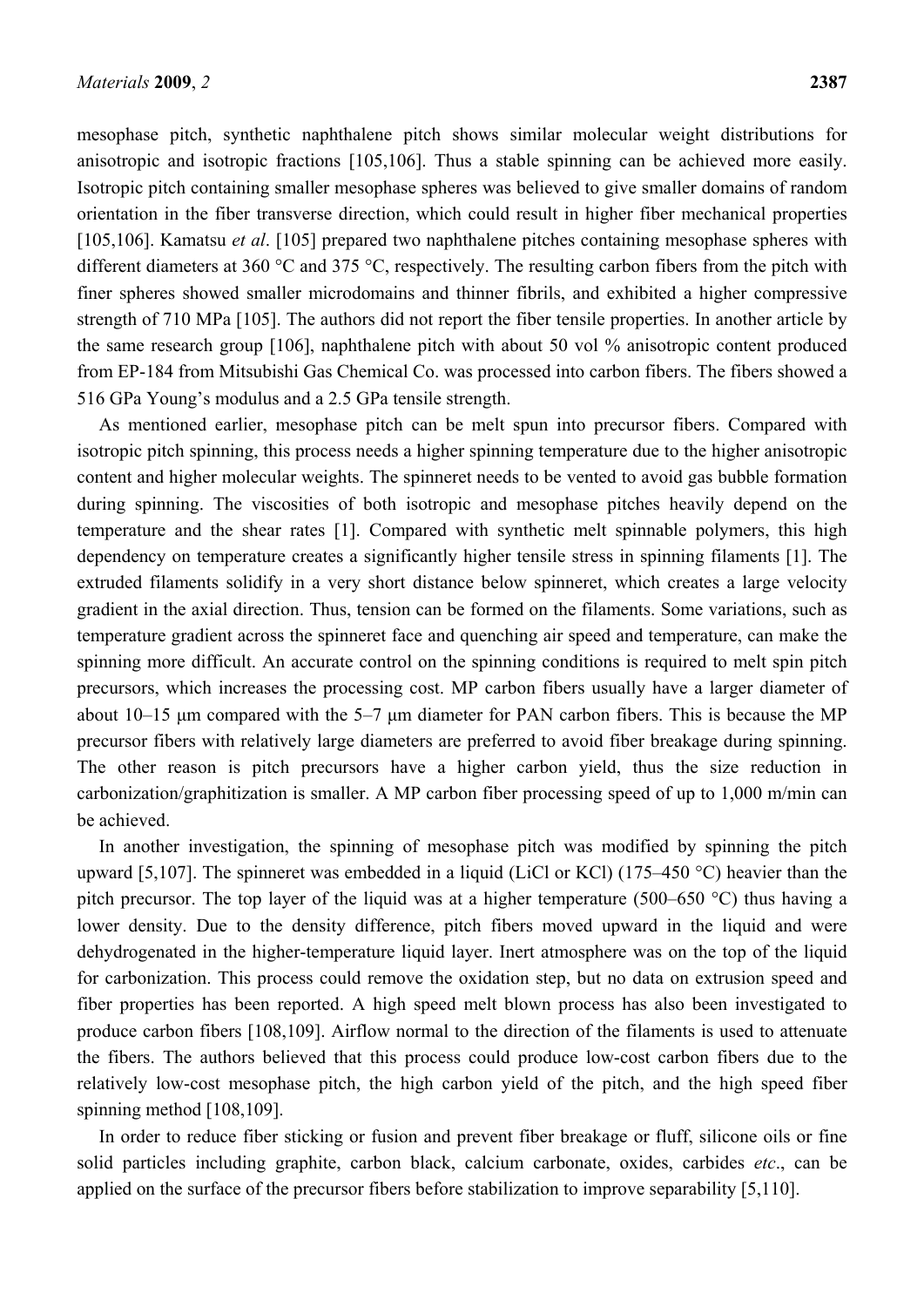# *4.2. Thermal Treatment*

Similar to PAN precursor fibers, the pitch fibers are infusibilized or oxidized in air at elevated temperatures before being exposed to the final high temperature carbonization treatment. The oxidization temperature should be below the fiber softening point to keep the orientated structure. Depending on the composition, mesophase pitch precursor is stabilized in air at 250–350 °C for a time ranging from 30 min to several hours [1,6]. There is no consent on the function of fiber stretching in this step. The oxidized pitch molecules contain ketone, carbonyl, and carboxyl groups that lead to the formation of a stronger hydrogen bonding between adjacent molecules. The introduction of oxygen containing groups and the formation of hydrogen bonding between molecules facilitate the threedimensional crosslinking, but hinder the growth of crystallites [5]. Iodine has been used to reduce the stabilization time and increase the carbon yield for carbon fibers from natural pitch [111,112]. In a patent by Sasaki and Sawaki [111], the pitch fiber was soaked in a methanol solution of iodine till at least 0.05 wt % of iodine was imbibed. The fiber was then heated under an oxidizing atmosphere for infusibilization. The infusibilization time was affected by the amount of imbibed iodine but generally could be finished within approximately 10 min.

Stabilized fibers are then carbonized and graphitized. The greatest weight loss takes place in the early stages of carbonization. In order to avoid the defects created by the excessive release of volatiles, the fibers are preferred to be pre-carbonized for a brief period of 0.5–5 min at 700–900 °C. Carbon fibers can be produced by carbonizing the stabilized fibers to 1,500–1,800 °C. Bright and Singer [113] reported that due to the degradation of the structure, the modulus decreased at temperatures up to about 1,000 °C, but increased significantly upon further increase in temperature. Carbon fibers can be graphitized at temperatures close to 3,000 °C for improved Young's modulus. Barr *et al*. [85] has shown that increasing heat treatment temperature could increase the preferred alignment of crystalline lamellae.

Although graphite layers are aligned along the fiber axis, the transverse structures of a carbon fiber can be different. Velocity gradients orient the layers radially, circumferentially or randomly. It has been reported that a radial crack can form in mesophase carbon fibers with layer planes distributed radially [4]. The alignments in the precursor fiber are retained in the resultant carbon fiber. Therefore, carbon fiber strength could be improved by adjusting the microstructure in the precursor fiber. Research has shown that the flaw sensitivity of MP carbon fibers is reduced by varying the microstructure of the pitch precursor fibers [114]. The microstructure can be modified by changing flow profiles during melting spinning [1]. A radial cross-section is usually formed through the laminar flow of the pitch melt [5]. Petoca Oil Company has used a technique of agitation in the spinneret to impart a randomized distribution for the folded graphene layer planes in the transverse direction [22,115,116]. The agitation created a turbulent flow and the produced carbon fibers showed increased tensile strength. The turbulent flow can also be obtained by different die designs since the flow behavior heavily depends on the shape of the spinneret [117,118]. Spinnerets containing sections with different diameters have shown to be able to change the fiber microstructure [119]. Since melt flow is dependent on melt viscosity, the change in microstructure can also be obtained simply by changing the spinning temperature. Otani and Oya [119] have shown that when the spinning temperature was raised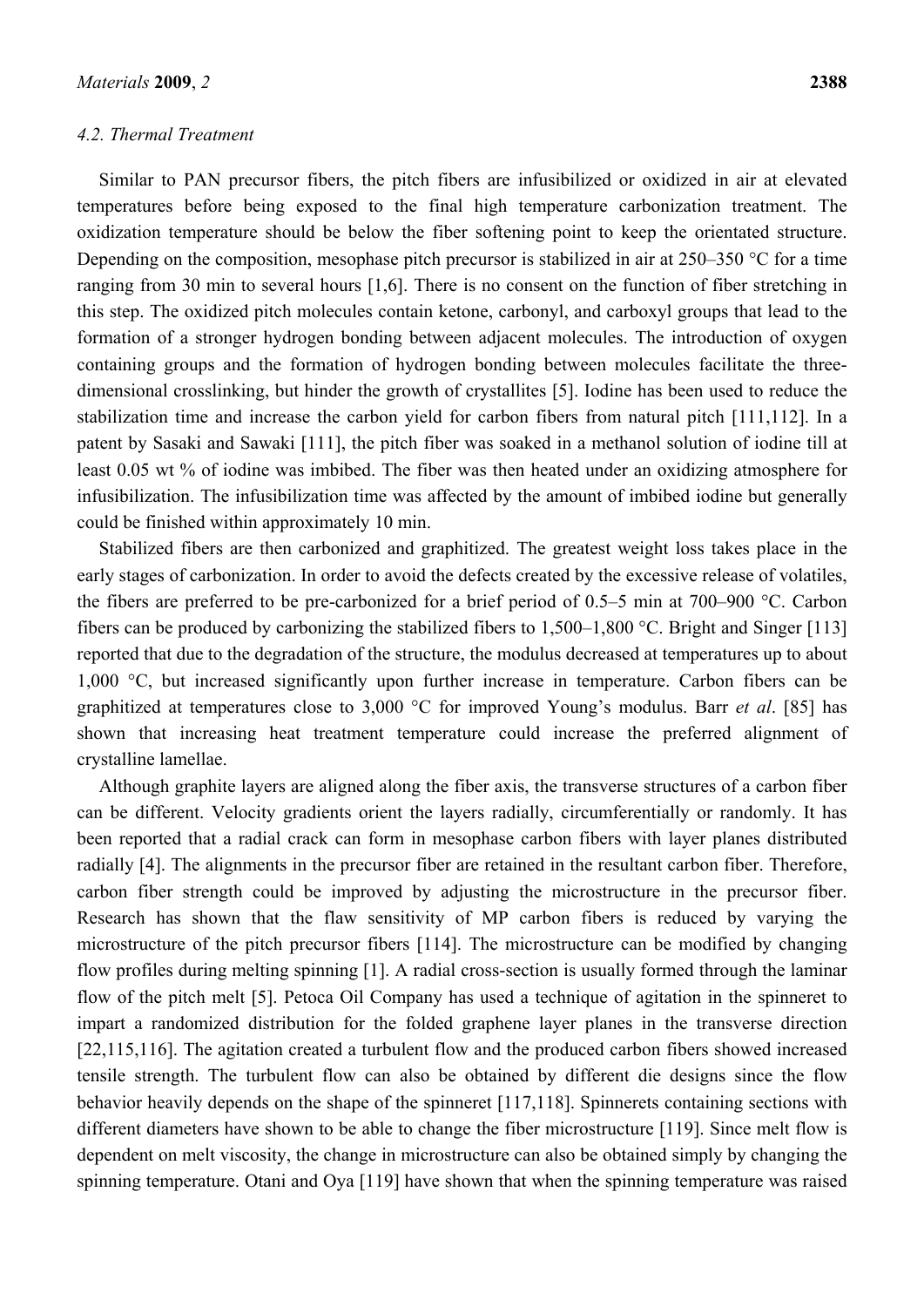to above 349 °C, the radial structure changed to either a random-type or a radial-type surrounded by an onion-skin type structure.

#### **5. Cellulosic Carbon Fibers**

The application of cellulosic fibers including cotton, flax, sisal, and linen, and regenerated continuous fibers as carbon fiber precursors has been studied. Among them, rayon has been used commercially and investigated most extensively. Rayon is produced from the least expensive cellulose, wood pulp by solution spinning. Insoluble cellulose is treated with NaOH and  $CS_2$  to form a soluble spinning dope. The xanthated cellulose is spun into fibers and recovered from the coagulation bath. Although rayon fabrics are still being used to convert into carbon fiber cloth, the production of carbon fibers from rayon has limited commercial values due to its low carbon yield (20%–30%), high processing cost, and limited physical properties [4,120]. The research has mostly been focused on modifying the degradation mechanism to increase the carbon yield.

Very similar to the case of PAN and MP carbon fibers, the conversion of rayon to carbon fiber includes thermal decomposition/oxidization, carbonization, and an optional graphitization. Rayon has a chemical formula of  $(C_6H_{10}O_5)_n$  and the theoretical carbon yield is 44.4%. However, due to the releasing of  $CO$ ,  $CO<sub>2</sub>$  and other carbon containing gases in the process, the actual yield is only 10%–30%.

Significant weight loss and structural changes can be observed in the thermal decomposition step. There are a great amount of reactions involved in cellulose decomposition/pyrolysis. The pyrolysis is affected by the crystalline fraction, molecular weight and conformation, heating medium, heating rate, and other factors [20]. The products can be classified into gaseous compounds, resins mainly formed from levoglucosan, and solid aromatic residues as shown in Figure 6 [20]. Finally, the aromatic residues are carbonized into carbon fiber.

#### **Figure 6.** Thermal decomposition of cellulose.



In this thermal decomposition step, cellulosic units are first dried  $(\leq 120 \degree C)$  and dehydrated  $(>120 \degree C)$  in air. Both inter- and intramolecular dehydration with the participation of hydroxyl groups contributes to the decrease in the hydroxyl peak in the infrared spectrum [67]. The intermolecular dehydration is preferred because a polymer network can be formed with the formation of intermolecular ether bond, which enhances the thermal stability. However, with the formation of C=O and C=C, the majority of dehydration reaction has been proposed to be intramolecular [6]. Chain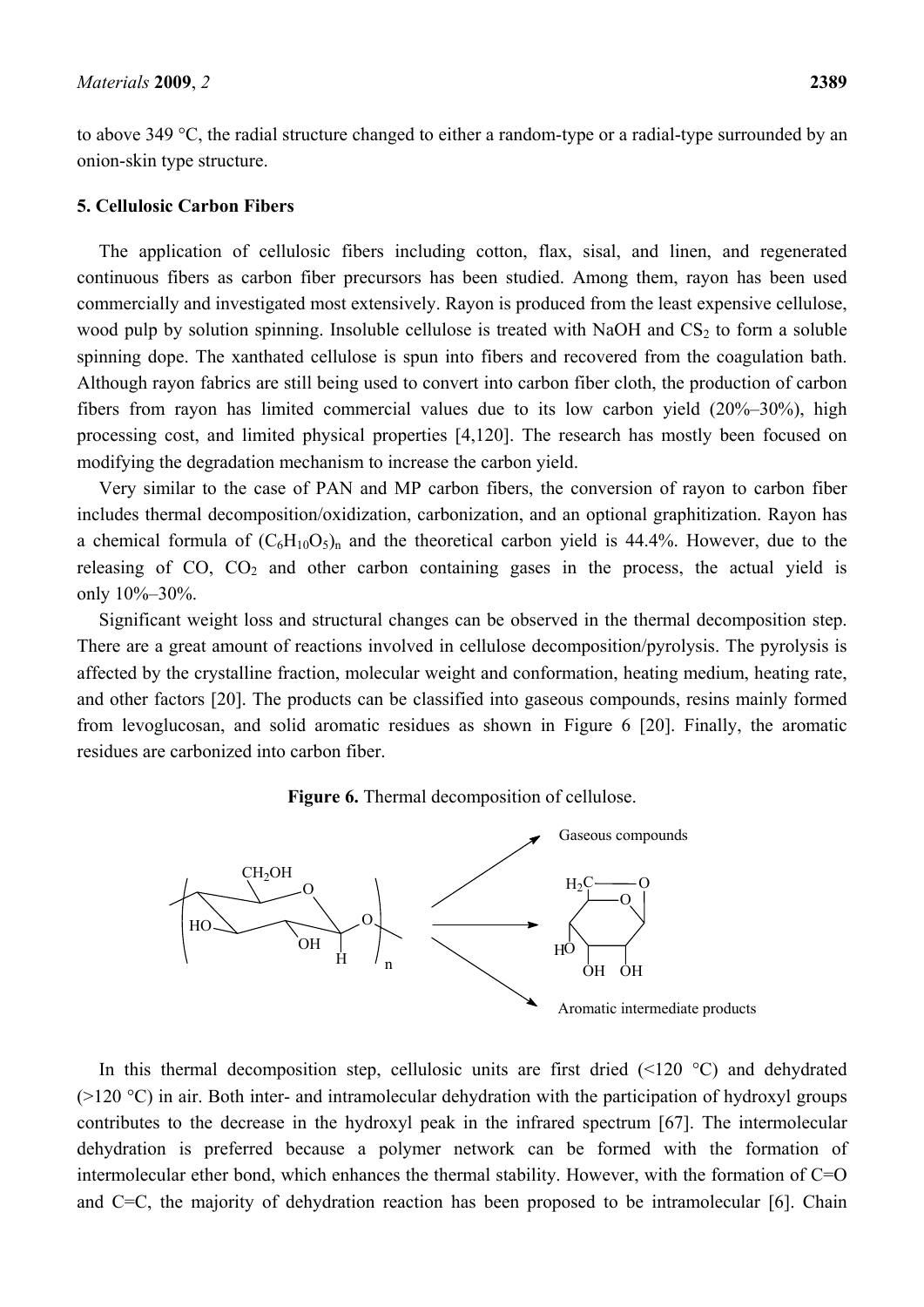scission at different sites along molecules is followed and the molecular weight is reduced significantly. One of the major reactions is the destruction of the 1,4 glycosidic bond and levoglucosan can be formed at one end of the cellulose molecules. The formation of levoglucosan reduces carbon yield and thus is an undesirable reaction [20]. Thermal dehydration and the formation of levoglucosan are competitive reactions. Dehydration starts at about 120 °C while the formation of levoglucosan takes place at above 250 °C [20]. Therefore, the control of preheating temperature can optimize the carbon yield of the final carbon fibers. Based on the thermogravimetric analysis results, most of the weight is lost in the range of 300–350 °C and the decomposition process depends on factors such as heating rate, fiber structure, and heating medium [20]. In the decomposition step, the degree of polymerization decreases but the content of carbon increases. After the elimination of  $CO$  and  $CO<sub>2</sub>$ , the four-carbon residues from each cellulose unit form carbon chains resulting in the formation of an aromatic structure upon high temperature heat treatment [6,121]. Aromatization and other structural changes mainly contribute to the exotherm at temperatures above 350 °C [20].

For rayon fibers without pretreatment, the thermal decomposition takes hours to finish with the temperature increasing slowly from room temperature to around 400 °C. Higher treatment temperature improves the diffusion of reactive gases into cellulose fibers and shortens the pyrolysis step. However, the unfavorable levoglucosan is produced in a larger amount resulting in a lower carbon yield. The application of flame retardants, such as Lewis acids, bases, strong acids and halides, can promote the dehydration and reduce the amount of levoglucosan produced and thus reduces the treatment time frame from hours to minutes [122]. Flame retardants can be applied through impregnating the fibers in the aqueous dispersions of flame retardants. With the application of flame retardants, the dehydration starts at a lower temperature [123]. The maximum rate of weight loss is also observed in a lower temperature range [123]. Therefore, thermal decomposition takes place with a less amount of levoglucosan produced but at a higher pyrolitic rate. Preoxidization of cellulose can also increase carbon yield [20]. At the early stages of oxidation, aldehyde or ketone groups are formed, which favors the intermolecular crosslinking reactions. Pyrolysis in the presence of an active medium (e.g.,  $O_2$ ) has shown to be able to oxidize the C6 methylol groups [6]. Therefore, the amount of released levoglucosan is reduced and the aromatic intermediate products for carbon fibers are increased accordingly. The rate of pyrolysis is higher in the low ordered (amorphous) region, partially due to the easy oxygen diffusion. It has also been reported that the use of HCl started the decomposition at a lower temperature and increased the carbon yield [124]. The carbon yield was about 35% when the thermal treatment temperature was around 1,000 °C. The carbon content of the stabilized precursors is usually 60%–70%.

In the carbonization step, the carbon content is further increased. The temperature range for this step is roughly from 400  $\degree$ C to 1,500  $\degree$ C and it could take tens of hours through increasing the temperature slowly. As temperature increases, the carbon content increases but the chemical complexity also increases due to the vast amount of different bonds formed between carbon atoms [20]. The process is conducted in an inert atmosphere, like nitrogen. In another research, the application of  $1-2$  vol % of oxygen was described [125]. The pressure was kept at less than 50 mm Hg and fibers were treated up to 1,200 °C. It was observed that oxygen burned off the unorganized carbon, thus improved the mechanical properties of the carbon fibers.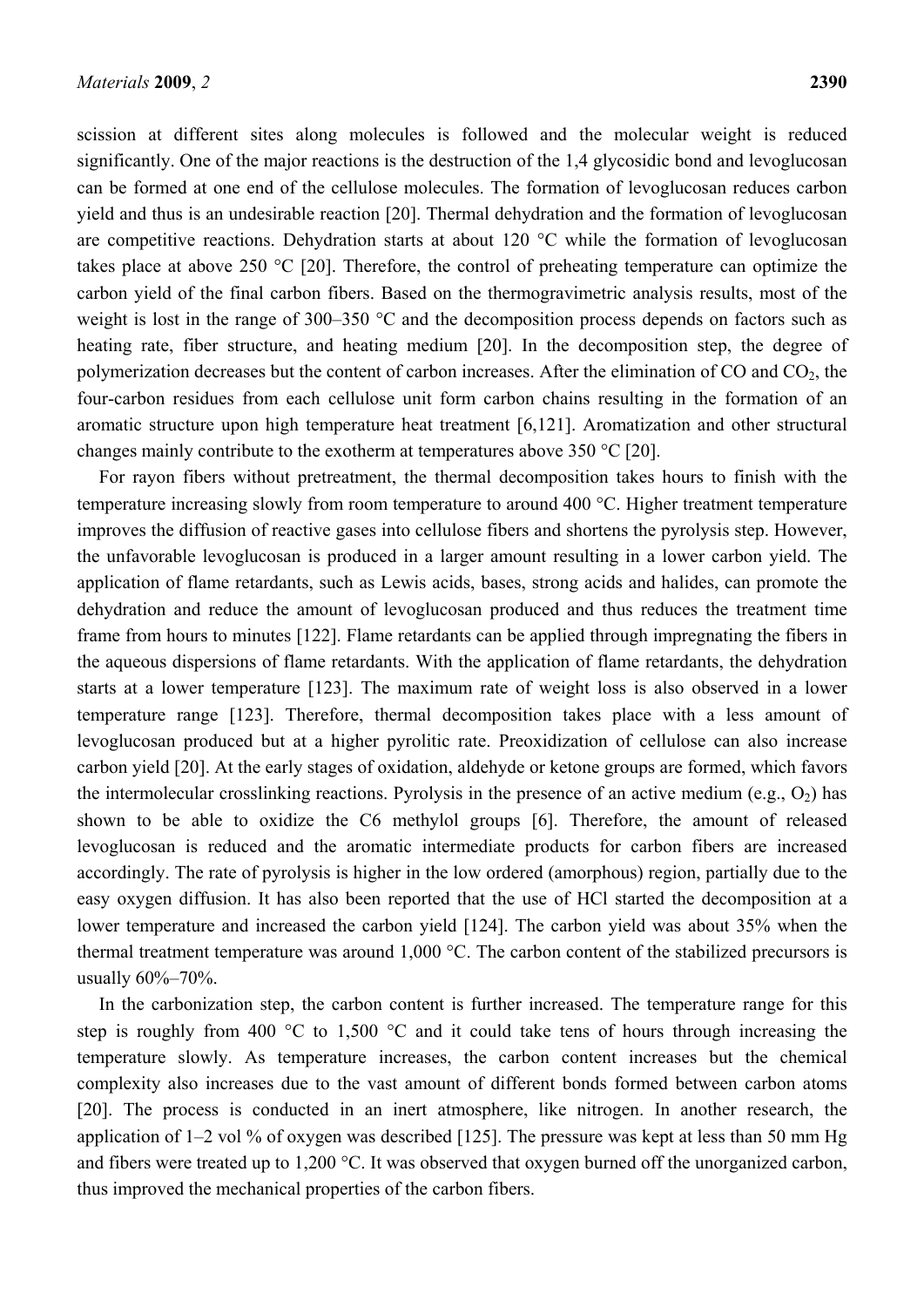The carbon fibers can be graphitized at even higher temperatures in the range of 1,500–2,500 °C to graphite fibers. Carbon content is increased to above 99% and the fiber density is usually increased due to the growth of crystallites. The duration of graphitization is in the order of seconds and can be less than one second depending on the treatment temperature. The Young's modulus increases with the treatment temperature if the graphitization is conducted under tension.

Rayon fibers are stretched during carbonization and graphitization to achieve the orientation of carbon layers for improved properties. In this case, stretching in the stabilization step is not as effective as stretching at the early stages of carbonization. It is partially due to the low strength of the decomposed cellulose fibers. Stretching changes the reaction kinetics and the loss of weight can be increased significantly if cellulose is stabilized under tension. The production of rayon carbon fiber is expensive because of this costly high-temperature stretching treatment. With an effective stretching of around 100% in an inert atmosphere, the graphitic layer planes are aligned in the fiber axial direction and the elastic modulus of the resultant carbon fibers can be more than 500 GPa with a medium tensile strength of around 2.5 GPa [122].

## **6. Carbon Fibers Made from Other Precursors**

### *6.1. Lignin—The Efforts on Cost Reduction*

Researchers continue to look for carbon fiber precursors with low cost, high carbon content and biorenewablity. The major contributors to the high cost of carbon fibers are the precursors and the capital equipment for the conversion of the precursor. Biorenewable lignin has been investigated as a potential precursor material for carbon fiber as it is the most abundant phenolic compounds in nature and is produced as the byproduct of the pulping process and cellulosic ethanol fuel production. The dominant chemical pulping process nowadays is the kraft process using a solution of sodium hydroxide and sodium sulfide. As one of the major applications, the lignin solution is concentrated and burned to supply energy and to facilitate the recovery of the pulping salts. In nature, lignin is a polyaromatic polymer consisting of phenylpropane units. Lignin obtained from the pulping process has usually undergone a hydrolytic degradation depending on the pulp sources and pulping processes.

Otani *et al*. [126] patented a process to manufacture carbon fibers from lignin in as early as 1969. Sudo *et al*. [127,128] also produced carbon fibers from lignin with fairly good mechanical properties by breaking intermolecular interactions through modifying hydroxyl and hydroxy methyl groups.

Sano *et al*. [129,130] reported a process of producing carbon fibers from an organosolv lignin. The lignin is obtained from birch wood by an aqueous acetic acid pulping process. Organosolv lignin is much purer than the commercial kraft lignin. Once removing the volatile components, the lignin shows nice melt spinnability. The carbon fibers with a  $14 \pm 1$  um diameter showed tensile strength of about 355 MPa and modulus of about 39.1 GPa.

Kadla *et al*. [131] produced carbon fibers from a hardwood kraft lignin, an organosolv lignin, and blends of lignin and poly(ethylene oxide) (PEO). The kraft lignin was first purified or desalted by repeated washing using distilled water while keeping the pH below 5 with HCl till the salt was less than 1,000 ppm. Precursors were then extruded at temperatures between 130 °C and 240 °C depending on the composition of the extrudates. It was shown that PEO was miscible with the lignin and facilitated the fiber spinning. The precursor fibers were then stabilized at temperatures up to 250 °C in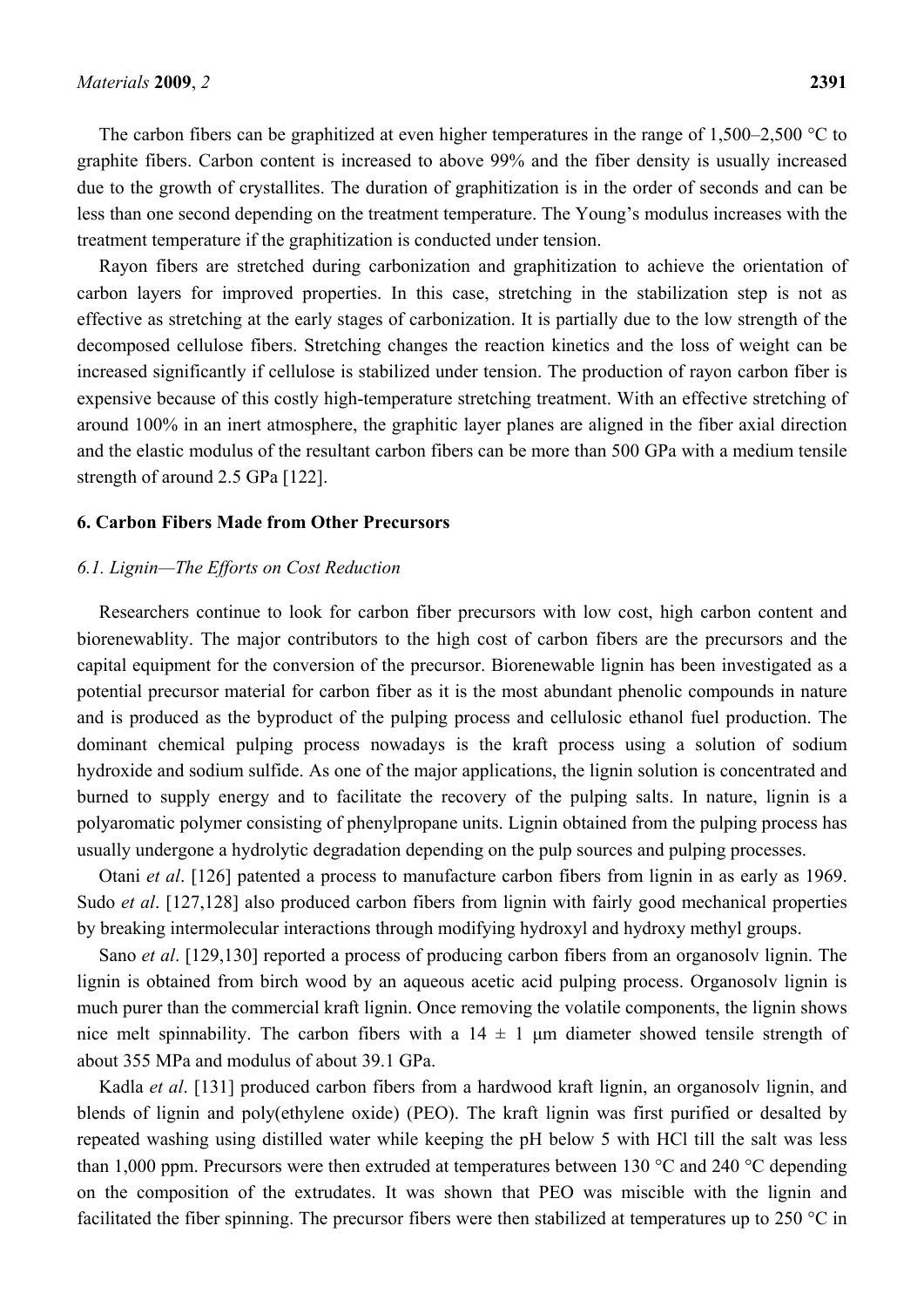air and carbonized in nitrogen at the final temperature of 1,000 °C. The carbon yield was between 40%–46%. The tensile strength and the modulus of the resultant carbon fibers (31–63 μm diameter) were in the range of 400–550 MPa and 30–60 GPa, respectively. No stretching was applied in the heating process.

Kubo and Kadla [132] produced carbon fibers from a blend of hardwood lignin and poly(ethylene terephthalate) (PET) using a similar process as described above. The carbon fiber yield decreased with the increased amount of PET. Upon blending with PET, the mechanical properties of the carbon fibers increased slightly. For the precursor with a lignin/PET ratio of 75/25, the resultant carbon fibers with a diameter of about  $34 \pm 5 \mu m$  showed modulus of 94 GPa and tensile strength of about 703 MPa.

Kadla *et al*. [133] also studied the stabilization of lignin precursor fibers in air at various constant heating rates by building a continuous heating transformation diagram. A heating rate of 0.06 °C/min was required to ensure Tg was above the temperature of the heating medium. Elemental analysis revealed that carbon and hydrogen content decreased in the whole stabilization step while the oxygen content increased at temperatures of up to 200–250 °C and then decreased at higher temperatures. At the earlier stages of stabilization, free radicals were produced by the cleavage of ether bonds including arylglycerol-β-O-4 aryl ether bonds. The chemical reaction of free radicals in the presence of oxygen introduced ketones, phenols, and possibly carboxyl groups [134–136]. With the further increase in temperature, the loss of mass was caused by the release of  $CO<sub>2</sub>$  and water, and the formation of anhydrides and possibly esters [133]. The authors also reported that aromatic carbon–carbon bonds were formed at high temperatures.

ORNL researchers have conducted a lot of research on the application of alkaline lignin as a carbon fiber precursor. To date, the purification process has been very costly (roughly \$1/lb). MeadWestvaco (Charleston, SC) is developing a low cost organic purification process to control impurity levels in kraft lignin [46]. ORNL researchers have shown that the purified hardwood lignin is readily meltspinnable. However, its melting point is about 130 °C thus low temperature stabilization is required, which reduces the stabilization rate significantly [46]. Softwood lignin has shown to have a better potential as its carbon yield is higher than that of hardwood lignin. However, softwood lignin has a more cross-linked structure, thus it is not melt spinnable without modification [46]. By blending with plasticizers, ORNL researchers have shown that softwood lignin can be melt spun into precursor fibers [46]. A precursor fiber with a diameter of 10 μm was extruded at ORNL by blending a hardwood lignin with a softwood lignin. It is indicated that the carbon yield has approached 50% and heat stretching during the thermal treatment could further improve the carbon fiber mechanical properties.

### *6.2. Other Precursor Materials*

Many other polymers have also been investigated for their potential as carbon fiber precursors. In addition to cellulosic fibers discussed earlier, other natural fibers have been investigated including silk [137], chitosan [138] and eucalyptus tar pitch [139]. They have the potential of lowering production cost. However, most of them are used for general purpose carbon fibers which do not provide high mechanical properties.

Synthetic polymers have also been evaluated as alternative carbon fiber precursors. General Electric patented a continuous process to convert polyacetylene fibers to carbon fibers [140]. Precursor fibers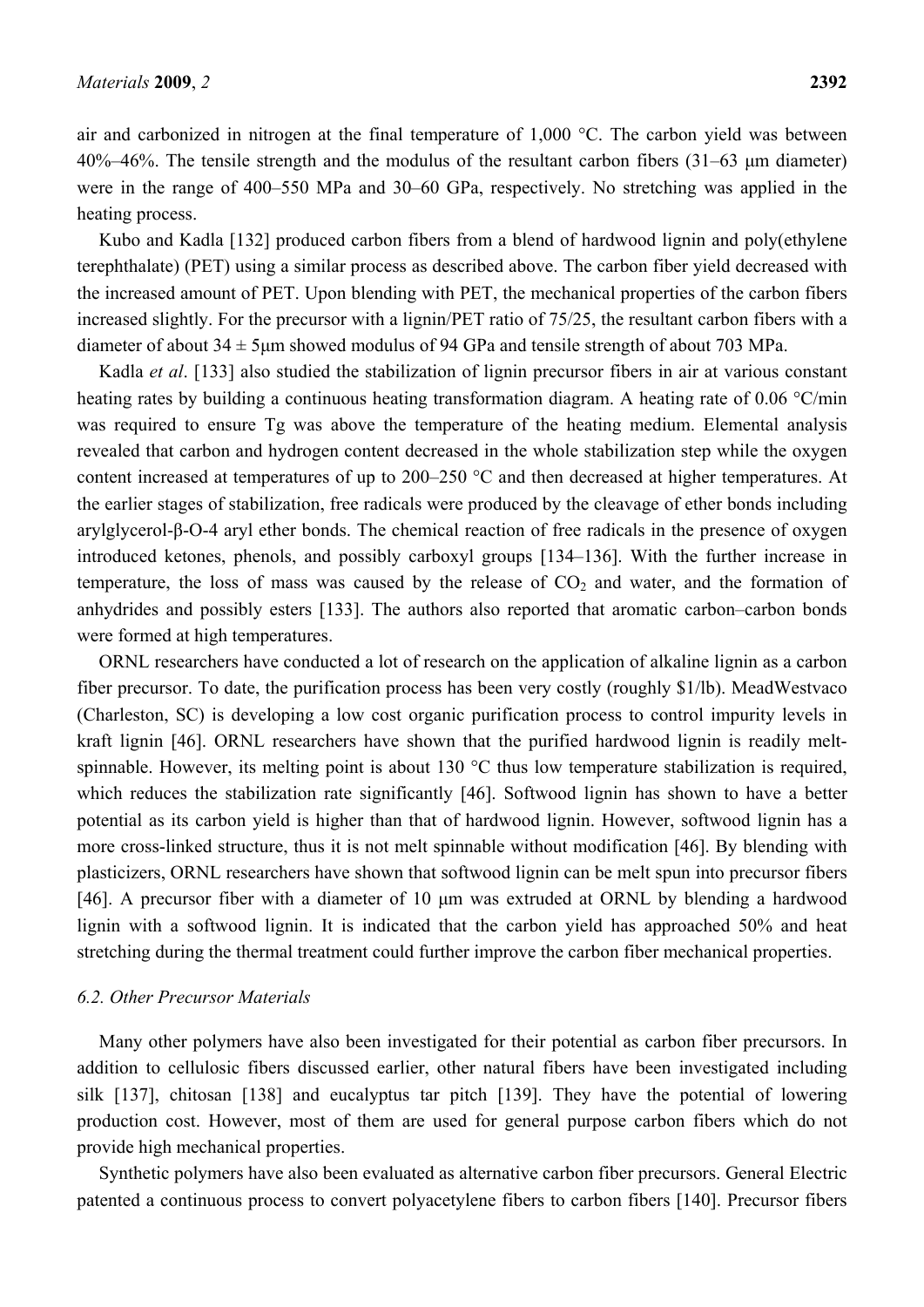were solution spun and coagulated in an acetone bath. The coagulated fiber tow was then treated for stabilization at 260 °C and 360 °C, respectively. The carbonization was conducted at 1,100 °C. The carbon fibers were further graphitized at a constant strain of 100% at 2,500 °C for about 2 min to achieve high mechanical properties. The carbon fibers showed a Young's modulus in the range of 350–490 GPa.

A melt extrudable mixture of a polyacetylene copolymer was also disclosed [141]. The polyacetylene used in this work was made by the polymerization of meta-diethynylbenzene and paradiethynylbenzene together with dipropargyl ethers of dihydric phenols. The plasticizer was dichlorobenzene or pyridine. The melt spun fibers were drawn for increased orientation and decreased diameter. It was reported that the fibers with about 25 μm diameter could be stabilized at 310 °C for 0.5 sec and then at 200 °C and 300 °C for 20 sec either in the presence or absence of oxygen. The thermally stabilized fibers were converted to carbon fibers at 1,000 °C and the resultant carbon fibers showed a tensile strength of about 2.3 GPa and a modulus of about 386 GPa.

Pennings *et al*. [142] have investigated the potential preparation of carbon fibers from selectively polymerized poly(vinylacetylene) by the polymerization of vinyl groups in monovinylacetylene. The polymer was melt spinnable. The pendent acetyl group was responsible for the cyclization reactions to form a conjugated ladder structure similar to the nitrile in PAN stabilization. The precursor fibers were exposed to a 300 nm UV light source for a few hours in a nitrogen atmosphere, and then heated to 225 °C in nitrogen. Oxidation was conducted at 225 °C in air. The authors did not produce carbon fibers from this precursor.

A process of producing carbon fibers from polyethylene (PE) was disclosed in U.S. patent 4070446 [143]. Melt spun PE fibers were immersed in chlorosulfonic acid (or sulfuric acid, fuming sulfuric acid or a mixture) at 80 °C for about 90 min for sulfonation. The washed and dried fibers were then carbonized in argon by raising the temperature to 1,200 °C, while under a tension of 16 mg/denier. The carbonization yield was as high as 75% and, with the application of tension, the modulus and tensile strength were 139 GPa and 2.5 GPa, respectively.

Ashitaka *et al*. [144,145] developed carbon fibers from syndiotactic 1,2 poly(butadiene) (s-PB). The syndiotacticity induces the formation of thermally stable spiral ladder polymers. The s-PB fibers were prepared by melt spinning at 205 °C. The precursor fibers were stabilized by immersing into a solution of AlBr<sub>3</sub> in benzene at 42 °C for 78 min under tension. The washed and dried fibers were then immersed into molten sulfur at 275 °C for 14 min for dehydrogenation. The adhering sulfur was purged with nitrogen at 290 °C for 7 min. Carbon fibers obtained by heating the precursors to 1,400 °C in an inert atmosphere showed a tensile strength of about 1.6 GPa and a modulus of about 139 GPa with a carbon yield of 82%. Carbon fibers obtained through heat treatments of up to 3,000 °C showed a tensile strength of about 2.0 GPa and a modulus of about 393 GPa with a carbon yield of 70%.

A similar process for making polybutadiene carbon fibers was described by Nagasaka *et al*. [146]. The melt-spinning polybutadiene fibers were cyclized and cross-linked in a solution or suspension of a Lewis acid in an inert organic liquid and then treated in a sulphur melt or a sulphur-containing solution at 170–300 °C for aromatization. The fibers were carbonized at 750–1,500 °C in nitrogen and graphitized at 1,500–3,000 °C in argon. The carbon fibers carbonized without tension had a high carbonization yield of about 89%, but relatively low mechanical properties of about 58–71 GPa modulus and 0.95–1.2 GPa tensile strength.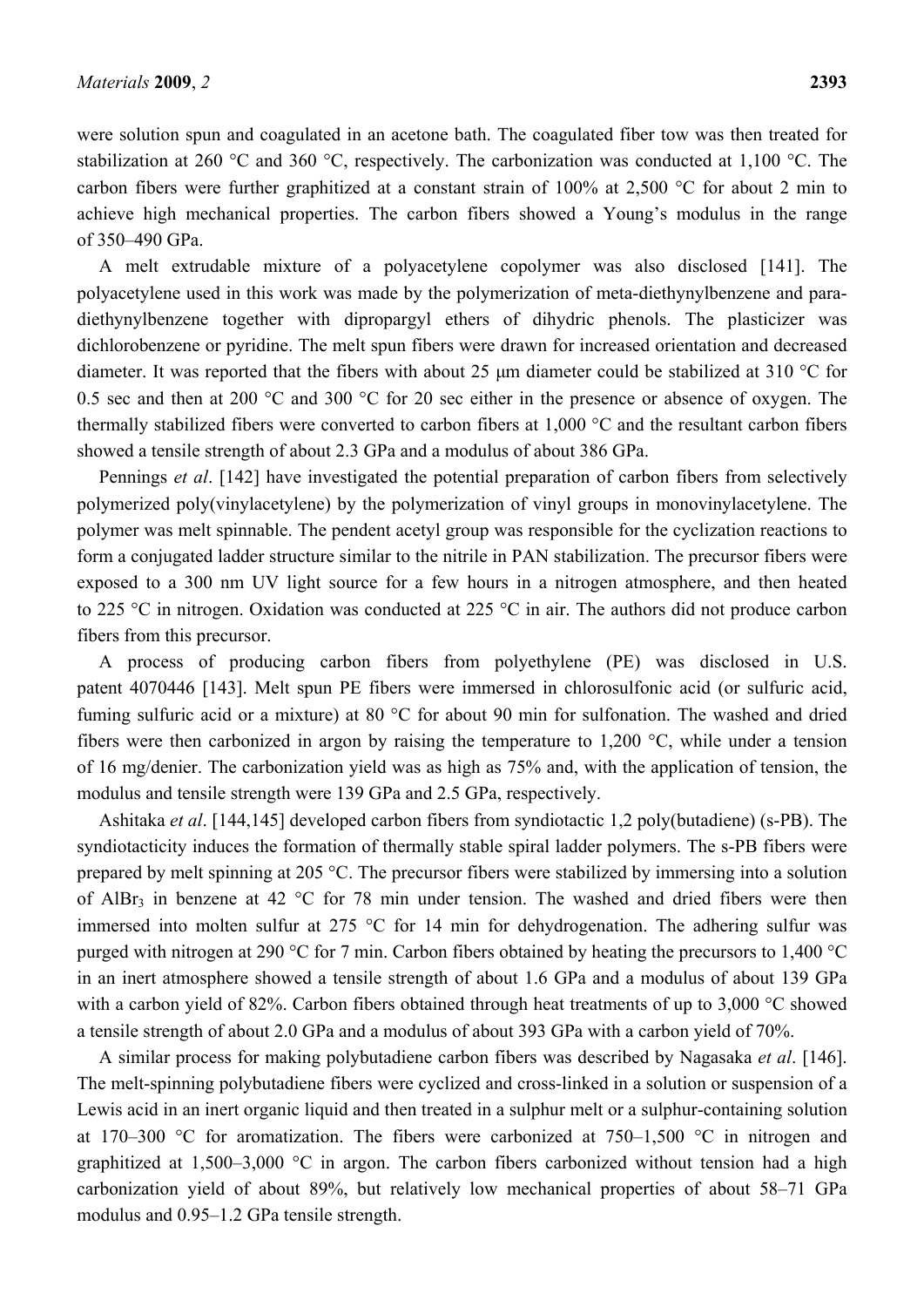Edie *et al*. [147] obtained carbon fibers from poly (p-phenylene benzobisoxazole) (PBBO). PBBO can be carbonized through a regular process into carbon fibers without stabilization. However, the resulting carbon fiber shows low mechanical properties with a tensile strength of up to 1 GPa and a modulus of up to 245 GPa. They concluded that the flaws in the precursor fibers remained in the carbon fibers resulting in the low carbon fiber mechanical properties. The authors believed that the properties could be improved by modifying the PBBO precursor fiber spinning process.

Other linear and cyclic polymers investigated include phenolic polymers [148,149], polyacenephthalene [150], polyamide [151], polyphenylene [152], poly (p-phenylene benzobisthiazole) (PBBT) [153], polybenzoxazole [154], polybenzimidazole [155], polyvinyl alcohol [156], polyvinylidene chloride [157], polystyrene [158], and so on. Linear precursors require heat stretching to obtain high performance carbon fibers and their carbon yields are usually very low [6]. The polymers with a high aromatic content can generally offer a high carbon yield and in some cases, easy stabilization. But, these polymers either have high costs or do not produce high performance carbon fibers. Research needs to be conducted to reduce the processing cost while improving the mechanical properties of the resultant carbon fibers.

#### **7. Future Work**

The future efforts on carbon fiber research will be focused on cost reduction and property improvement. The mechanical property of carbon fiber heavily relies on its microstructure. The improvement on the tensile, flexural, and shear strength of pitch carbon fibers has been observed by randomizing the graphite distribution in the fiber transverse direction. The crystallite size and distribution can be changed by varying the die design, spinning temperature, spinning rate, PAN copolymer type and its stereoregularity, and other parameters. However, research in this area is not enough. The optimization of the crystallite size, shape, and distribution by changing processing parameters and their effect on the fiber properties need to be investigated. Future understanding of the relationship between the ratio of  $sp^2/sp^3$  bonding and the fiber property also has the potential to lead to improved fiber properties.

Preliminary investigations on reducing the processing cost by melt spinning of PAN have shown promising results. The melt assisted spinning process has produced carbon fibers with a tensile strength of about 3.6 GPa and a modulus of about 233 GPa. Further improvement on the fiber mechanical properties has been hindered by the existence of defects. The application of different plasticizers (besides water) and the modification of the process to minimize the defects created by the evaporation of plasticizers need to be investigated.

Compared with PAN, pitch is a low cost precursor. However, the processing cost is high, as the isotropic pitch needs to be transformed into a mesophase pitch for the production of high performance carbon fibers. Researchers have been active on reducing the cost for mesophase pitch preparation. The breakthrough in this field can significantly reduce the cost of pitch carbon fibers.

Many polymers have been evaluated as the low cost precursor materials. Lignin is a well known potential precursor for low cost and medium property carbon fibers. High-purity organosolv lignin can be spun into precursor fibers directly. Another promising low cost precursor material is PE. The carbon fiber made from PE has shown a high carbon yield of 75% and an appropriate strength of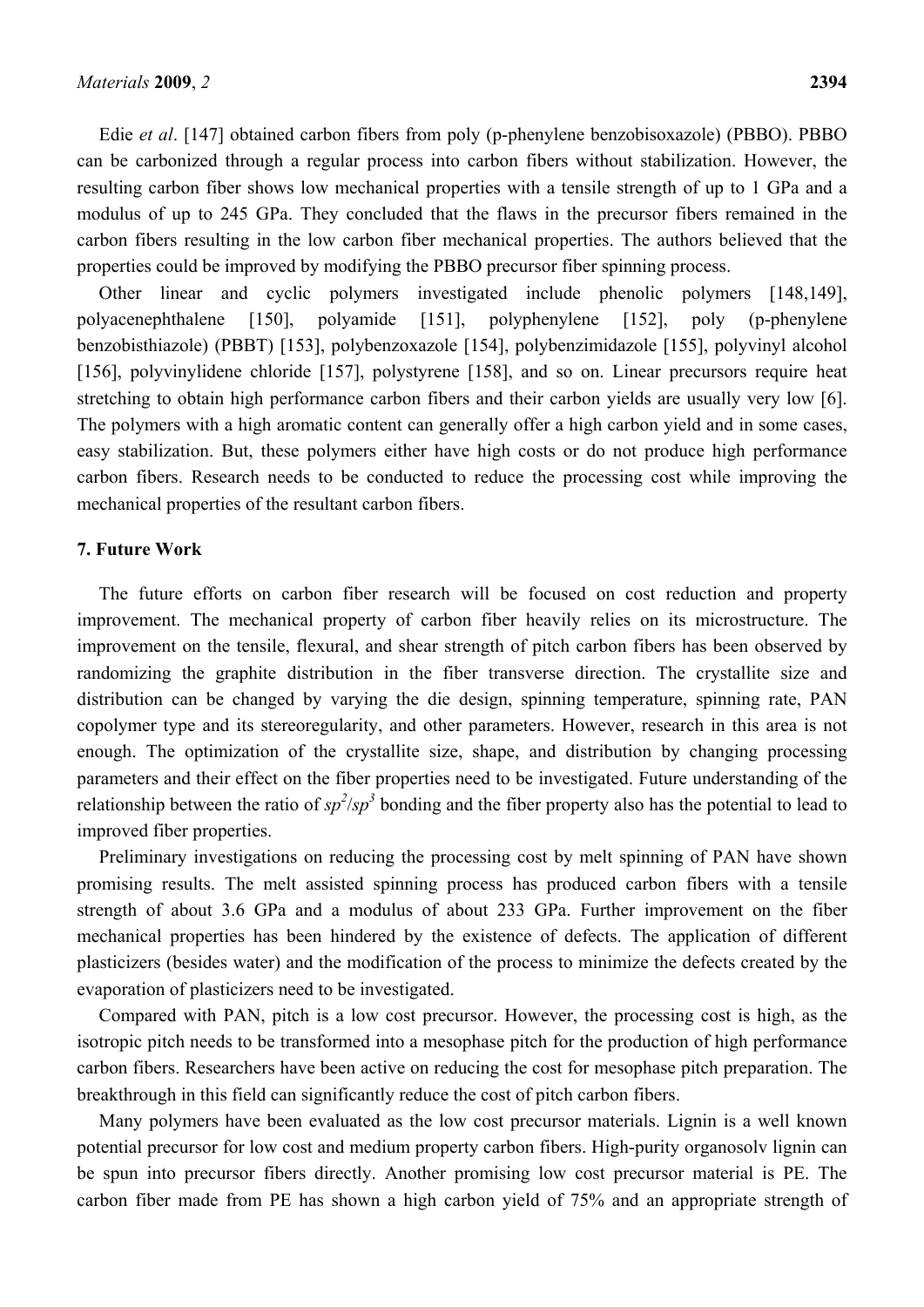2.5 GPa. However, not enough work has been done on the process optimization. The research on shortening the stabilization time through different methods (the addition of active chemicals in the spinning dope as an example) needs to be evaluated. The effect of heat stretching on the mechanical properties of the resultant carbon fibers also needs to be investigated.

# **8. Conclusions**

Polyacrylonitrile (PAN) and mesophase pitch (MP) are the two most important carbon fiber precursors. A significant amount of work has been done on relating fiber structure to properties and translating the relationship into production for either reducing production cost or increasing fiber properties. However, challenges including cost reduction, tensile and compressive strength improvement, and alternative precursor development still remain.

Optimizing the carbon fiber microstructure can improve carbon fiber strength through decreasing its flaw sensitivity. The carbon fiber microstructure is dependent on the precursor morphology and processing conditions. Research in these two areas will aid in the development of carbon fibers with improved performance.

Many polymers, such as PE and lignin, have been evaluated as low cost carbon fiber precursor materials. It opens the door for low cost carbon fibers. However, more research needs to be conducted to optimize processing conditions to enhance the mechanical properties and carbon yield of the resultant carbon fibers.

# **Acknowledgements**

The author would like to thank Hamid Kia, C.S. Wang, and Elisabeth Berger from General Motors Corporation for the valuable discussions on carbon fibers and carbon fiber composites.

# **References and Notes**

- 1. Fitzer, E.; Edie, D.D.; Johnson, D.J. Carbon fibers-present state and future expectation; Pitch and mesophase fibers; Structure and properties of carbon fibers. In *Carbon Fibers Filaments and Composites*, 1st ed.; Figueiredo, J.L., Bernardo, C.A., Baker, R.T.K., Huttinger, K.J., Eds.; Springer: New York, NY, USA, 1989; pp. 3–41, 43–72, 119–146.
- 2. Roberts, T. *The Carbon Fiber Industry: Global Strategic Market Evaluation 2006*–*2010*; Materials Technology Publications: Watford, UK, 2006; pp. 10, 93–177, 237.
- 3. Red, C. Aerospace will continue to lead advanced composites market in 2006. *Composites Manuf.* **2006**, *7*, 24–33.
- 4. Committee on High Performance Synthetic Fibers for Composites, Commission on Engineering and Technical Systems, National Research Council. *High-Performance Synthetic Fibers for Composites*; National Academy Press: Washington, DC, USA, 1992; pp. 23, 56–64, 86.
- 5. Chung, D.L. *Carbon Fiber Composites*; Butterworth-Heinemann: Boston, MA, USA, 1994; pp. 3–65.
- 6. Donnet, J.B.; Bansal, R.C. *Carbon Fibers*, 2nd ed.; Marcel Dekker: New York, NY, USA, 1990; pp. 1–145.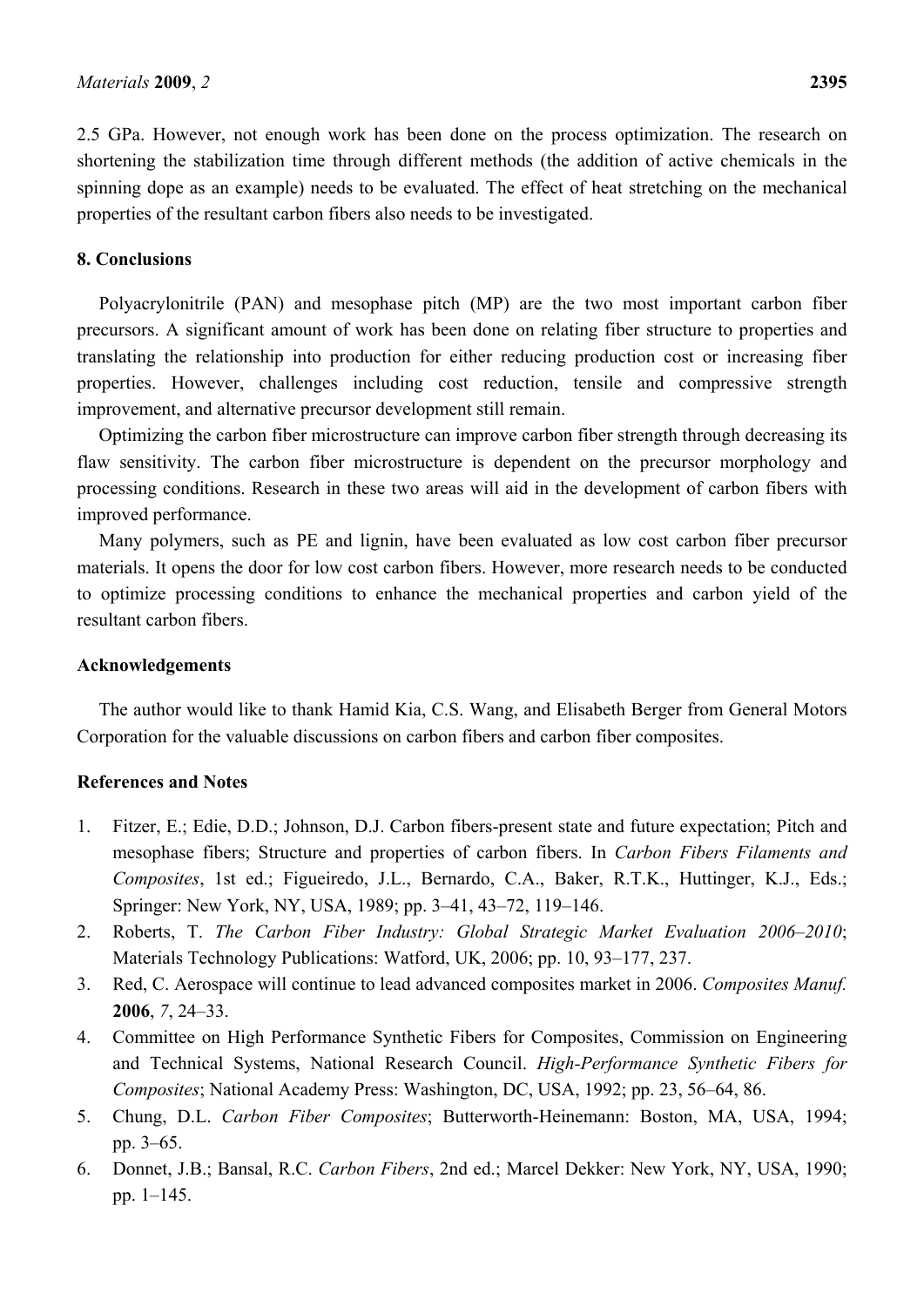- 7. Friedlander, H.N.; Peebles, L.H.Jr.; Brandrup, J.; Kirby, J.R. On the chromophore of polyacrylonitrile. VI. Mechanism of color formation in polyacrylonitrile. *Macromolecules* **1968**, *1*, 79–86.
- 8. Morley, J.G. *High-Performance Fiber Composites*; Academic Press: Orlando, FL, USA, 1987; pp. 46–78.
- 9. Johnson, W.; Watt, W. Structure of high modulus carbon fibres. *Nature* **1967**, *215*, 384–386.
- 10. Wicks, B.J. Microstructural disorder and the mechanical properties of carbon fibers. *J. Nucl. Mater.* **1975**, *56*, 287–296.
- 11. Watt, W.; Johnson, W. The effect of length changes during oxidation of polyacrylonitrile fibers on the Young's modulus of carbon fibers. *Appl. Polym. Symp.* **1969**, *9*, 215–227.
- 12. Fourdeux, A.; Perret, R.; Ruland, W. General structural features of carbon fibers. In Proceedings of the First International Conference on Carbon Fibers, Plastics Institute: London, UK, February 1971; pp. 57–62.
- 13. Perret, R.; Ruland, W. The microstructure of PAN-base carbon fibres. *J. Appl. Crystallogr.* **1970**, *3*, 525–532.
- 14. Diefendorf, R.J.; Tokarsky, E. High-performance carbon fibers. *Polym. Eng. Sci.* **1975**, *15*, 150–159.
- 15. Edie, D.D. The effect of processing on the structure and properties of carbon fibers. *Carbon* **1998**, *36*, 345–362.
- 16. Guigon, M.; Oberlin, A. Preliminary studies of mesophase-pitch-based carbon fibers: Structure and microtexture. *Compos. Sci. Technol.* **1986**, *25*, 231–241.
- 17. Fitz Gerald, J.D.; Pennock, G.M.; Taylor, G.H. Domain structure in MP (mesophase pitch)-based fibres. *Carbon* **1991**, *29*, 139–164.
- 18. Huang, Y.; Young, R. J. Effect of fiber microstructure upon the modulus of PAN- and pitch-based carbon fibers. *Carbon* **1995**, *33*, 97–107.
- 19. Kobets, L.P.; Deev, I.S. Carbon fibres: Structure and mechanical properties. *Compos. Sci. Technol.* **1997**, *57*, 1571–1580.
- 20. Konkin, A.A.; Watt, W. Properties of carbon fibers and fields of their application. Production of cellulose based carbon fibrous materials. Chemistry and physics of the conversion of polyacrylonitrile fibers into high modulus carbon fibers. In *Strong Fibers*; Watt, W., Perov, B.V., Eds.; Elsevier Science Publishers: Amsterdam, The Netherlands, 1985; pp. 241–273, 275–325, 327–387.
- 21. Wolff, E.G. Stiffness-thermal expansion relationships in high modulus carbon fibers. *J. Compos. Mater.* **1987**, *21*, 81–97.
- 22. Lafdi, K.; Wright, M.A. Carbon fibers. In *Handbook of Composites*, 2nd ed.; Peters, S.T., Ed.; Chapman & Hall: London, UK, 1998; p. 169.
- 23. Reynolds, W.N.; Sharp, J.V. Crystal shear limit to carbon fiber strength. *Carbon* **1974**, *12*, 103–110.
- 24. Johnson, J.W.; Thorne, D.J. Effect of internal polymer flaws on strength of carbon fibres prepared from an acrylic precursor. *Carbon* **1969**, *7*, 659–660.
- 25. Thorne, D.J. Coating of carbon fiber with carbon. *DE 2128526*, 1972.
- 26. Endo, M. Structure of mesophase pitch-based carbon fibres. *J. Mater. Sci.* **1988**, *23*, 598–605.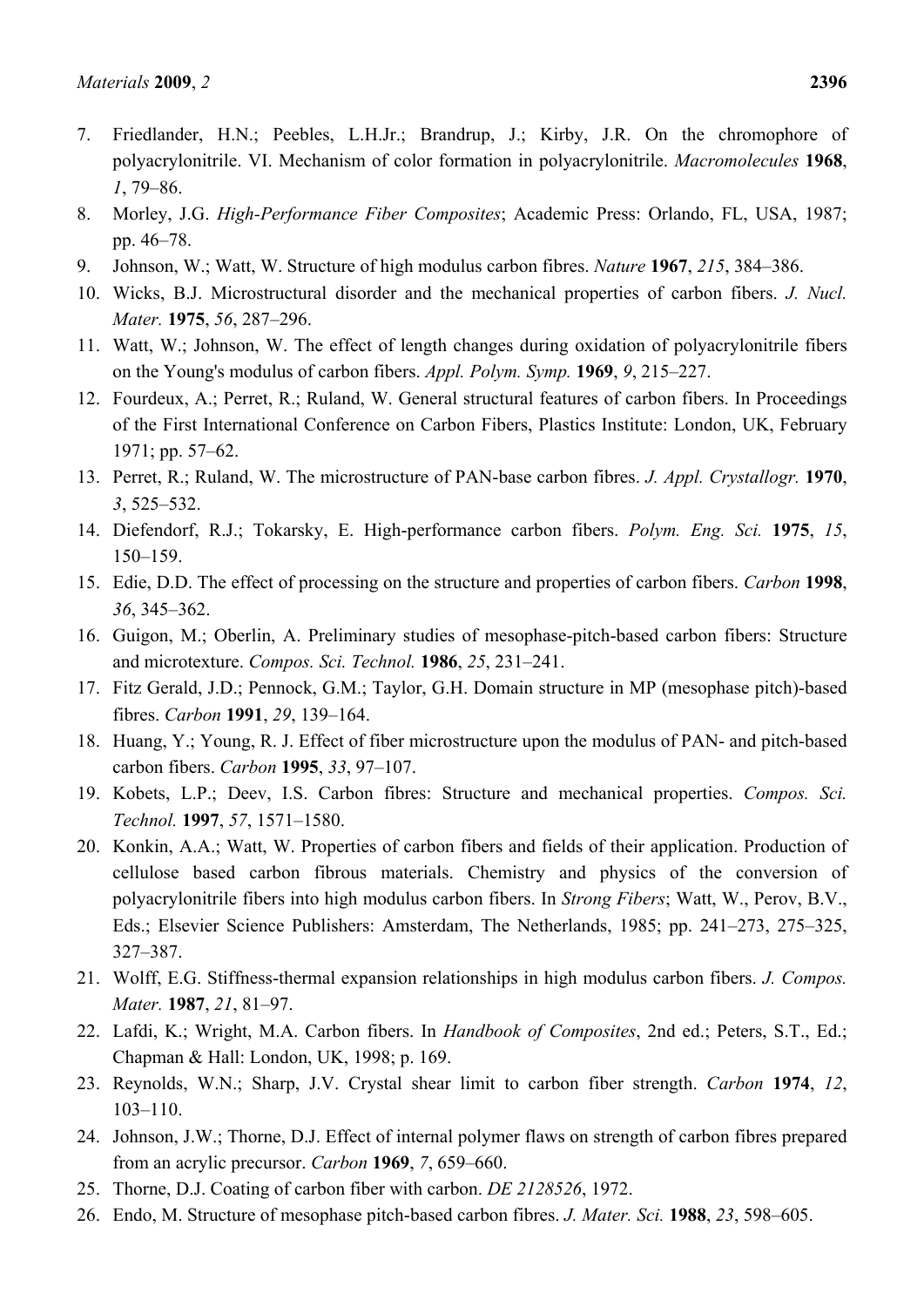- 27. Dobb, M.G.; Johnson, D.J.; Park, C.R. Compressional behavior of carbon-fibers. *J. Mater. Sci.* **1990**, *25*, 829–834.
- 28. Hahn, H.T.; Sohi, M.M. Buckling of a fiber bundle embedded in epoxy. *Compos. Sci. Technol.* **1986**, *27*, 25–41.
- 29. Morgon, P. *Carbon Fibers and Their Composites*; CRC Press: Boca Raton, FL, USA, 2005; pp. 130–162.
- 30. Peebles, L.H. *Carbon Fibers: Structure and Formation*; CRC Press: New York, NY, USA, 1995; pp. 12–168.
- 31. Henrici-Olive, G.; Olive, S. The chemistry of carbon fiber formation from polyacrylonitrile. *Adv. Polym. Sci.* **1983**, *51*, 1–60.
- 32. Masahiro, T.; Takeji, O.; Takashi, F. Preparation of acrylonitrile precursor for carbon fiber. *JP 59204914*, 1984.
- 33. Knudsen, J.P. The influence of coagulation variables on the structure and physical properties of an acrylic fiber. *Text. Res. J.* **1963**, *33*, 13–20.
- 34. Daumit, G.P.; Ko, Y.S.; Slater, C.R.; Venner, J.G.; Young, C.C. Formation of melt-spun acrylic fibers possessing a highly uniform internal structure which are particularly suited for thermal conversion to quality carbon fibers. *US patent 4935180*, 1990.
- 35. Daumit, G.P.; Ko, Y.S.; Slater, C.R.; Venner, J.G.; Young, C.C.; Zwick, M.M. Formation of melt-spun acrylic fibers which are well suited for thermal conversion to high strength carbon fibers. *US patent 4933128*, 1990.
- 36. Daumit, G.P.; Ko, Y.S.; Slater, C.R.; Venner, J.G.; Young, C.C. Formation of melt-spun acrylic fibers which are particularly suited for thermal conversion to high strength carbon fibers. *US patent 4921656*, 1990.
- 37. Grove, D.; Desai, P.; Abhiraman, A.S. Exploratory experiments in the conversion of plasticized melt spun PAN-based precursors to carbon fibers. *Carbon* **1988**, *26*, 403–411.
- 38. Mukundan, T.; Bhanu, V.A.; Wiles, K.B.; Johnson, H.; Bortner, M.; Baird, D.G.; Naskar, A.K.; Ogale, A.A.; Edie, D.D.; McGrath, J.E. A photocrosslinkable melt processible acrylonitrile terpolymer as carbon fiber precursor. *Polymer* **2006**, *47*, 4163–4171.
- 39. Rangarajan, P.; Bhanu, V.A.; Godshall, D.; Wilkes, G.L.; McGrath, J.E.; Baird, D.G. Dynamic oscillatory shear properties of potentially melt processible high acrylonitrile terpolymers. *Polymer* **2002**, *43*, 2699–2709.
- 40 Paiva, M.C.; Kotasthane, P.; Edie, D.D.; Ogale, A.A. UV stabilization route for melt-processible PAN-based carbon fibers. *Carbon* **2003**, *41*, 1399–1409.
- 41. Imai, K.; Sumoto, M.; Nakamura, H.; Miyahara, N. Process for preparing carbon fibers of high strength. *US patent 4902762*, 1990.
- 42. Ohsaki, T.; Imai, K.; Miyahara, N. Process for preparing a carbon fiber of high strength. *US Pat. 4925604*, 1990.
- 43. Hirotaka, S.; Hiroaki, K. Manufacturing process of isotactic copolymer for carbon fiber precursor. *JP2006016482*, 2006.
- 44. Kuwahara, H.; Suzuki, H.; Matsumura, S. Polymer for carbon fiber precursor. *US Pat. 7338997*, 2008.
- 45. Hunter, W.L. Liability of the α-hydrogen in PAN. *J. Polym. Sci. B.* **1967**, *5*, 23–26.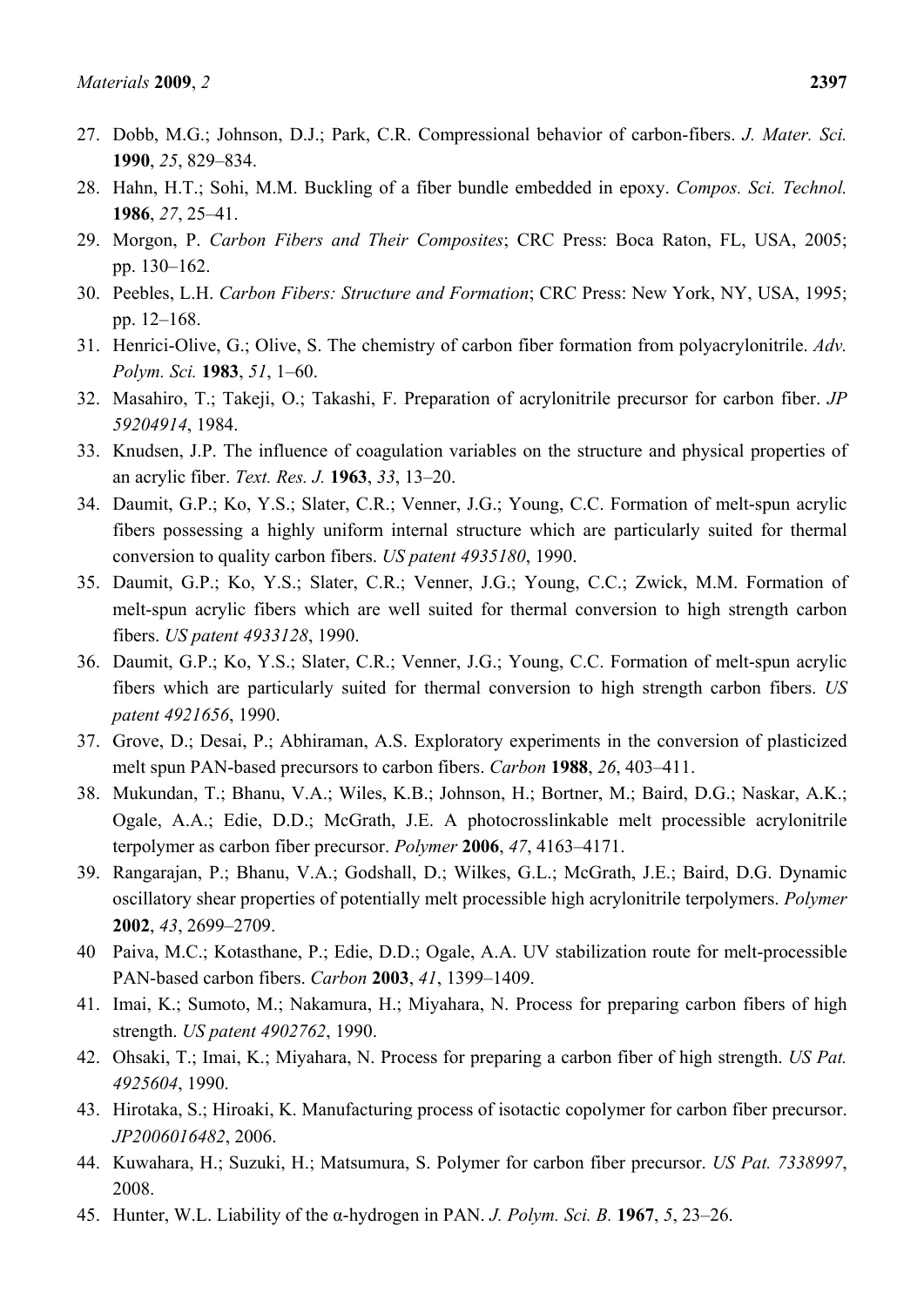- 46. Warren, C.D.; Paulauskas, F.L.; Baker, F.S.; Eberle, C.C.; Naskar, A. Multi-task research program to develop commodity grade, lower cost carbon fiber. In Proceedings of the SAMPE Fall Technical Conference, Memphis, TN, USA, September 2008.
- 47. Dasarathy, H.; Schimpf, W.C.; Burleson, T.; Smith, S.B.; Herren, C.W.; Frame, A.C.; Heatherly, P.W. Low cost carbon fiber from chemically modified acrylics. In Proceedings of the International SAMPE Technical Conference, Baltimore, MD, USA, May 2002.
- 48. Bajaj, P.; Paliwal, D.K.; Gupta, A.K. Influence of metal ions on structure and properties of acrylic fibers. *J. Appl. Polym. Sci.* **1998**, *67*, 1647–1659.
- 49. Shiromoto, K.; Adachi, Y.; Nabae, K. Process for producing carbon fiber. *US Pat. 4944932*, 1990.
- 50. Masaki, T.; Komatsubara, T.; Tanaka, Y.; Nakanishi, S.; Nakagawa, M.; Kanamori, J. Finish for carbon fiber precursors. *US Pat. 5783305*, 1998.
- 51. Houtz, R.C. Orlan acrylic fibre: Chemistry and properties. *J. Text. Res.* **1950**, *20*, 786–801.
- 52. Schurz, J. Discoloration effects in acrylonitrile polymers. *J. Polym. Sci.* **1958**, *28*, 438–439.
- 53. Standage, A.; Matkowshi, R. Thermal oxidation of polyacrylonitrile. *Eur. Polym. J.* **1971**, *7*, 775–783.
- 54. Goodhew, P.J.; Clarke, A.J.; Bailey, J.E. A review of the fabrication and properties of carbon fibres. *Mater. Sci. Eng.* **1975**, *17*, 3–30.
- 55. Clarke, A.J.; Bailey, J.E. Oxidation of acrylic fibres for carbon fibre formation. *Nature* **1973**, *243*, 146–150.
- 56. Bailey, J.E.; Clarke, A.J. Carbon fibres. *Chem. Br.* **1970**, *6*, 484–489.
- 57. Goodhew, P.J.; Clarke, A.J.; Bailey, J.E. Review of fabrication and properties of carbon-fibers. *Mater. Sci. Eng.* **1975**, *17*, 3–30.
- 58. Henrici-Olive, G.; Olive, S. Molecular interactions and macroscopic properties of polyacrylnitrile and model substances. *Adv. Polym. Sci.* **1979**, *32*, 123–152.
- 59. Ganster, J.; Fink, H.P.; Zenke, I. Chain conformation of polyacrylonitrile: A comparison of model scattering and radial distribution functions with experimental wide-angle X-ray scattering results. *Polymer* **1991**, *32*, 1566–1573.
- 60. Gupta, A.; Harrison, I.R. New aspects in the oxidative stabilization of PAN-based carbon fibers. *Carbon* **1996**, *34*, 1427–1445.
- 61. Fitzer, E.; Muller, D.J. The influence of oxygen on the chemical reactions during stabilization of PAN as carbon fiber precursor. *Carbon* **1975**, *13*, 63–69.
- 62. Fitzer, E.; Frohs, W.; Heine, M. Optimization of stabilization and carbonization treatment of PAN fibres and structural characterization of the resulting carbon fibres. *Carbon* **1986**, *24*, 387–395.
- 63. Yoshinori, N.; Takamaro, K.; Keitarou, F.; Takamaro, K.; Keitaro, F. Process for producing carbon fibers. *GB 1500675*, 1978.
- 64. Hamada, M.; Hosako, Y.; Yamada, T.; Shimizu, T. Acrylonitrile-based precursor fiber for the formation of carbon fiber, process for preparing same, and carbon formed from same. *US Pat. 6326451*, 2001.
- 65. Potter, W.D.; Scott, G. Initiation of low-temperature degradation of polyacrylonitrile. *Nat.-Phys. Sci.* **1972**, *236*, 32.
- 66. Raskovic, V.; Marinkovic, S. Temperature dependence of processes during oxidation of PAN fibres. *Carbon* **1975**, *13*, 535–538.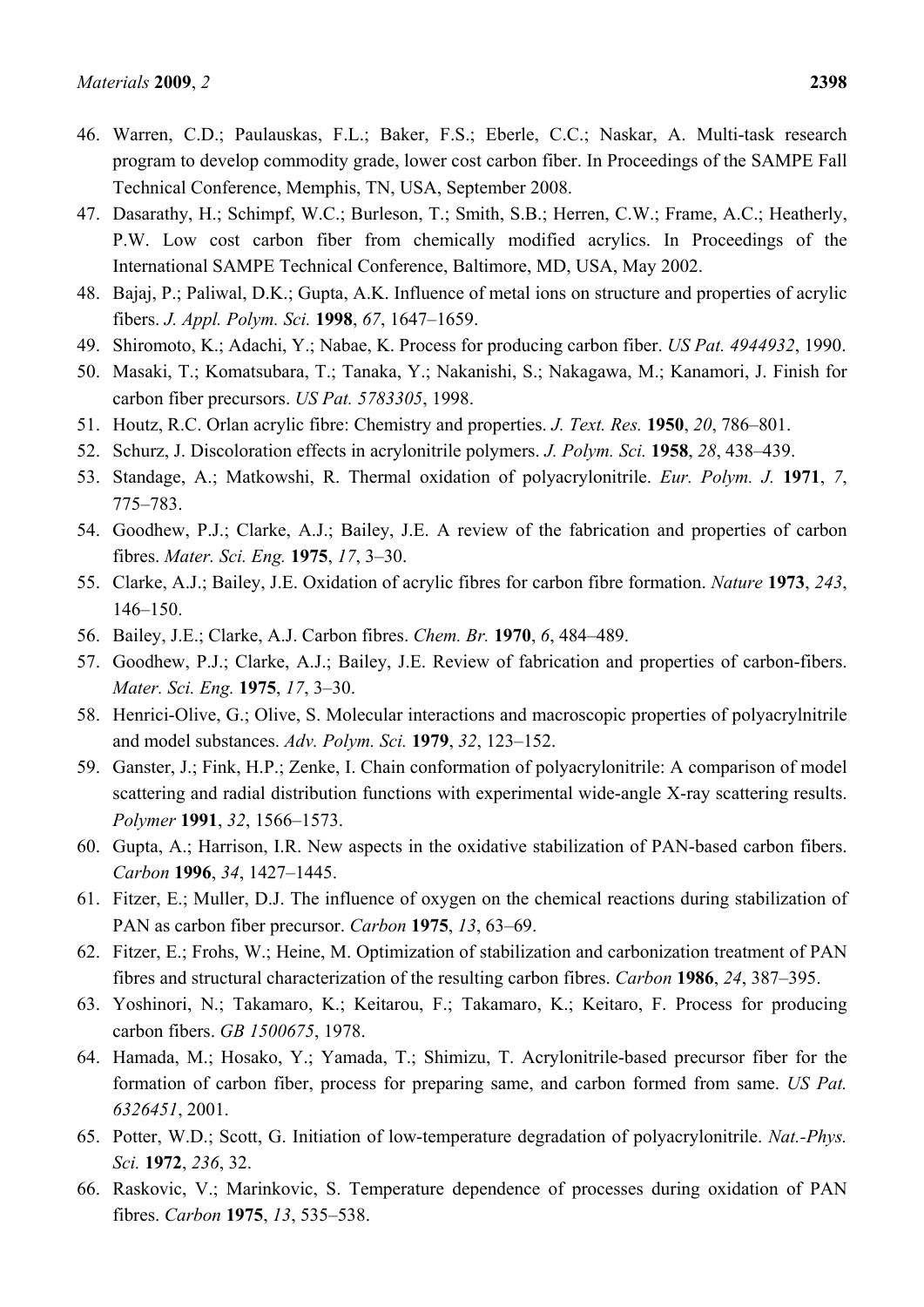- 67. Raskovic, V.; Marinkovic, S. Processes in sulfur dioxide treatment of PAN fibers. *Carbon* **1978**, *16*, 351–357.
- 68. Deurberque, A.; Oberlin, A. Stabilization and carbonization of PAN-based carbon fibers as related to mechanical properties. *Carbon* **1991**, *29*, 621–628.
- 69. Turner, W.N.; Johnson, F.C. Method of manufacturing carbon articles. *US Pat. 3767773*, 1973.
- 70. Gump, K.H.; Stuetz, D.E. Stabilization of acrylic fibers and films. *US Pat. 4004053*, 1977.
- 71. Kishimoto, S.; Okazaki, S. Process for producing carbon fibers. *US Pat. 4009248*, 1977.
- 72. Kishimoto, S.; Okazaki, S. Process for producing carbon fibers having excellent properties. *US Pat. 4024227*, 1977.
- 73. Riggs, J.P. Thermally stabilized acrylic fibers produced by sulfation and heating in an oxygencontaining atmosphere. *US Pat. 3650668*, 1972.
- 74. Riggs, J.P. Acrylic fiber stabilization catalyzed by Co(II) and Ce(III) cations. *US Pat. 3656882*, 1972.
- 75. Riggs, J.P. Process for the stabilization of acrylic fibers. *US Pat. 3656883*, 1972.
- 76. Ko, T.H.; Yieting, H.; Lin, C.H. Thermal stabilization of polyacrylonitrile fibers. *J. Appl. Polym. Sci.* **1988**, *35*, 631–640.
- 77. Shiedlin, A.; Marom, G.; Zillkha, A. Catalytic initiation of polyacrylonitrile stabilization. *Polymer* **1985**, *26*, 447–451.
- 78. Mccabe, M.V. Pretreatment of PAN fiber. *US Pat. 4661336*, 1987.
- 79. Mladenov, I.; Lyubekeva, M. Polyacrylonitrile fibers treated by hydrazine hydrate as a basis for the production of carbon fibers. *J. Polym. Sci. A1* **1983**, *21*, 1223–1226.
- 80. White, S.M.; Spruiell, J.E.; Paulauskas, F.L. Fundamental studies of stabilization of polyacrylonitrile precursor, Part 1: Effects of thermal and environmental treatments. In Proceedings of the International SAMPE Technical Conference, Long Beach, CA, USA, May 2006.
- 81. Allen, S.; Cooper, G.A.; Johnson, D.J.; Mayer, R.M. Carbon fibres of high modulus. In Proceeding of the 3rd Conference on Industrial Carbons and Graphite, Society of Chemical Industry, London, UK, April 1970.
- 82. Paulauskas, F.L.; White, T.L.; Spruiell, J.E. Structure and properties of carbon fibers produced using microwave-assisted plasma technology, Part 2. In Proceedings of the International SAMPE Technical Conference, Long Beach, CA, USA, May 2006.
- 83. Sung, M.G.; Sassa, K.; Tagawa, T.; Miyata, T.; Ogawa, H.; Doyama, M.; Yamada, S.; Asai, S. Application of a high magnetic field in the carbonizatino process to increase the strength of carbon fibers. *Carbon* **2002**, *40*, 2013–2020.
- 84. Smith, F.A.; Eckle, T.F.; Osterholm, R.J.; Stichel, R.M. Manufacture of coal tar and pitches. In *Bituminous Materials*; Hoiberg, A.J., Ed.; InterScience Publishers: New York, NY, USA, 1966; Vol. 3, p. 57.
- 85. Barr, J.B.; Chwastiak, S.; Didchenko, R.; Lewis, I.C.; Lewis, R.T.; Singer, L.S. High modulus carbon fibers from pitch precursors. *Appl. Polym. Symp.* **1976**, *29*, 161–173.
- 86. Otani, S. On the carbon fiber from the molten pyrolysis products. *Carbon* **1965**, *3*, 31–38.
- 87. Otani, S.; Yamada, K.; Koitabashi, T.; Yokoyama, A. On the raw materials of MP carbon fiber. *Carbon* **1966**, *4*, 425–432.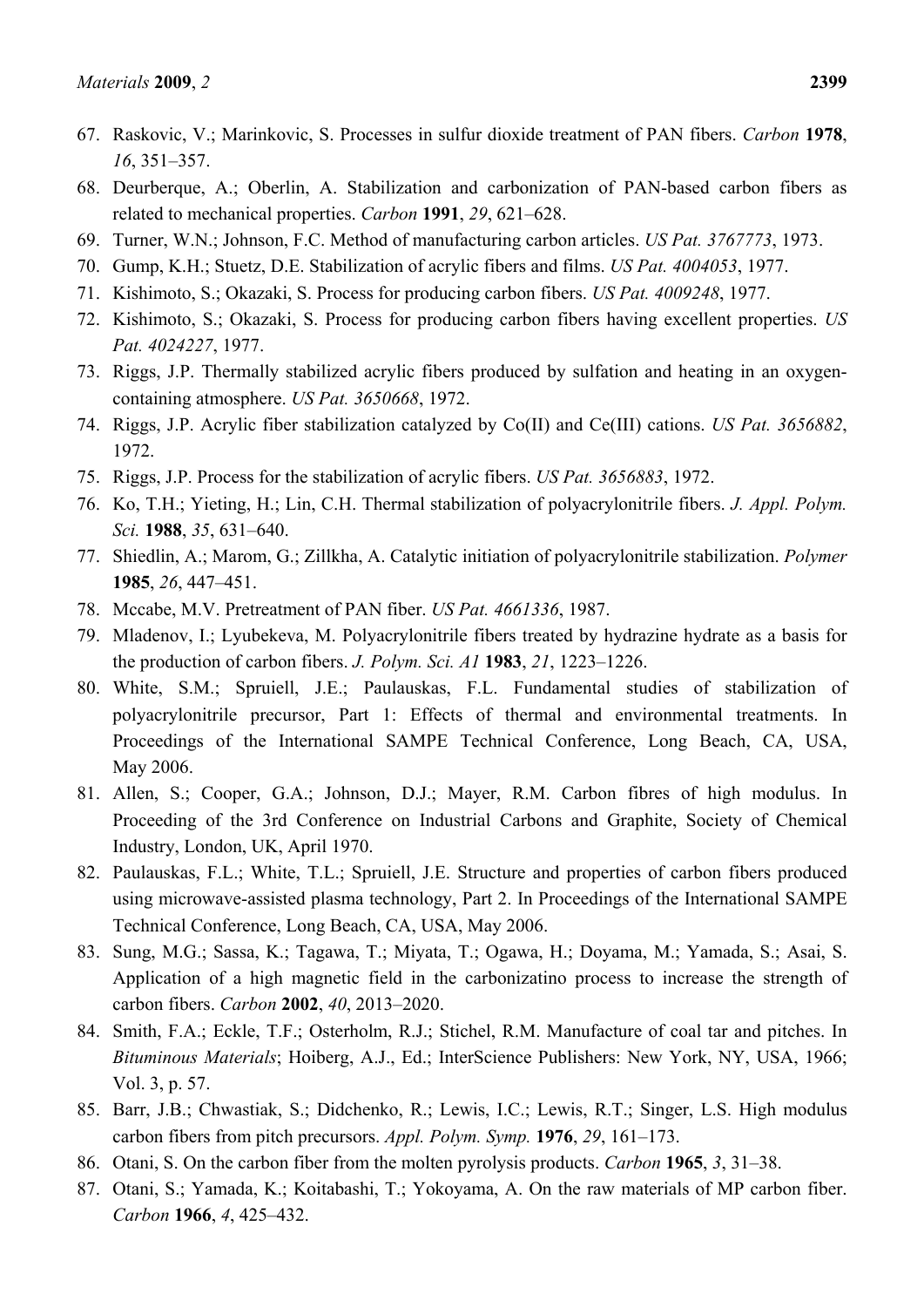- 88. Singer, L.S. High modulus, high strength carbon fibers produced from mesophase pitch. *US Pat. 4005183*, 1977.
- 89. Lewis, I.C. Process for producing carbon fibers from mesophase pitch. *US Pat. 4032430*, 1977.
- 90. Chwastiak, S.; Lewis, I.C. Solubility of mesophase pitch. *Carbon* **1978**, *16*, 156–157.
- 91. Fu, T.W.; Katz, M. Process for making mesophase pitch. *US Pat. 4999099*, 1991.
- 92. Peter, S.; Beneke, H.; Oeste, F.; Fexer, W.; Jaumann, W.; Meinbreckse, M.; Kempfert, J. A method for the production of a carbon fiber precursor. *US Pat. 4756818*, 1988.
- 93. Bolanos, G.; Liu, G.Z.; Hochgeschurtz, T.; Thies, M.C. Producing a carbon fiber precursor by supercritical fluid extraction. *Fluid Phase Equilibria* **1993**, *82*, 303–310.
- 94. Diefendorf, R.J.; Riggs, D.M. Forming optically anisotropic pitches. *US Pat. 4208267*, 1980.
- 95. Angier, D.J.; Barnum, H.W. Neomesophase formation. *US Pat. 4184942*, 1980.
- 96. Yamada, Y.; Honda H.; Inoue, T., Preparation of carbon fiber. *JP 58018421*, 1983.
- 97. Otani, S. Dormant mesophase pitch. *JP 57100186*, 1982.
- 98. Kalback, W.; Romine, E.; Bourrat, X. Solvated mesophase pitches. *US Pat. 5259947*, 1993.
- 99. Romine, E.; Rodgers, J.; Southard, M.; Nanni, E. Solvating component and solvent system for mesophase pitch. *US Pat. 6717021*, 2004.
- 100. Yamada, Y.; Imamura, T.; Shibata, M.; Arita, S.; Honda, H. Method for the preparation of pitches for spinning carbon fibers. *US Pat. 4606808*, 1986.
- 101. Seo, I.; Sakaguchi, Y.; Kashiwadate, K. Process for producing carbon fibers and the carbon fibers produced by the process. *US Pat. 4863708*, 1989.
- 102. Seo, I.; Oono, T.; Murakami, Y. Catalytic process for producing raw material pitch for carbon materials from naphthalene. *US Pat. 5066779*, 1991.
- 103. Mochida, I.; Shimizu, K.; Korai, Y.; Otsuka, H.; Sakai, Y.; Fujiyama, S. Preparation of mesophase pitch from aromatic-hydrocarbons by the aid of HF/BF<sub>3</sub>. *Carbon* 1990, 28, 311–319.
- 104. Korai, Y.; Nakamura, M.; Mochida, I.; Sakai, Y.; Fujiyama, S. Mesophase pitches prepared from methylnaphthalene by the aid of HF/BF3. *Carbon* **1991**, *29*, 561–567.
- 105. Watanabe, F.; Ishida, S.; Korai, Y.; Mochida, I.; Kato, I.; Sakai, Y.; Kamatsu, M. Pitch-based carbon fiber of high compressive strength prepared from synthetic isotropic pitch containing mesophase spheres. *Carbon* **1999**, *37*, 961–967.
- 106. Kofui, Y.; Ishida, S.; Watanabe, F.; Yoon, S.H.; Wang, Y.G.; Mochida, I.; Kato, I.; Nakamura, T.; Sakai, Y.; Komatsu, M. Preparation of carbon fiber from isotropic pitch containing mesophase spheres. *Carbon* **1997**, *35*, 1733–1737.
- 107. Kohn, E.M. Use of hot buoyant liquid to convert pitch to continuous carbon filament. *US Pat. 3972968*, 1976.
- 108. Vakili, A.; Yue, Z.R.; Fei, Y.; Cochran, H.; Allen, L.; Duran, M. Pitch based carbon fiber processing and composites. In Proceedings of the International SAMPE Technical Conference, Cincinnati, OH, USA, October 2007.
- 109. Yue, Z.R.; Matthew, D.P.; Vakili, A. Fabrication of low-cost composites using roving-like mesophase pitch-based carbon fibers, In Proceedings of the 17th International Conference on Composites/Nanocomposites Engineering, Honolulu, HI, USA, July 2009.
- 110. Sawaki, T.; Sasaki, H.; Nakamura, T.; Sadanobu, J. Process for preparation of high-performance grade carbon fibers. *US Pat. 4840762*, 1989.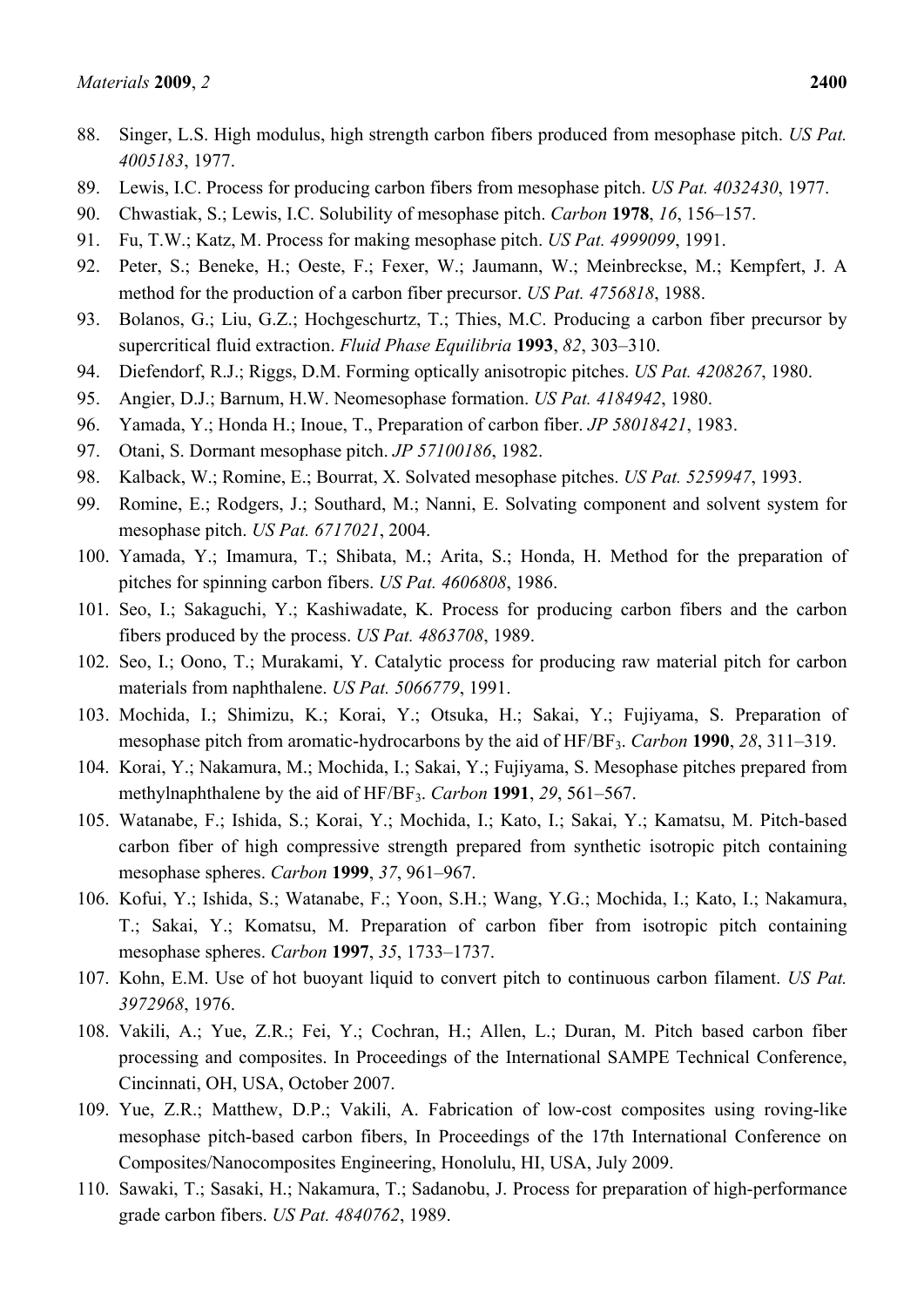- 111. Sasaki, H.; Sawaki, T. Method of manufacturing of pitch-base carbon fiber. *US Pat. 4948574*, 1990.
- 112. Miyajima, N.; Akatsu, T.; Ikoma, T.; Ito, O.; Rand, B.; Tanabe, Y.; Yasuda, E. A role of chargetransfer complex with iodine in the modification of coal tar pitch. *Carbon* **2000**, *38*, 1831–1838.
- 113. Bright, A.A.; Singer, L.S. Electronic and structural characteristic of carbon-fibers from mesophase pitch. *Carbon* **1979**, *17*, 59–69.
- 114. McHenry, E.R. Process for producing mesophase pitch. *US Pat. 4026788*, 1977.
- 115. Guigon, M.; Oberlin, A.; Desarmot, G. Microtexture and structure of some high-modulus PAN-based carbon fibres. *Fibre Sci. Technol.* **1984**, *20*, 177–198.
- 116. Guigon, M.; Oberlin, A.; Desarmot, G. Microtexture and structure of some high tensile strength, PAN-base carbon fibers. *Fibre Sci. Technol.* **1984**, *20*, 55–72.
- 117. Singer, L.S. The mesophase and high modulus carbon fibers from pitch. *Carbon* **1978**, *16*, 409–415.
- 118. Riggs, D.M. Process of spinning pitch-based carbon fibers. *US Pat. 4504454*, 1985.
- 119. Otani, S.; Oya, A. Status report on pitch-based carbon fiber in Japan. In *Composites '86: Recent Advances in Japan and the United States, Japan Society for Composite Materials*; Kawata, K., Umekawa, S., Kobayashi, A. Eds.; Japan Society for Composite Materials: Tokyo, Japan, 1986; pp. 1–10.
- 110. Peebles, L.H. *Carbon Fibers: Formation, Structure, and Properties*, 1st ed.; CRS Press: Boca Raton, FL, USA, 1994; p. 3.
- 121. Tang, M.M.; Bacon, R. Carbonization of cellulose fibers-I. Low temperature pyrolysis. *Carbon* **1964**, *2*, 211–214.
- 122. Bacon, R. Carbon fibers from rayon precursors; In *Chemistry and Physics of Carbon*; Walker P.L. Jr., Thrower, P.A., Eds.; Marcel Dekker: New York, NY, USA, 1974; Vol. 9, p. 1.
- 123. Tang, W.K.; Neill, M.K. Effect of flame retardants on pyrolysis and combustion of  $\alpha$ -cellulose. *J. Polym. Sci. C* **1964**, *6*, 65–81.
- 125. Shindo, A.; Nakanishi, Y.; Sema, I. Carbon fibers from cellulose fibers. *Appl. Polym. Symp.* **1969**, *9*, 271–284.
- 125. Woerner, H.J.; Lukacs, D.J.; Hoffmann, K. Production of Flexible Carbon Fibres. *GB 1194176*, 1970.
- 126. Otani, S.; Fukuoka, Y.; Igarashi, B.; Sasaki, K. Method for producing carbonized lignin fiber. *US Pat. 3461082*, 1969.
- 127. Sudo, K.; Shimizu, K. A new carbon-fiber from lignin. *J. Appl. Polym. Sci.* **1992**, *44*, 127–134.
- 128. Sudo, K.; Shimizu, K.; Nakashima, N.; Yokoyama, A. A new modification method of exploded lignin for the preparation of a carbon fiber precursor. *J. Appl. Polym. Sci.* **1993**, *48*, 1485–1491.
- 129. Uraki, Y.; Kubo, S.; Nigo, N.; Sano, Y.; Sasaya, T. Preparation of carbon-fibers from Organosolv lignin obtained by aqueous acetic-acid pulping. *Holzforschung* **1995**, *49*, 343–350.
- 130. Kubo, S.; Uraki, Y.; Sano, Y. Preparation of carbon fibers from softwood lignin by atmospheric acetic acid pulping. *Carbon* **1998**, *36*, 1119–1124.
- 131. Kadla, J.F.; Kubo, S.; Venditti, R.A.; Gilbert, R.D.; Compere, A.L.; Griffith, W. Lignin-based carbon fibers for composite fiber application. *Carbon* **2002**, *40*, 2913–2920.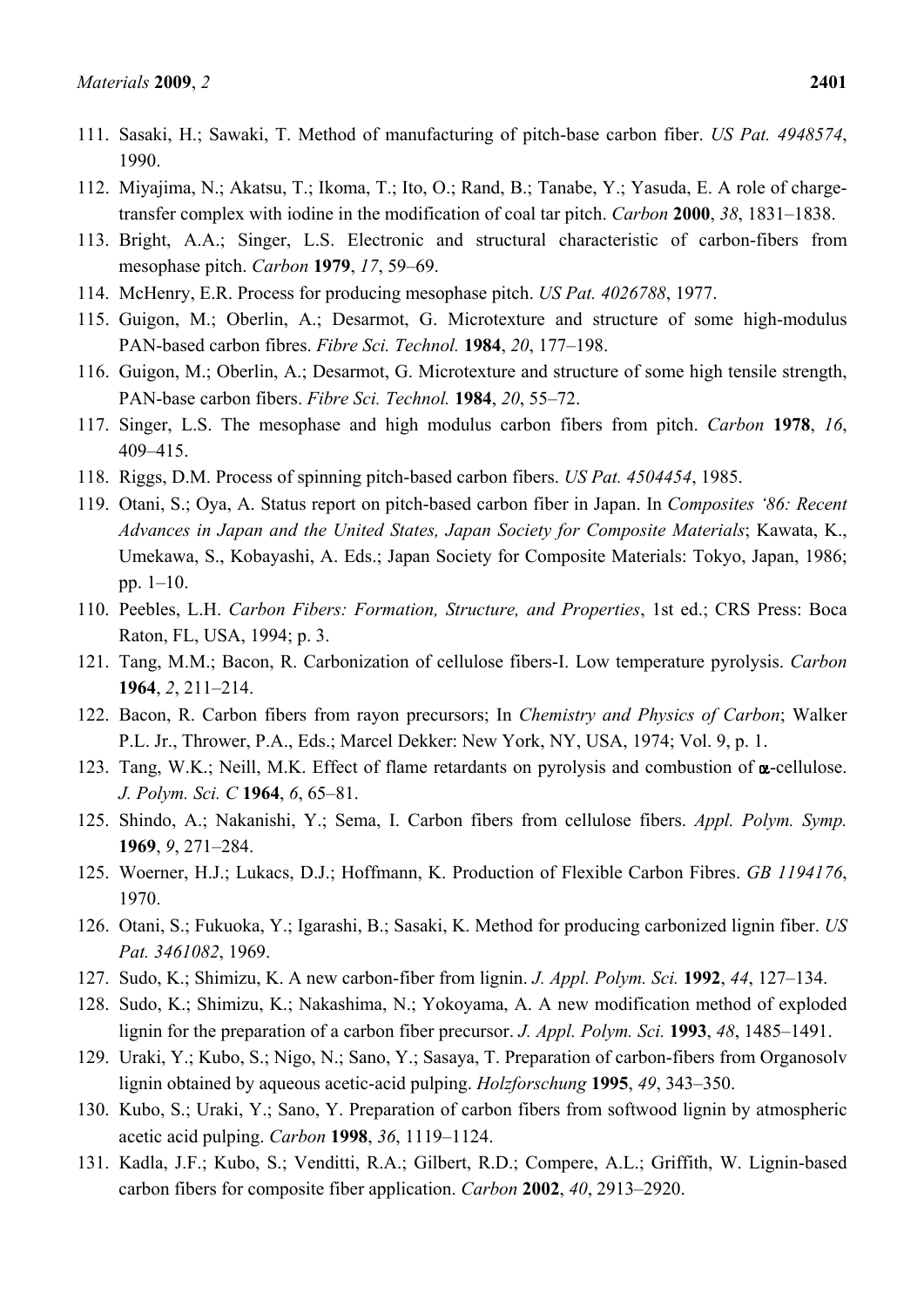- 132. Kubo, S.; Kadla, J.F. Lignin-based carbon fibers: Effect of synthetic polymer blending on fiber properties. *J. Polym. Environ.* **2005**, *13*, 97–105.
- 133. Braun, J.L.; Holtman, K.M.; Kadla, J.F. Lignin-based carbon fibers: Oxidative thermostabilization of kraft lignin. *Carbon* **2005**, *43*, 385–394.
- 134. Gellerstedt, G.; Pettersson, B. Autooxidation of lignin. *Svensk Papperstidn.* **1980**, *83*, 314–318.
- 135. Fenner, R.A.; Lephardt, J.O. Examination of the thermal-decomposition of kraft pine lignin by Fourier-transform infrared evolved gas-analysis. *J. Agric. Food Chem.* **1981**, *29*, 846–849.
- 136. Schmidt, J.A.; Rye, C.S.; Gurnagul, N. Lignin inhibits autoxidative degradation of cellulose. *Polym. Degrad. Stab.* **1995**, *49*, 291–297.
- 137. Majibur, M.; Khan, R.; Gotoh, Y.; Morikawa, H.; Miura, M.; Fujimori, Y.; Nagura, M. Carbon fiber from natural biopolymer: Bombyxmori silk fibroin with iodine treatment. *Carbon* **2007**, *45*, 1035–1042.
- 138. Bengisu, M.; Yilmaz, E. Oxidation and pyrolysis of chitosan as a route for carbon fiber derivation. *Carbohydr. Polym.* **2002**, *50*, 165–175.
- 139. Prauchner, M.J.; Pasa, V.M.D.; Otani, S.; Otani, C. Biopitch-based general purpose carbon fibers: Processing and properties. *Carbon* **2005**, *43*, 591–597.
- 140. Sliva, D.E.; Selley, W. Continuous method for making spinnable polyacetylene solutions convertible to high strength carbon fiber. *US Pat. 3928516*, 1975.
- 141. Krutchen, C.M. Melt extrudable polyacetylene copolymer blends. *US Pat. 3852235*, 1974.
- 142. Mavinkurve, A.; Visser, S.; Pennings, A.J. An initial evaluation of poly(vinylacetylene) as a carbon-fiber precursor. *Carbon* **1995**, *33*, 757–761.
- 143. Horikiri, S.; Iseki, J.; Minobe, M. Process for production of carbon fiber. *US Pat. 4070446*, 1978.
- 144. Ashitaka, H.; Ishikawa, H.; Ueno, H.; Nagasaka, A. Syndiotactic 1,2-polybutadiene with CO-CS<sub>2</sub> catalyst system 1. Preparation, properties, and application of highly crystalline syndiotactic 1,2-polybutadiene. *J. Polym. Sci. A1* **1983**, *21*, 1853–1860.
- 145. Ashitaka, H.; Kusuki, Y.; Yakamoto, S.; Onata, Y.; Nagasaki, A. Preparation of carbon-fibers from syndiotactic 1,2-polybutadiene. *J. Appl. Polym. Sci.* **1984**, *29*, 2763–2776.
- 146. Nagasaka, A.; Ashitaka, H.; Kusuki, Y.; Oda, D.; Yoshinaga, T. Process for producing carbon fiber. *US Pat. 4131644*, 1978.
- 147. Newell, J.A.; Edie, D.D. Factors limiting the tensile strength of PBO-based carbon fibers. *Carbon* **1996**, *34*, 551–560.
- 148. Kawamura, K.; Jenkins, G.M. Mechanical properties of glassy carbon fibers derived from phenolic resin. *J. Mater. Sci.* **1972**, *7*, 1099–1112.
- 149. Jenkins, G.M.; Kawamura, K. Phenolic resin fibres. *GB 1228910*, 1971.
- 150. Yokota, H.; Kobayashi, A.; Horikawa, J.; Miyashita, A. Process for producing carbon products. *GB 1406378*, 1975.
- 151. Santangelo, J.G. Graphitization of fibrous polyamide resinous materials. *US Pat. 3547584*, 1970.
- 152. Economy, J.; Lin, R.Y. Adsorption characteristics of activated carbon fibers. *Appl. Polym. Symp.* **1976**, *29*, 199–211.
- 153. Jiang, H.; Desai, P.; Kumar, S.; Abhiraman, A.S. Carbon-fibers from poly(para-phenylene benzobisthiazole) (PBZT) fibers-conversion and morphological aspects. *Carbon* **1991**, *29*, 635–644.